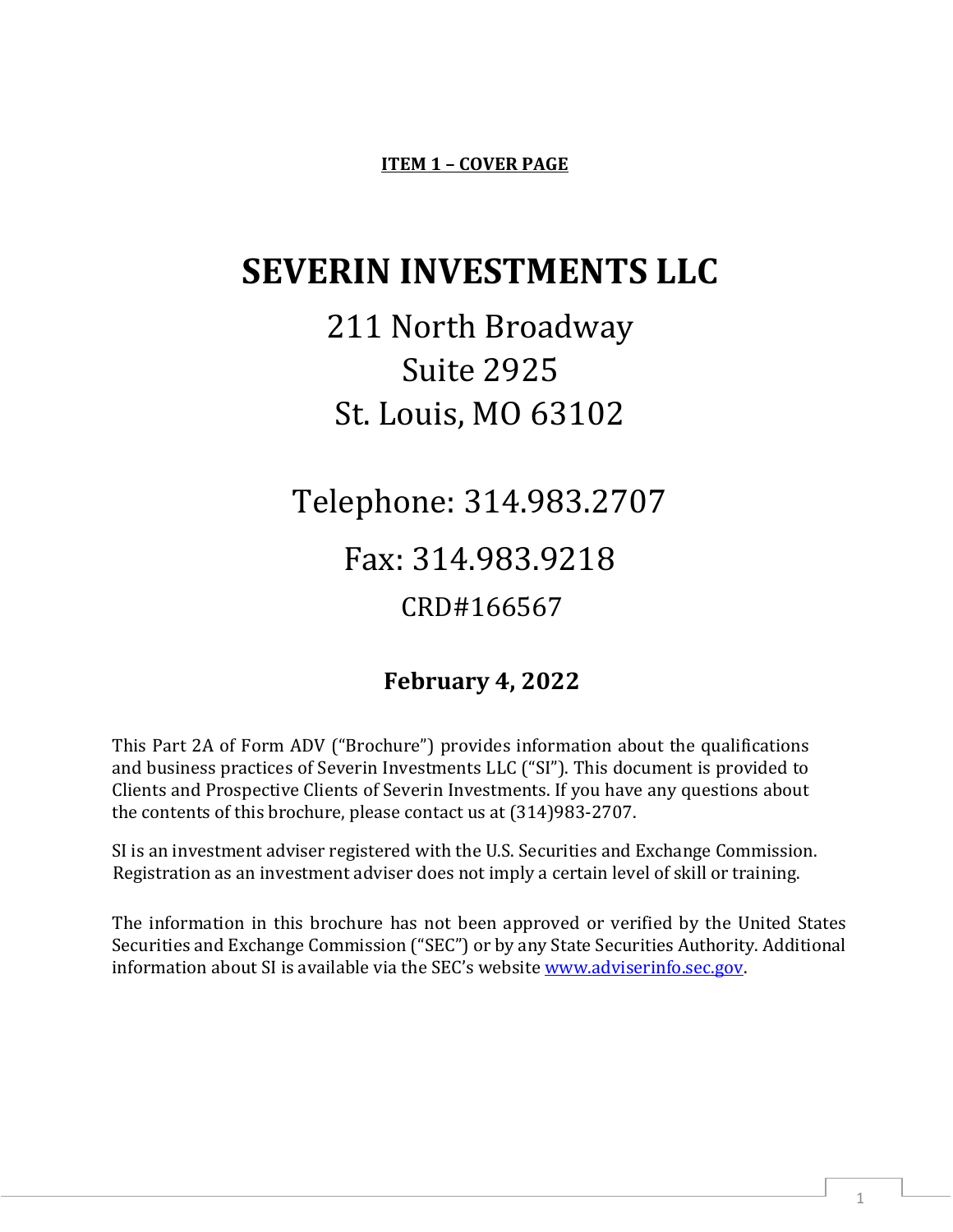### **ITEM 2 – MATERIAL CHANGES**

We have the following material changes to report since the last annual filing of this Firm Brochure:

- In August 2021, Jeffrey Severin assumed the role of Chief Compliance Officer.
- Our Assets Under Management has been updated to \$109,548,334; \$103,046,598 Discretionary assets and \$6,501,736 Non-Discretionary Assets.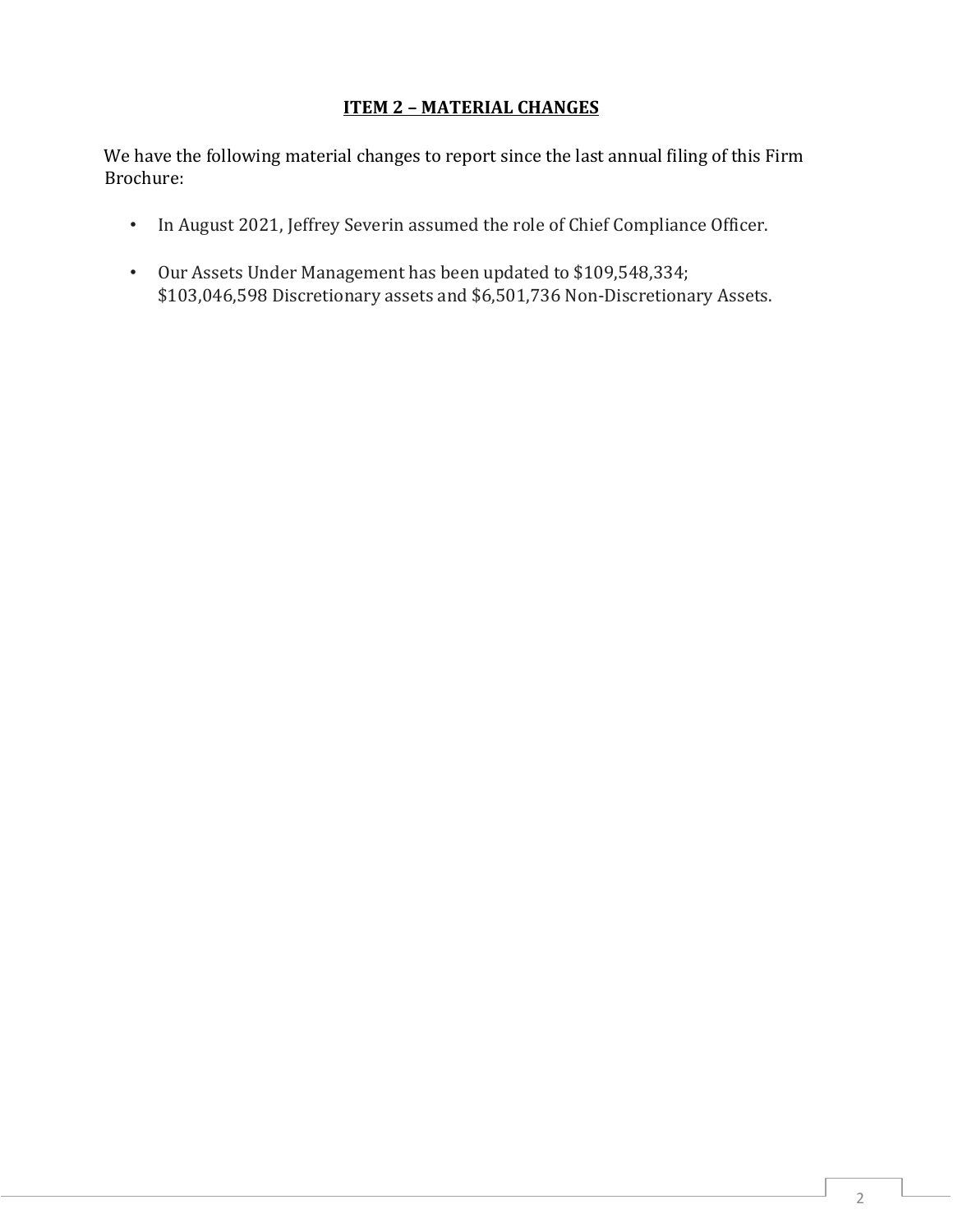# Table of Contents

| ITEM 11 - CODE OF ETHICS, PARTICIPATION OR INTEREST IN CLIENT TRANSACTIONS, AND |  |
|---------------------------------------------------------------------------------|--|
|                                                                                 |  |
|                                                                                 |  |
|                                                                                 |  |
|                                                                                 |  |
|                                                                                 |  |
|                                                                                 |  |
|                                                                                 |  |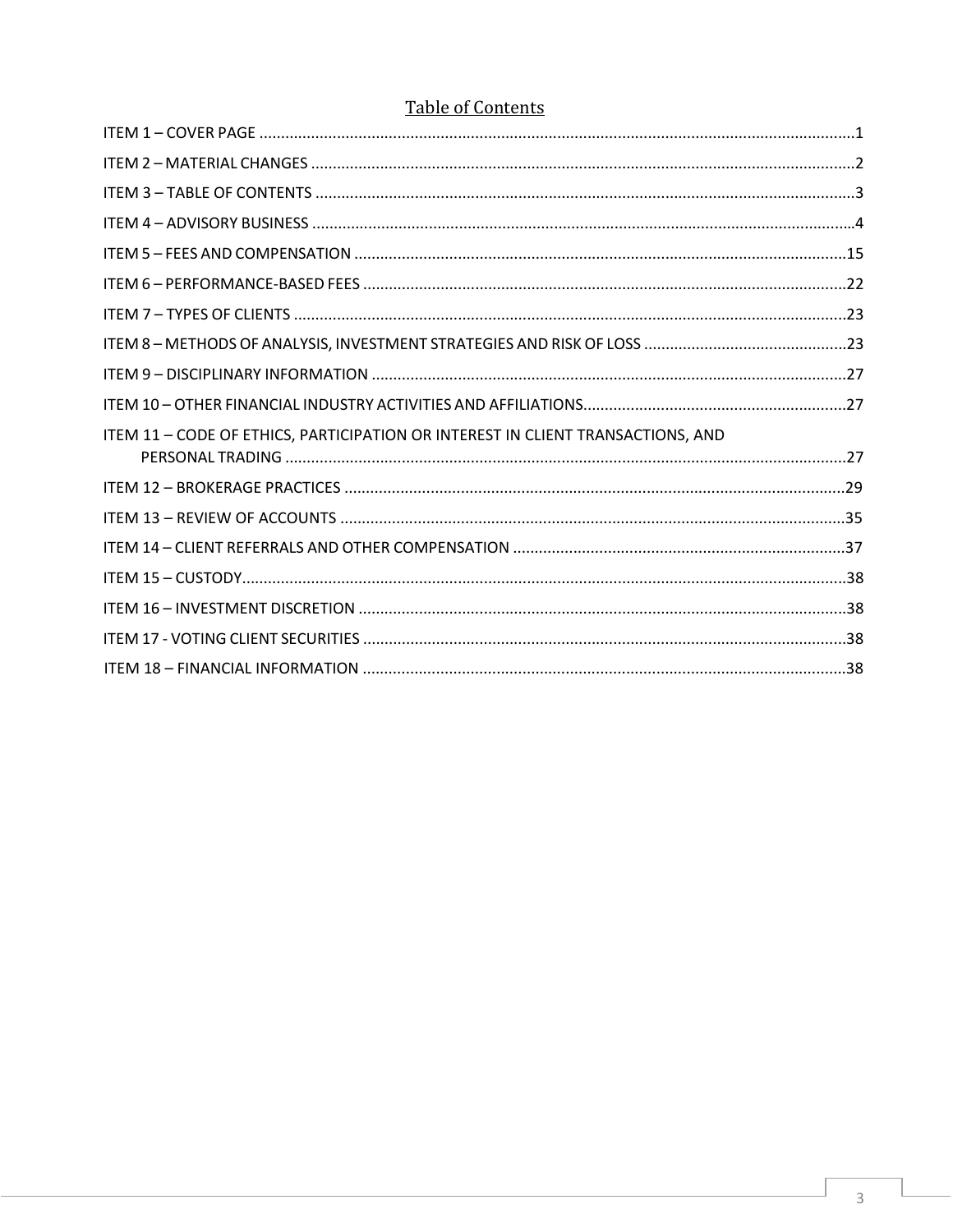### **ITEM 4 – ADVISORY BUSINESS**

#### **Overview**

Severin Investments LLC ("SI") is a Missouri limited liability company. We have been in business since September 2013 and are 100% owned by one individual, Jeffrey Severin, President.

#### **Advisory Services**

SI provides the following services to our advisory Clients:

- 1. Portfolio Management Services (with investment discretionary authority)
- 2. Institutional Retirement Services
- 3. Consulting, Monitoring and Advice for a Client's 401k Retirement Assets
- 4. Financial Planning Services (Comprehensive or Limited /Consulting)
- 5. Buy and Sell Signal Consulting

Investment advice is provided to Clients through our investment professionals who are licensed in various states, as required, as investment adviser representatives (or "IARs") of SI. Please see the Part 2B: Brochure Supplements for more information on each of these individuals.

#### **1. Portfolio Management Services**

#### **Sub-advisory Services**

We provide portfolio management services to broker-dealers, investment advisers and portfolio managers under contractual agreements. As such, we implement our proprietary investment models for their clients for a fee. This includes trading in the client accounts when we make changes in the models. We educate advisors on the risk and investment objectives within each model so they can accurately advise each client on them. It is the advisor's responsibility to choose an appropriate model for his client, and it is our responsibility to manage the model according to the investment objectives we have outlined. If we make changes to the investment objectives of a model, we will inform the advisor before-hand to give him adequate time to take appropriate action with his clients. All of our models are available for advisors to use for their clients.

#### **Overlay Managers and TAMPs**

We provide model management services to certain overlay managers and turnkey asset management platforms (TAMPs) under contractual agreements. As such, we upload and make changes to our proprietary investment models for an asset-based fee, which is debited directly from the investment account attached to the model and paid to Severin Investments by the overlay manager or TAMP provider. The overlay manager will directly make trades as directed by us for the advisors using our models. TAMPs allow advisors to approve and make the trades themselves. Under these contracts, Severin Investments has no discretion over individual accounts and is not responsible for determining suitability.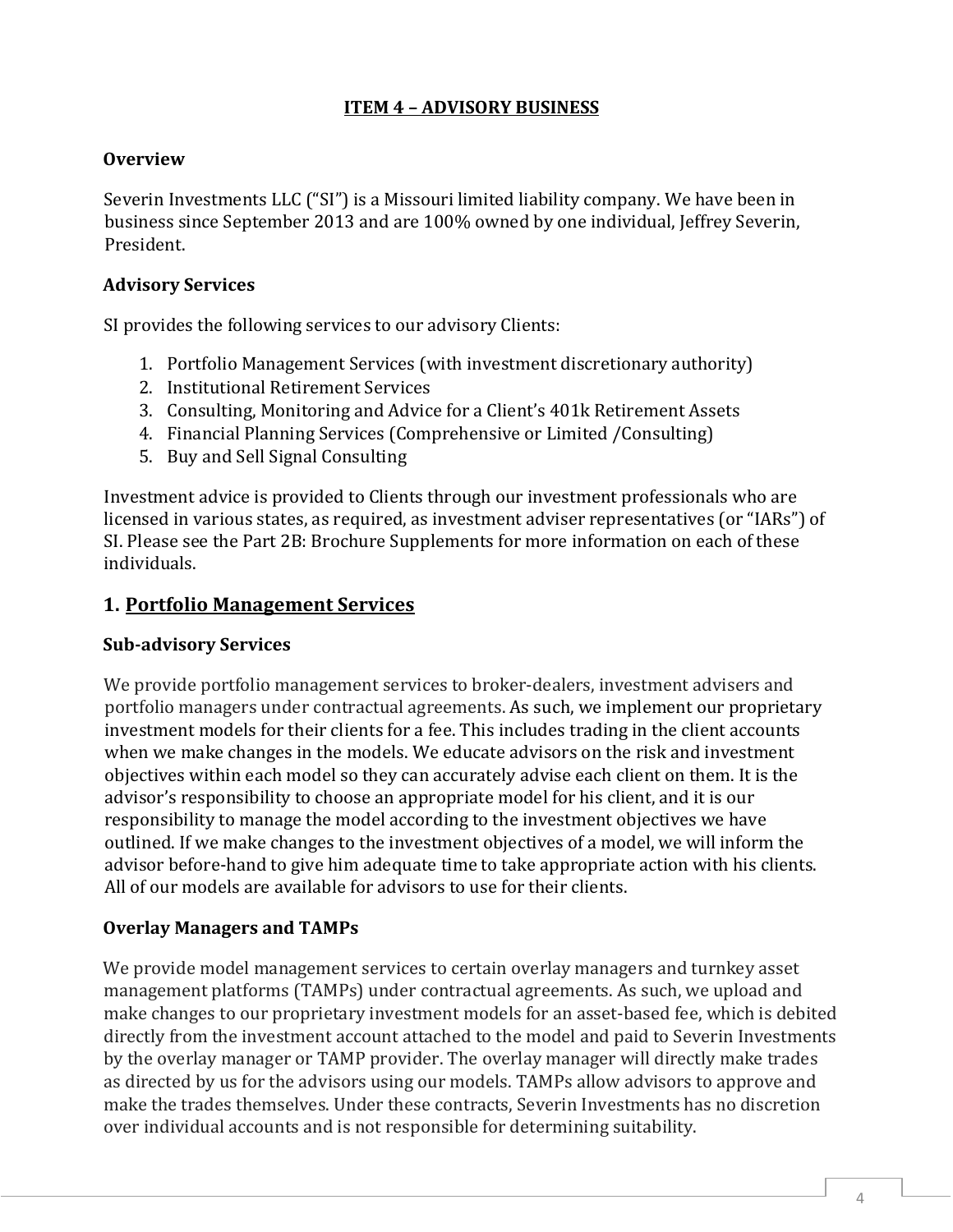The models available to advisors/investors depends on the contractual agreement we have with the overlay manager or TAMP.

## **Portfolio Management for Individuals**

We meet with our prospective Clients (at no obligation), either in person or via telephone to determine whether our services described in this Brochure will meet your needs and expectations. It is our goal to understand who you are and your investment needs. If our services and your needs align, we will enter into a portfolio management agreement with you, which describes the services, fees and related information that governs the portfolio management services described here.

We then document the information gathered on you and your personal obligations. The result of this activity is a personal Investment Policy Statement or IPS. This IPS is the key to our providing portfolio management services to you. The IPS documents, specifically, your:

- Personal Information
- Investment Goals
- Investment objectives
- Investment restrictions (if any)
- Risk tolerance<br>• Time horizon
- Time horizon
- Other information

The IPS is correlated to our proprietary investment models which guide our investment decisions across various investment objectives and risk tolerances. While our model portfolios are actively managed according to risk tolerance, they are managed per the investment goal of the model, rather than on each client's individual needs. Clients, nevertheless, have the opportunity to place reasonable restrictions on the types of investments to be held in their account. Clients retain individual ownership of all securities.

#### **Descriptions of Severin Investments Model Portfolios**

• *SI Conservative Income:* This model is managed in a conservative style by which the portfolio managers actively manage in an effort to balance coupon risk and price volatility. The portfolio consists of investment-grade corporate bonds, government bonds and agency bonds guaranteed by the U.S. Government, its agencies or instrumentalities, all with maturities of 10 years of less. Although the strategy allows for equity exposure ranging between 10%–40%, the typical allocation is between 20%- 30%. A typical portfolio will hold at least 15 securities diversified across various sectors and maturities and, generally, no single corporate position will be more than 5% of the portfolio total value. The portfolio managers will vary the portfolio's duration based on their interest rate outlook. If they anticipate that interest rates will rise, they will shorten the average maturity to attempt to protect capital. However, if they anticipate that interest rates will decline, they will lengthen the portfolio's duration to attempt to obtain higher rates to capture price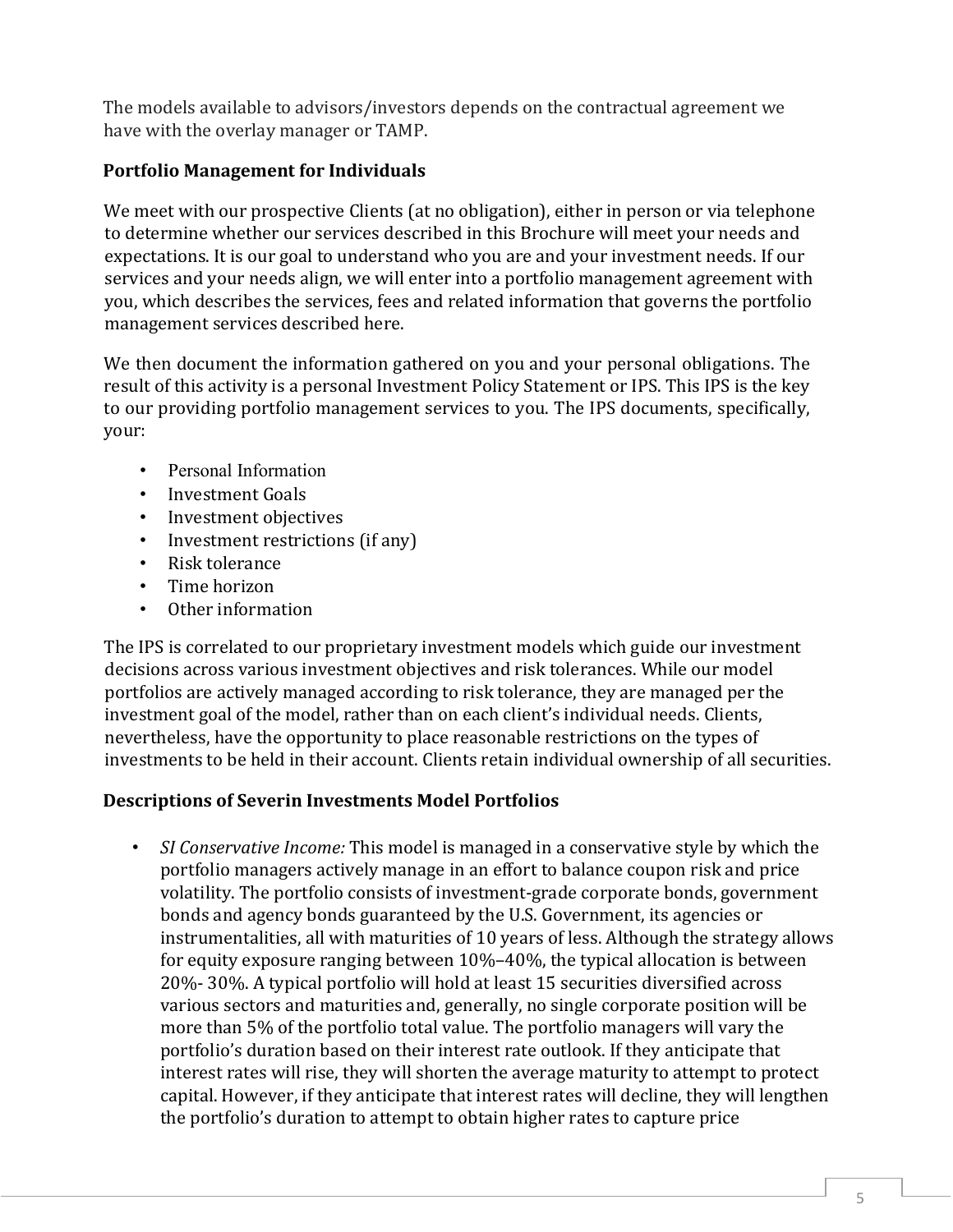appreciation. The investment team, utilizing a top-down approach, assesses macroeconomic data and trends to formulate an interest rate strategy. This portfolio is available to all account sizes within our managed program.

- *SI Moderate Growth and Income:* This model invests in U.S, International, emerging market equities, investment-grade bonds, and commodities. All this is done for the goal of providing long-term capital growth and steady income from a welldiversified strategy. There is no restriction on the market capitalization of the companies held. In times of increased market volatility, the composite characteristics may change significantly. The strategy allows for equity exposure ranging between 45%–60% and fixed income exposure between 40%-50% and 3% cash. These percentages may change over time and depending on market conditions. We may use exchange traded funds to implement a tactical tilt or to enhance exposure to sectors or industries. SI reserve the right to use ETFs and/or the indie bond for exposure in the treasury and corporate bond. The minimum account size for this portfolio \$100,000.
- *SI Current Equity Income:* This model is designed for investors seeking current equity income with potential long-term capital appreciation. This portfolio focuses on meeting its objective by utilizing dividend-paying equities that we believe have sustainable dividends, moderate growth potential, and a collective current yield that is higher than the current broad market average. It is comprised of U.S. securities that have an above market dividend yield, have not had a dividend cut in 5 years, and have increasing projected dividends over the next 5 years. There is no restriction on market capitalization of the companies held, however the portfolio generally is comprised of more Large Cap Value oriented stocks. The portfolio is fully invested in equities. The minimum account size for this portfolio is \$100,000.
- *SI Conservative Growth:* This model invests in U.S, international, and emerging market equities, investment-grade bonds, and commodities with the goal of providing long-term capital growth from a well-diversified strategy. There is no restriction on the market capitalization of the companies held. In times of increased market volatility, the composite characteristics may change significantly. Although the strategy allows for equity exposure ranging between 60%–85%, the typical allocation is between 70%–80%. We may use closed-end or exchange traded funds to implement a tactical tilt or to enhance exposure to sectors or industries. In fixed income, we may use them to add value through sector swaps, such as moving out of Treasury bonds and into corporate when we believe the time is right. Through these assets, we intend to make portfolio adjustments in an effort to capitalize on fastmoving markets, something we could not do with small blocks of individual bonds. We will also employ closed-end and exchange-traded funds in the international and emerging markets equity asset classes. Through these structures, we will attempt to capitalize on opportunities across different overseas markets without the additional expense of trading on overseas exchanges. The minimum account size for this portfolio is \$100,000.
- *SI ETF Conservative Growth:* This model uses exchange traded funds (ETFs) to invest in U.S. and International equities as well as investment-grade bonds with the goal of providing long-term capital growth and steady income from a well- diversified strategy. There is no restriction on the market capitalization of the companies held.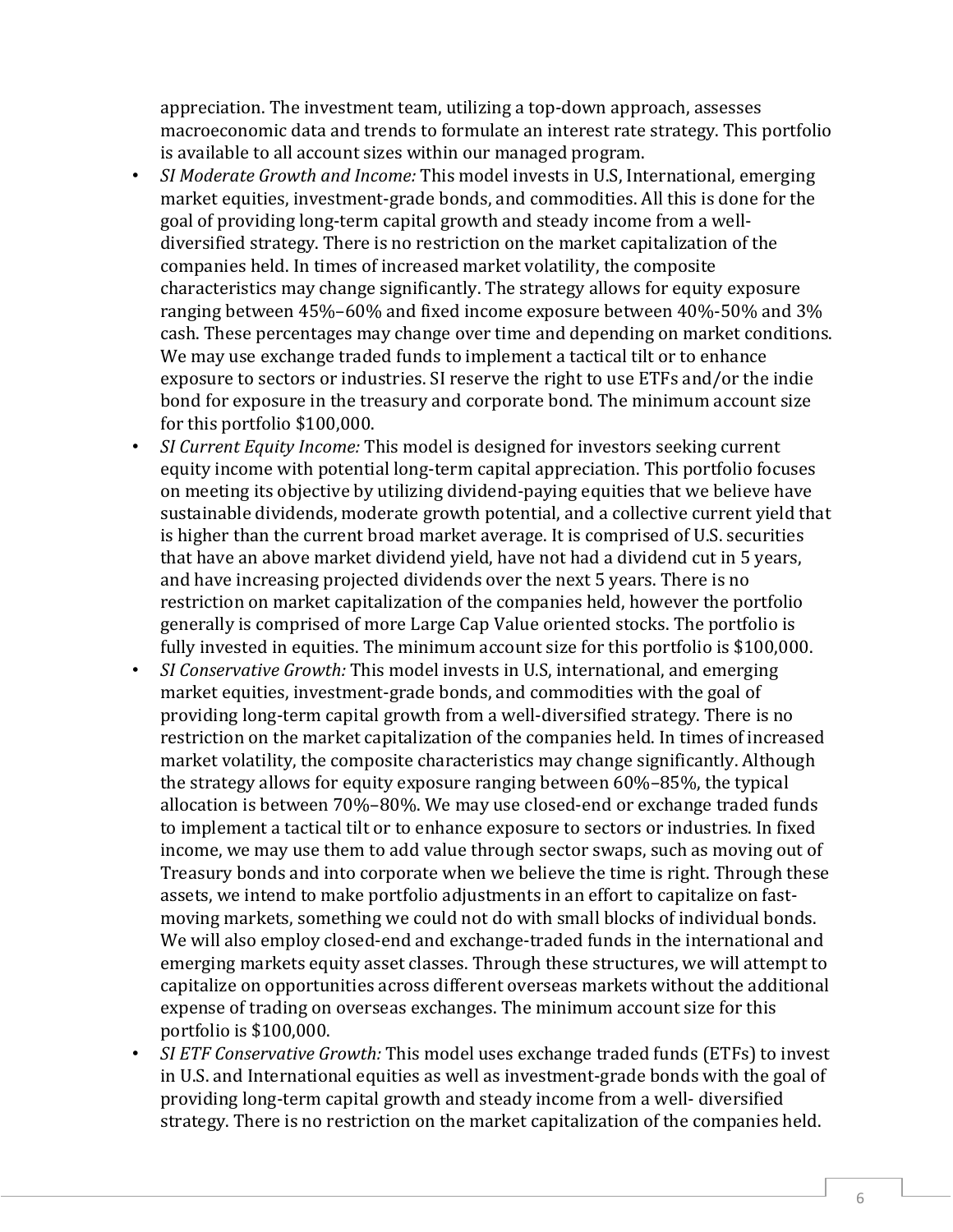In times of increased market volatility, the composite characteristics may change significantly. Although the strategy allows for equity exposure ranging between 60%–85%, the typical allocation is between 70%-80%.

We primarily use closed-end or exchange traded funds to implement a tactical tilt or to enhance exposure to sectors or industries. In fixed income, we may use them to add value through sector swaps, such as moving out of Treasury bonds and into corporate when we believe the time is right. Through these assets, we intend to make portfolio adjustments in an effort to capitalize on fast-moving markets, something we could not do with small blocks of individual bonds. We will also employ closed-end and exchange-traded funds in the international and emerging markets equity asset classes. Through these structures, we will attempt to capitalize on opportunities across different overseas markets without the additional expense of trading on overseas exchanges. This portfolio is available to all account sizes within our managed program.

- *SI Moderate Growth:* This model invests in U.S. and International equities and investment-grade bonds with the goal of providing long-term capital growth and steady income from a well-diversified strategy. There is no restriction on the market capitalization of the companies held. In times of increased market volatility, the composite characteristics may change significantly. Although the strategy allows for equity exposure ranging between 60%–95%, the typical allocation is between 80%– 90%. We may use closed-end or exchange traded funds to implement a tactical tilt or to enhance exposure to sectors or industries. In fixed income, we may use them to add value through sector swaps, such as moving out of Treasury bonds and into corporate when we believe the time is right. Through these assets, we intend to make portfolio adjustments in an effort to capitalize on fast-moving markets, something we could not do with small blocks of individual bonds. We will also employ closed-end and exchange-traded funds in the international and emerging markets equity asset classes. Through these structures, we will attempt to capitalize on opportunities across different overseas markets without the additional expense of trading on overseas exchanges. The minimum account size for this portfolio is \$100,000.
- *SI ETF Moderate Growth:* This model uses exchange traded funds (ETFs) to invest in U.S. and International equities as well as investment-grade bonds with the goal of providing long-term capital growth and steady income from a well-diversified strategy. There is no restriction on the market capitalization of the companies held. In times of increased market volatility, the composite characteristics may change significantly. Although the strategy allows for equity exposure ranging between 60– 95%, the typical allocation is between 80–90%. We Primarily use closed-end or exchange traded funds to implement a tactical tilt or to enhance exposure to sectors or industries. In fixed income, we may use them to add value through sector swaps, such as movin9 out of Treasury bonds and into corporate when we believe the time is right. Through these assets, we intend to make portfolio adjustments in an effort to capitalize on fast-moving markets, something we could not do with small blocks of individual bonds. We will also employ closed-end and exchange-traded funds in the international and emerging markets equity asset classes. Through these structures, we will attempt to capitalize on opportunities across different overseas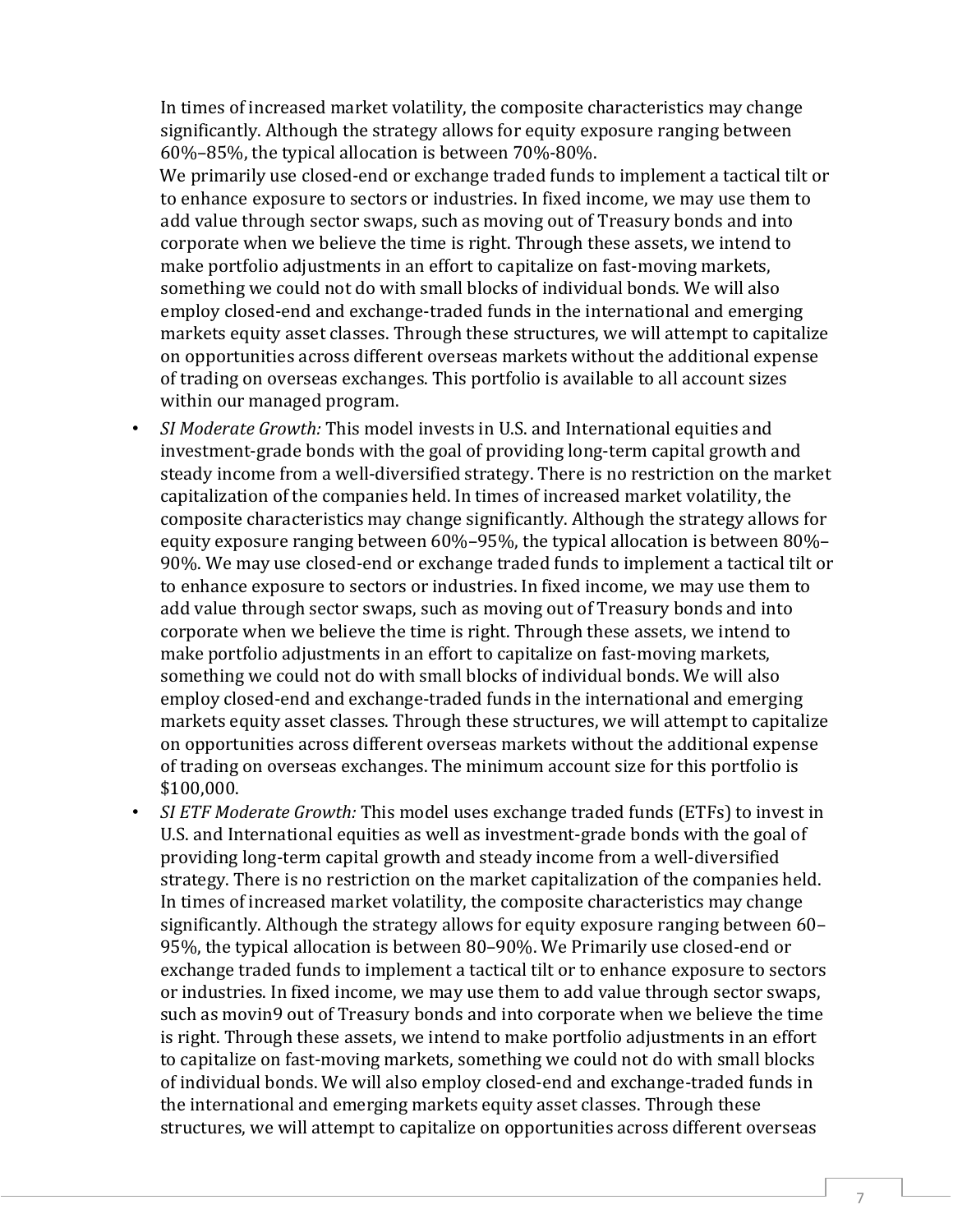markets without the additional expense of trading on overseas exchanges. This portfolio is available to all account sizes within our managed program.

- *SI Long Term Growth:* This model invests in U.S. and International equities and investment-grade bonds with the goal of providing long-term capital growth and steady income from a well-diversified strategy. There is no restriction on the market capitalization of the companies held. In times of increased market volatility, the composite characteristics may change significantly. Although the strategy allows for equity exposure ranging between 70–100%, the typical allocation is between 90– 100%. We may use closed-end or exchange traded funds to implement a tactical tilt or to enhance exposure to sectors or industries. In fixed income, we may use them to add value through sector swaps, such as moving out of Treasury bonds and into corporate when we believe the time is right. Through these assets, we intend to make portfolio adjustments in an effort to capitalize on fast-moving markets, something we could not do with small blocks of individual bonds. We will also employ closed-end and exchange-traded funds in the international and emerging markets equity asset classes. Through these structures, we will attempt to capitalize on opportunities across different overseas markets without the additional expense of trading on overseas exchanges. The minimum account size for this portfolio is \$100,000.
- *SI ETF Long Term Growth:* This model uses exchange traded funds (ETFs) to invest in U.S. and International equities as well as investment-grade bonds with the goal of providing long-term capital growth and steady income from a well-diversified strategy. There is no restriction on the market capitalization of the companies held. In times of increased market volatility, the composite characteristics may change significantly. Although the strategy allows for equity exposure ranging between 70– 100%, the typical allocation is between 90–100%. We primarily use closed-end or exchange traded funds to implement a tactical tilt or to enhance exposure to sectors or industries. In fixed income, we may use them to add value through sector swaps, such as moving out of Treasury bonds and into corporate when we believe the time is right. Through these assets, we intend to make portfolio adjustments in an effort to capitalize on fast-moving markets, something we could not do with small blocks of individual bonds. We will also employ closed-end and exchange-traded funds in the international and emerging markets equity asset classes. Through these structures, we will attempt to capitalize on opportunities across different overseas markets without the additional expense of trading on overseas exchanges. This portfolio is available to all account sizes within our managed program.
- *SI Severin Relative Strength:* This is a rules-based model calculated by Standard & Poor's Custom Indexes. The index is predicated upon the 14-Day Relative Strength Index. The Relative Strength Index - RSI is a momentum indicator that measures the magnitude of recent price changes to analyze overbought or oversold conditions. The tactical overlay will shift the assets to short-term treasuries predicated upon technical analysis should market conditions warrant. The index methodology selects 49 stocks derived from the GICS sectors that make up the Standard & Poor's 500 Index and which offer the highest risk-adjusted returns as of the last trading day of the month. Technical indicators are utilized on each sector individually to determine whether to be in a bullish or defensive posture. All constituents of Severin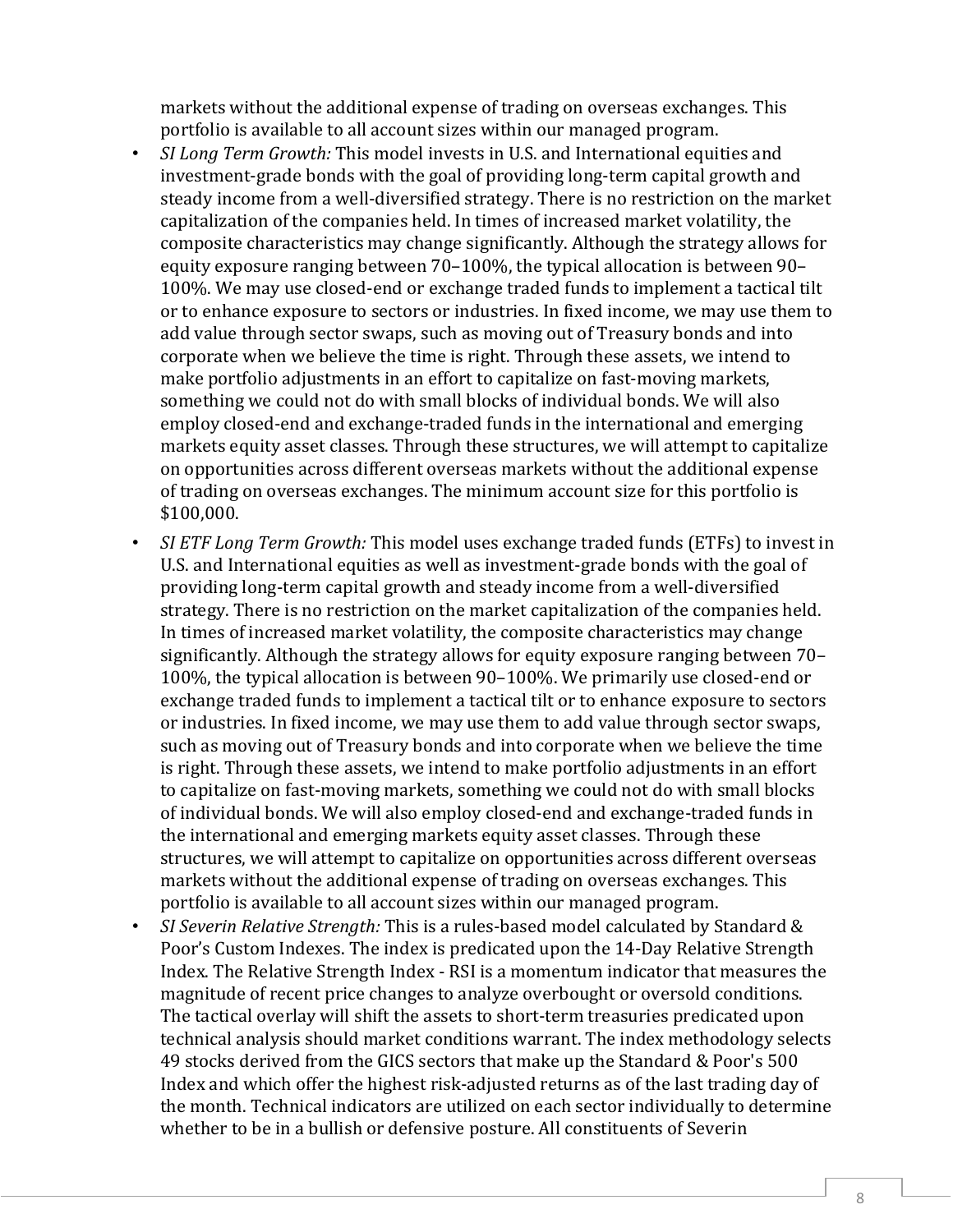Investments Relative Strength Index must be constituents of the Standard & Poor's 500 Index. It is benched to the S&P 500 Index.

#### **Information Regarding All Managed Accounts**

We maintain and monitor all Client accounts indirectly through our monitoring and management of the model portfolios. When using mutual funds, we use only no-load or load- waived mutual funds in managed accounts. However, we rarely use mutual funds. We prefer to use ETFs because they trade like stock throughout the day rather than only at the end of the day. They also tend to have much lower and more transparent internal fees, which is something we watch very closely when choosing a mutual fund or ETF.

Regardless of your account size, your IPS is the driver of our investment advice. Larger accounts hold individual stocks, bonds and cash equivalents, plus ETFs or mutual funds as necessary. For smaller accounts or relationships, we limit the security holdings to ETFs and/or mutual funds. However, your IPS identifies which model is used for your account assets (based on the model's risk and return characteristics).

Our understanding of our models' duration, asset allocation, and risk tolerance levels allows us to match your account to a model based on your needs. Your portfolio may be customized to reflect any restrictions you wish to have on the account. The procedure involving account restrictions is described below under "Restrictions".

Our model portfolios are created with varying return expectations and levels of risk. The models first contain strategic asset allocation with specific allocations to large capitalization, mid-capitalization and small-capitalization equity securities and/or ETFs. Then, we balance the equity allocations with fixed income and cash strategies.

We may use exchange traded funds (ETFs) or mutual funds to implement a tactical tilt to a portfolio or to enhance exposures to industries or sectors. In fixed income decisions, we may use ETFs or mutual funds to add value through sector swaps, such as moving from Treasury bonds to corporate bonds, if we believe the timing is correct to do so. By using ETFs, we can make portfolio adjustments to capitalize on fast-moving markets, which is a much more efficient method than trading in smaller blocks of individual bonds.

We may use ETFs or mutual funds to obtain diversification and exposure to international/ emerging market equity asset classes. Through these securities, we attempt to capitalize on opportunities across various overseas markets without the additional expense and risk exposures that trading on overseas exchanges would expose us to.

ETFs and mutual funds also provide us the ability to gain exposure to commodities and alternative asset classes, including real estate (typically through real estate investment trusts, or REITS, which are traded on national exchanges and provide immediate liquidity).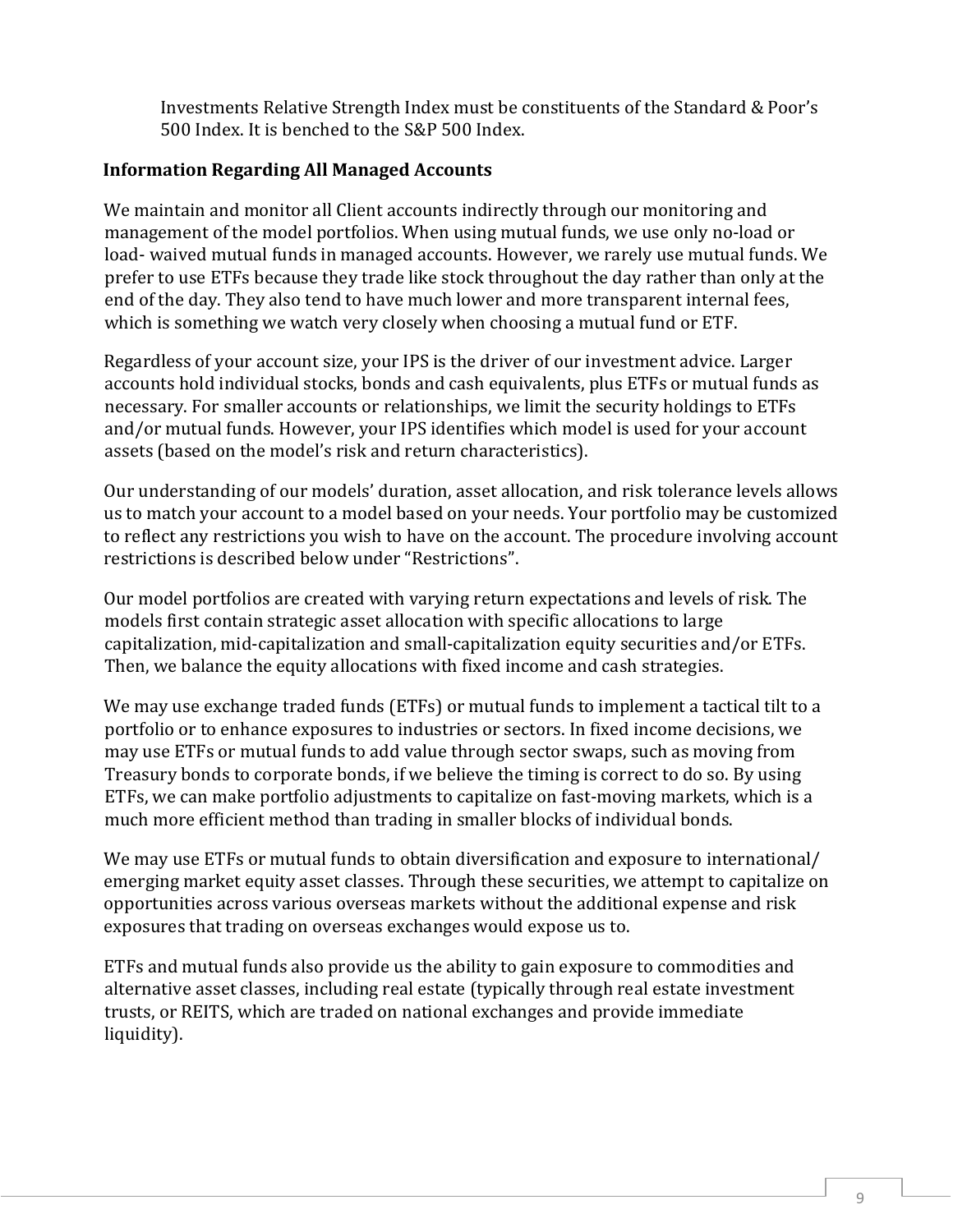#### Investment Discretion

We provide portfolio management services on an investment discretionary basis only for our private clients and any individual with whom we have a sub-advisory agreement. Please see Item 16 for more information. The investment discretionary authority we have (through a limited power of attorney) is defined in the written advisory agreement we have with you.

Investment discretion means we have the authority to determine the securities to purchase, sell or hold for your account, the amount of the securities to purchase, sell or hold and the timing of these transactions without discussing the transactions with you in advance. Clients may impose reasonable restrictions on our discretionary portfolio management services.

#### Restrictions

Client requests for investment restrictions (no sin, tobacco, etc. or tax harvesting) shall be reviewed and determined as reasonable restrictions by SI. If we believe initial or revised restrictions are too broad or extensive; we may refuse to open a new account, or we may terminate an account as we would not be able to properly diversify the account assets. We will certainly work with Clients who have personal and specific restrictions to determine if we can accept those restrictions consistent with our fiduciary obligations and contractual provisions. Investment restrictions must be provided in writing and accepted by SI to be implemented. The client must also sign an attestation stating they understand their restrictions may change the risk profile of their portfolio and the restrictions will positively or negatively affect investment performance. We will typically document Client imposed restrictions on the IPS.

Updates to any imposed restrictions may be made and shall be submitted in writing as well. Amendments are not implemented until received and accepted by SI, typically by mutual agreement and as documented in the IPS.

#### Updates to your personal information

We request that you provide notification to SI as soon as possible when there is a material change to your financial situation or investment / risk profile that may have an impact on the services provided. These can include: death, marriage, inheritance, birth of a child, divorce, new job, loss of job, accident, medical emergency, etc.

#### Retirement Rollovers-Potential for Conflict of Interest

A client or prospective client leaving an employer typically has four options regarding an existing retirement plan (and may engage in a combination of these options): (i) leave the money in the former employer's plan, if permitted, (ii) roll over the assets to the new employer's plan, if one is available and rollovers are permitted, (iii) roll over to an Individual Retirement Account ("IRA"), or (iv) cash out the account value (which could, depending upon the client's age, result in adverse tax consequences). If Adviser recommends that a client roll over their retirement plan assets into an account to be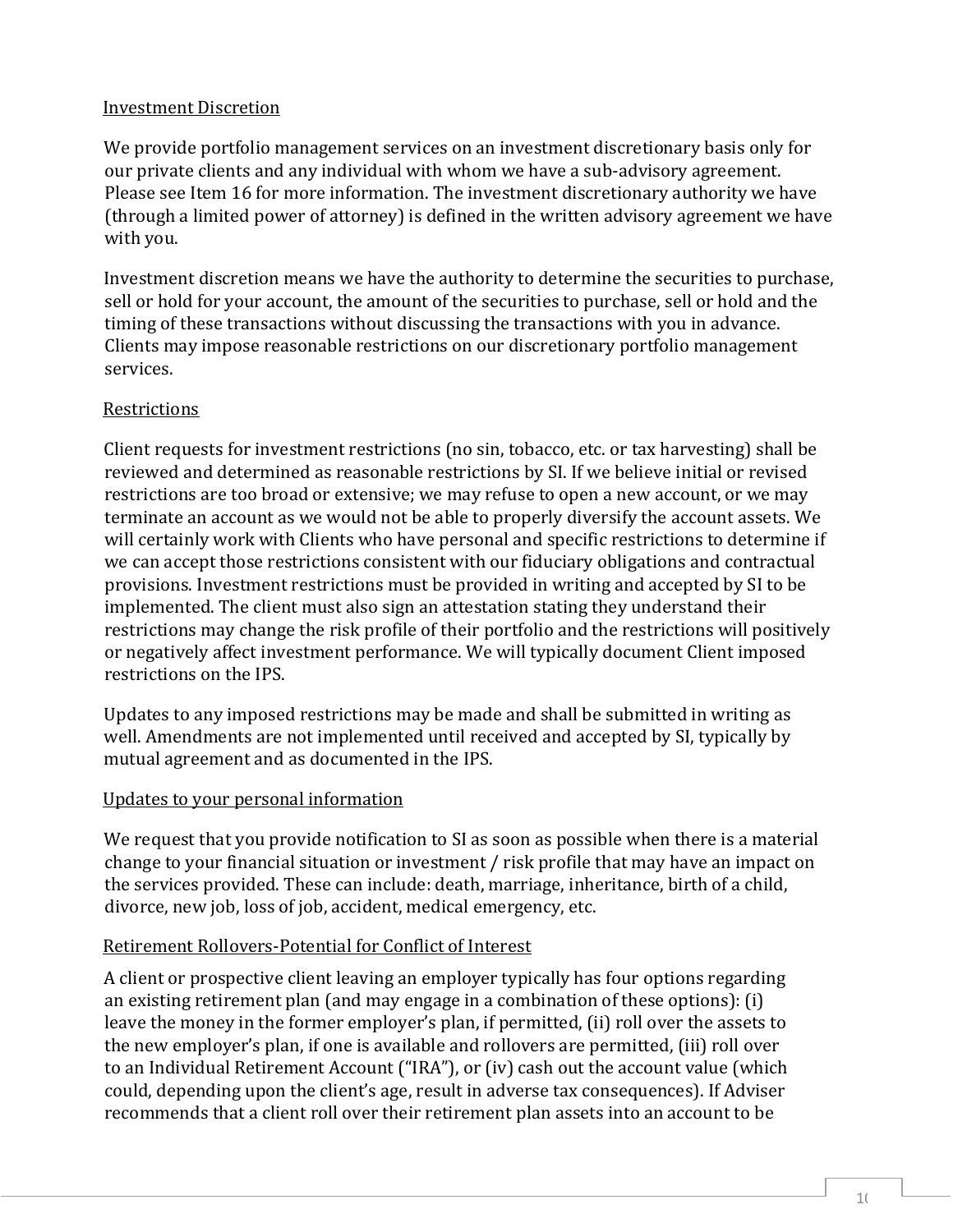managed by Adviser, such a recommendation creates a conflict of interest if Adviser will earn an advisory fee on the rolled over assets. No client is under any obligation to rollover retirement plan assets to an account managed by Adviser. Adviser's Chief Compliance Officer remains available to address any questions that a client or prospective client may have regarding the potential for conflict of interest presented by such rollover recommendation.

#### **Services to Account Relationships Greater Than \$100,000 (or accounts custodied at Folio)**

Our preference is to manage account assets that exceed \$100,000 on an active basis through the utilization of individual stocks and / or bonds, supplemented with mutual funds or exchange traded funds (ETFs) as may be necessary or appropriate. Accounts custodied at Folio may also be managed using these models, as Folio aggregates accounts, allowing individuals to own fractional shares. For these Client relationships, we manage several model portfolios which guide our investment advice provided to each Client. Your IPS indicates any customization necessary to the appropriate model used as the starting point for your account(s). Each portfolio includes a mix of the following asset classes: (excluding our Current Equity Income Portfolio)

- Domestic equity, including Real Estate Investment Trusts (or REITs) Fixed income securities
- American Depositary Receipts (ADRs, which are shares of foreign issuers registered and traded on US exchanges)
- Commodity ETFs
- Emerging market and international ETF

Stock and bond driven Investment Portfolios for accounts greater than \$100,000 include:

- Current Equity Income
- Conservative Growth
- Moderate Growth
- Moderate Growth & Income
- Long-Term Growth

In some circumstances, we may determine one of our ETF portfolios is appropriate for an account valued greater than \$100,000. These portfolios are listed below:

- ETF Conservative Growth
- ETF Moderate Growth
- ETF Long Term Growth
- Conservative Income

#### **Services to Account Relationships Under \$100,000**

For accounts at \$100,000 or under, we will manage your account assets on an active basis; however, the portfolio holdings and investment models we use are limited to ETFs (exchange traded funds) or mutual funds only. Your IPS drives customization to the appropriate models (as we determine necessary) based upon your individual needs and objectives. We manage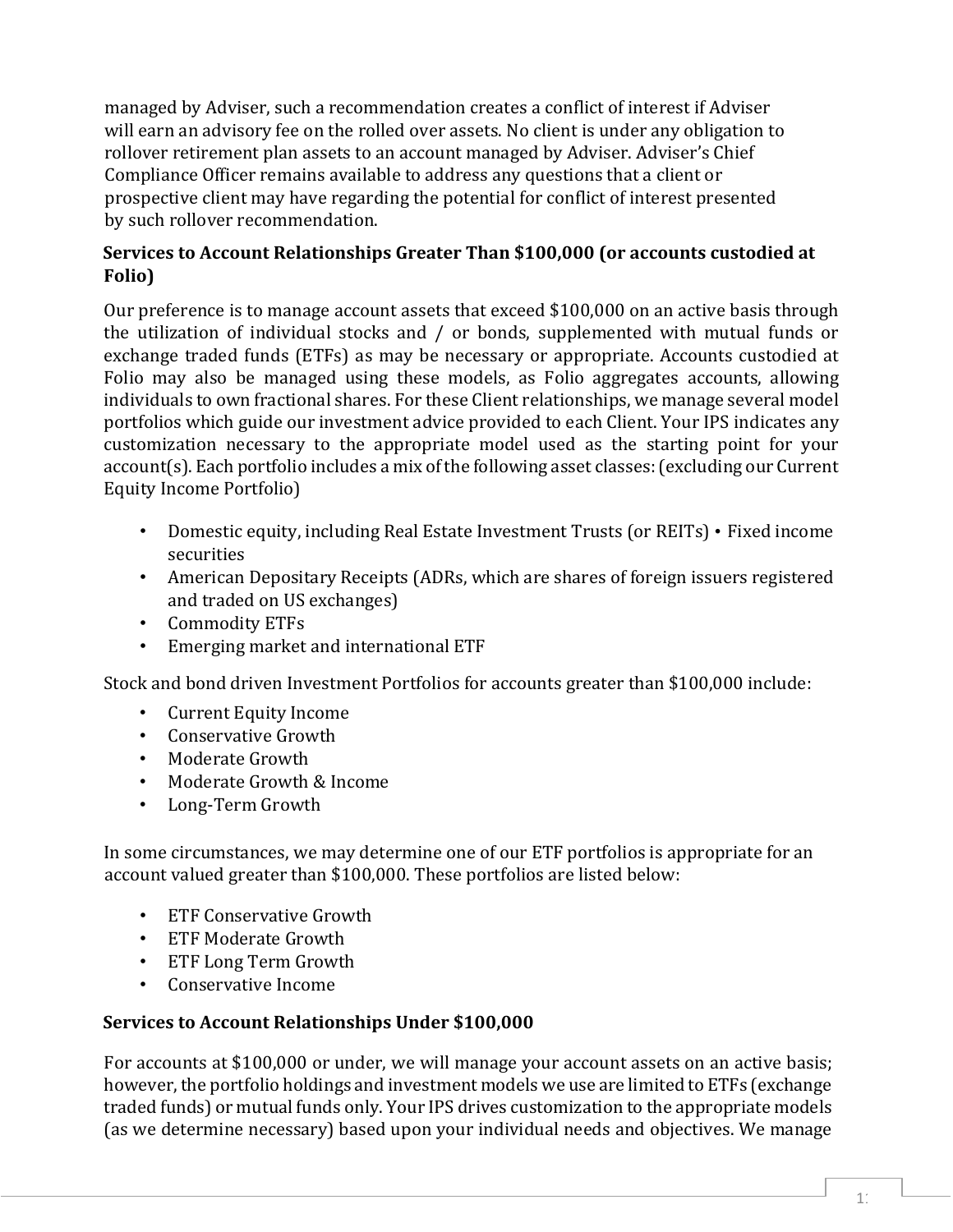six different portfolios under our ETF asset allocation program. These models include the following:

- ETF Conservative Growth
- ETF Moderate Growth
- ETF Long-Term Growth
- Conservative Income

ETFs included in these various models can include:

- Equity (domestic and foreign exposure)
- Cash alternatives
- Fixed income (domestic and foreign exposure)
- REIT (real estate investment trusts which we consider to be an equity asset)
- Commodities

### **Wrap Fee Program**

We have developed and sponsor our own Wrap Fee Program, the Severin Investments Wrap Fee Program (referred to as the "Wrap Fee Program"). Only our investment advisor representatives can open accounts for clients through the Wrap Fee Program. Therefore, participants in the Wrap Fee Program must be advisory clients of Severin Investments. All clients in the wrap fee program must execute a Wrap Fee Program Portfolio Management Agreement prior to establishing an account(s) through the Wrap Fee Program. Under the Wrap Fee Program, we provide investment supervisory services defined as giving continuous investment advice to a client and making investments for the client based on the individual needs of the client. Through this service, we offer a customized and individualized investment program for clients. Participation in our wrap fee program is not required of advisory clients, and there are no differences between the management styles of a wrap fee portfolio or one that's not. There is a difference between the fees. Our wrap fee covers all trading costs associated with the trade of a security. The accounts that are not wrap fee accounts are charged our fee as well as the cost to make the trade. As the sponsor of the wrap program, SI receives a portion of the wrap fee for our services.

All our modeled portfolios are available under the Wrap Fee Program. However, specific investment restrictions may be crafted to focus on the specific client's goals and objectives.

This section is intended as a summary of the Wrap Fee Program. Clients contracting for the Wrap Fee Program will receive the Severin Investments Wrap Fee Program Brochure which provides detailed information regarding Wrap Fee Program.

# **2. Institutional Retirement Services**

We offer investment advisory services to fiduciaries of 401(k) plans. The service will invest primarily in models comprised of stocks, bonds, and ETFs that are tailored to meet the needs of each participant. Primarily stock and bond portfolios are generally recommended for participants with greater than \$100,000 invested in the plan. ETF portfolios are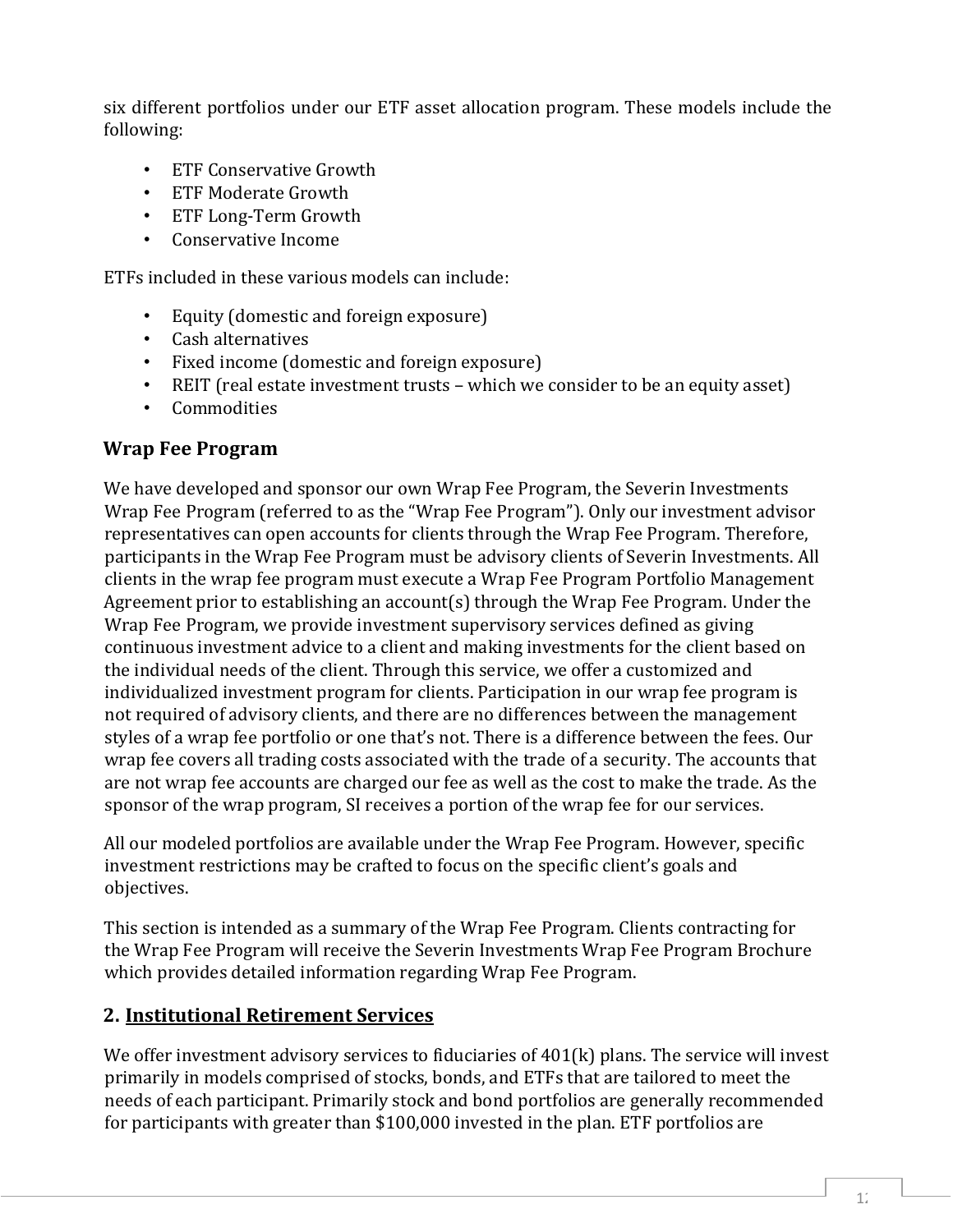generally recommended for participants with less than \$100,000 but greater than \$20,000 invested in the plan. For those with less than \$20,000, individual ETFs are available for use. Plan participants can consult with a SI Advisor for advice on which modeled portfolios and/or individual ETFs are best suited for the participant's needs and risk tolerance at no additional cost.

The investments we select may include, but are not limited to, the following types of securities:<br>Canadian Conservation Conservation Conservation Conservation Conservation Conservation Conservation Conservati

- Exchange-listed securities
- Exchange Traded Funds (ETFs)
- Mutual Funds
- Corporate debt securities
- United States governmental securities

Model portfolios managed by Severin Investments are selected based on their suitability as part of a range of investment choices within a defined contribution plan. While they are actively managed according to risk tolerance, they are managed per the model and not for the specific individual.

Because some types of investments involve certain additional degrees of risk, they will only be implemented/recommended when consistent with the responsibilities of a plan fiduciary as defined by the Department of Labor.

# **3. Consulting, Monitoring & Advice Services for 401k Retirement Assets**

SI's Clients may request us to provide our professional expertise in the management of a Client's retirement (typically, but not always) 401kassets. This is a stand-alone service, meaning we require Clients to enter into a Consulting, Monitoring and Advice 401k service agreement. Consulting and Monitoring services are significantly different when compared to our Portfolio Management Services as described above.

Under this consulting service, we provide asset allocation recommendations based upon:

- Securities available to participants within your 401k plan (as determined by the Plan's Trustees or other fiduciary to the plan); and,
- Your account value as determined by your custodian / administrator of your 401k account

As a result, we provide asset allocation recommendations based solely on the 401k account assets you own. These assets are held by the custodian or administrator of your 401k Plan. Severin Investments has *no investment discretionary authority* over the management of these assets.

SI will help you determine the most appropriate asset allocation of these 401k retirement assets. This may or may not include the development of an IPS. After entering into a Consulting and Monitoring agreement with you, we will initially and periodically (quarterly or yearly as determined necessary) make recommendations to your asset allocations across the available securities in your 401k plan.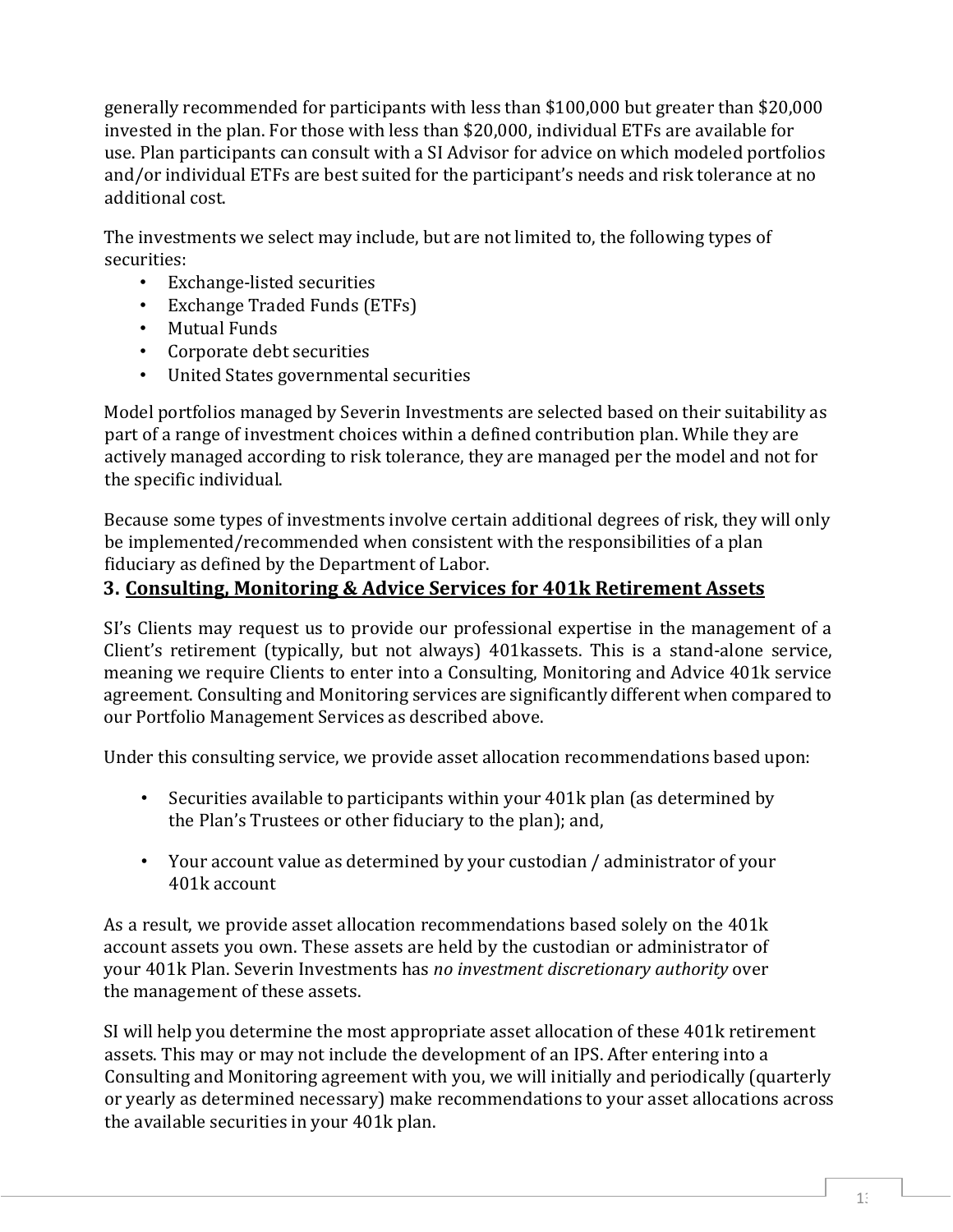Although SI cannot place the transactions at your 401k broker / custodian, we will provide continuous monitoring services over the securities (and your asset allocation) within your 401k. To do so, we will rely on each Client to provide confirmation of transactions to us, which will reflect your implementation of the asset allocation recommendations we provide to you. We may also request that SI be identified with your 401k provider as an "interested party" to receive duplicate confirmations of transactions and duplicate copies of your monthly / quarterly account statements. This will facilitate our monitoring services to determine if you were able to implement recommended transactions.

You are not required to follow our asset allocation decisions or recommendations. However, the value of the service is to allow SI and our Investment Professionals to assess each security available in your 401k plan and make recommendations, if any, to change your allocations initially and periodically (also called rebalancing). Thus, we are assisting you in the alignment of your asset allocation to meet your financial goals(retirement).

# **4. Buy and Sell Signal Consulting**

We provide consulting services to broker-dealers, other investment advisers and portfolio managers under contractual agreements. As such, we relay proprietary buy and sell signals and allocation percentages to these firms for a fee. We do not implement the investment recommendations, nor do we arrange for their implementation. The implementation of any or all recommendations is solely at the discretion of the client.

# **5. Financial Planning**

SI also provides advice in the form of a written (comprehensive) or limited (consulting) financial plan.

#### Comprehensive Plans

When providing Comprehensive Financial Planning services, we take a holistic approach for you and your family. The topics include, but are not limited to the following:

- Goals and objectives
- Personal and family obligations
- Educational needs for children
- Retirement planning
- Tax management /planning
- Estates and estate plans; and<br>• Risk management (i.e., insura
- Risk management (i.e., insurance protection)

Through personal and in-depth interviews, we tabulate your personal data in third party financial planning software which utilizes various predictions / models to estimate and provide recommendations on courses of actions you should follow. This written plan is a roadmap for you to use as a guide to achieve your stated financial goals and objectives. Plans are "generic" in nature, so financial planning recommendations are not specific to any product or service offered by a broker-dealer or insurance company. As plan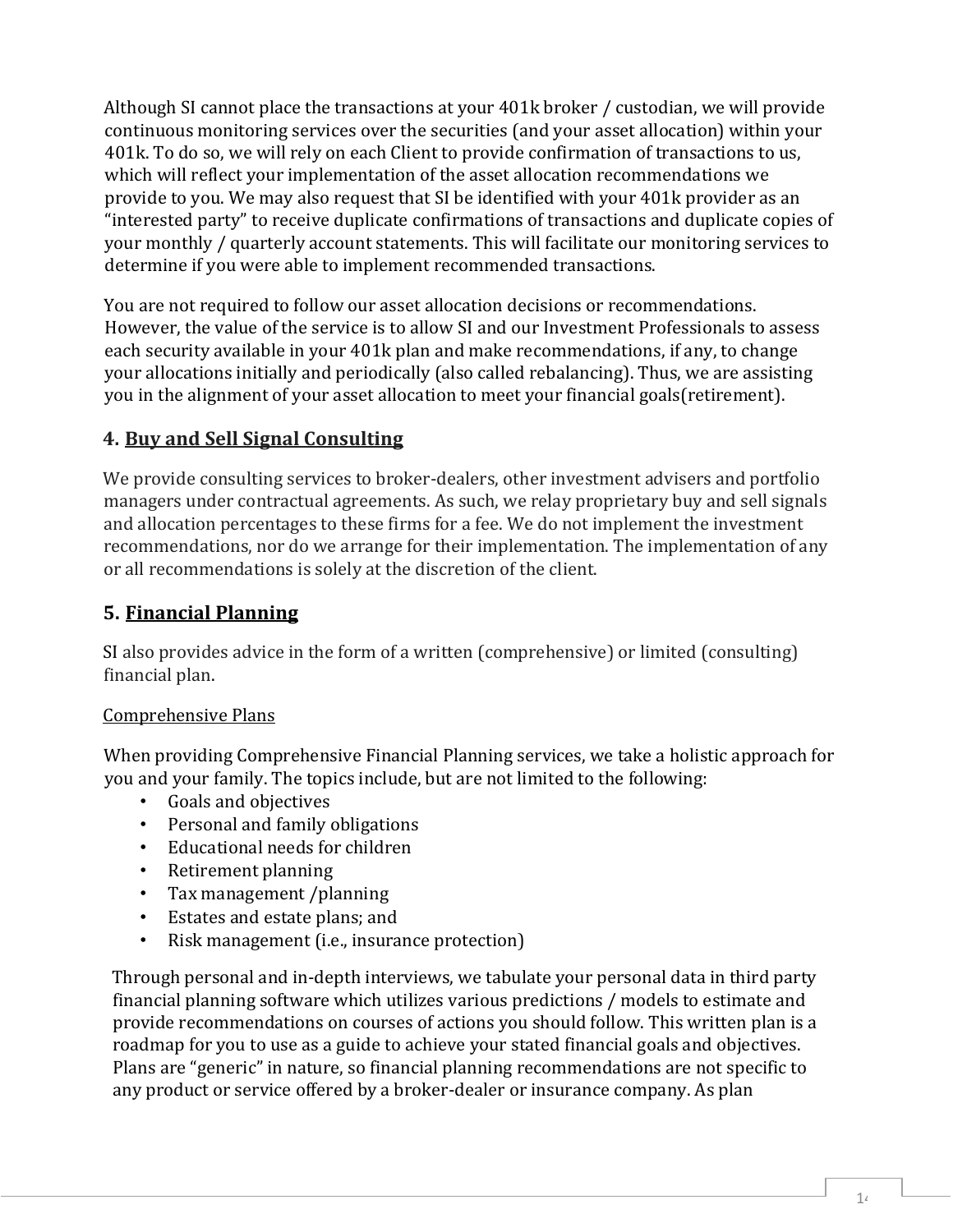recommendations are generic in nature, you are also free to utilize any broker or insurance agency you choose to implement plan recommendations.

We request that our Comprehensive Planning Clients meet with us at least annually to update the Plan, in part by assessing the success of the plan over the previous 12 months. In addition, a change in your personal circumstances should be communicated to us as soon as possible. These events can significantly impact Plan recommendations. Examples include:

- Marriage or divorce
- Birth of a child
- Death in the family
- New dependents (i.e., caring for elderly family members)
- Change or loss of jobs
- Medical conditions
- Inheritance
- Other

#### Limited Planning Services

From time-to-time, Clients may have a need for more limited / consultative planning services. To facilitate this type of financial planning, SI is available to provide investment advice in a more limited nature, which may include advice on any of the topics included in our Comprehensive Financial Planning service.

#### **Assets Under Management:**

As of February 4, 2022, we were managing \$103,046,598 of client assets on a discretionary basis and \$6,501,736 of client assets on a non-discretionary basis, for a total of \$109,548,334 under management. We provide buy-sell signal consulting on \$20,000,000 of assets.

#### **ITEM 5 – FEES AND COMPENSATION**

Our fees for advisory services are described below. Each of our services is provided separately. As a result, you may have multiple agreements with SI for Portfolio Management and/or 401k Consulting and Financial Planning as described below.

# **1. Portfolio Management Services**

# **Sub-Advisory Services**

Fees charged are quoted as an annual asset-based fee. Severin Investments has discretion to bill directly to the client account, and we bill based on the average daily balance of the account in the model during the billing cycle. By default, we will bill monthly in advance, however, we can bill to match how the advisor bills the clients for convenience. If the advisor bills quarterly or in arrears, we can also bill this way.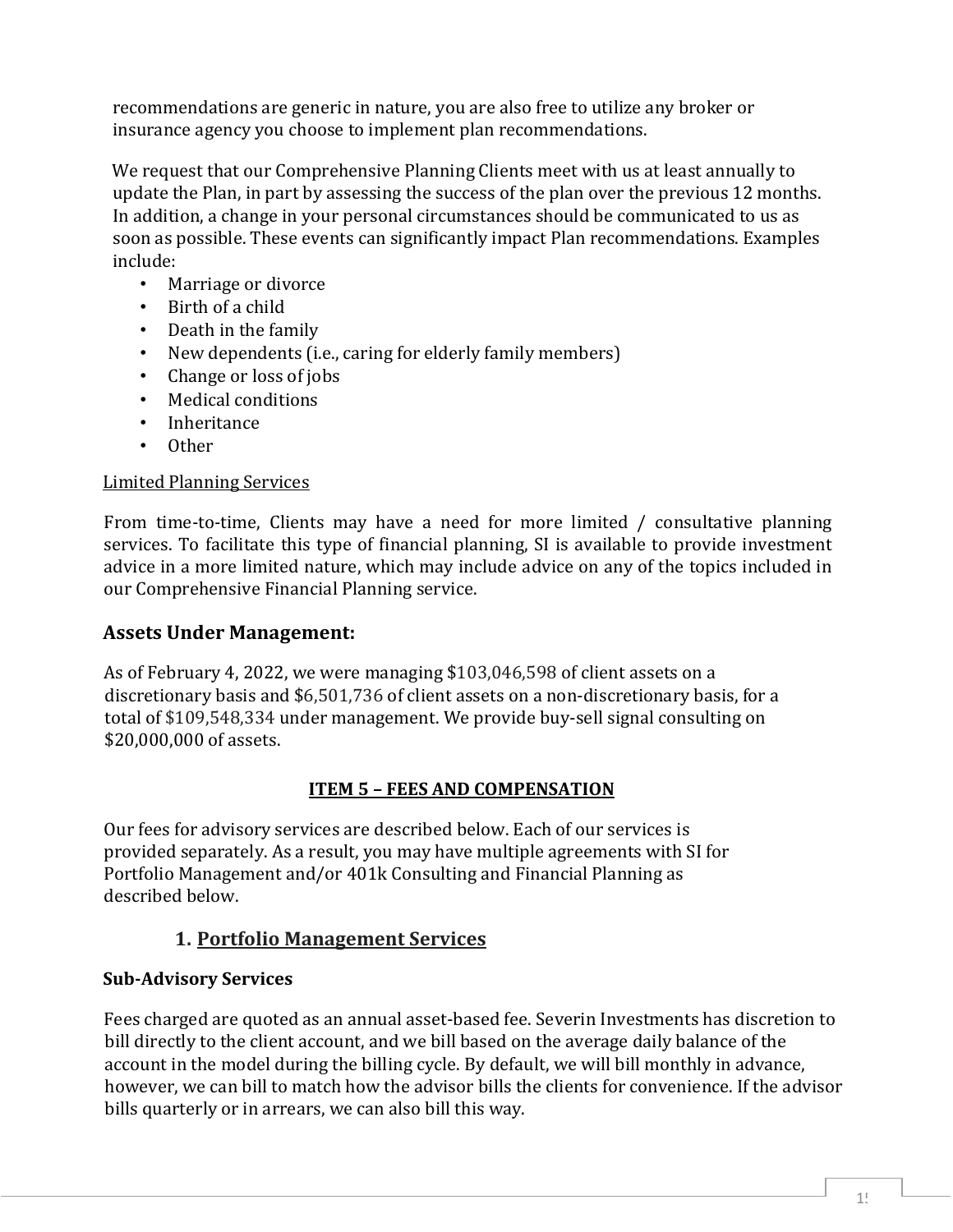Fees charged are flat fees based on a percentage of assets managed, which are negotiable.

# **Overlay Managers and TAMPs**

Our annual fee is 50 bps (0.50%) of assets under advisement. This fee may be negotiable.

#### **Portfolio Management for Individuals**

Fees charged are quoted as an annual asset-based fee, billed differently depending on the policies of the account custodian.

*LPL Financial:* The account is billed quarterly in advance directly by the custodian using the average daily value (market value or fair market value in the absence of market value) of the client's account during the billing cycle.

*TD Ameritrade:* The account is billed monthly in advance based on the average daily value of the client's account during the billing cycle. Severin Investments calculates and submits the fee to be debited from the account.

*Folio:* The account is billed monthly in advance based on the ending market value of the account on the last business day of the preceding month. The custodian calculates and debits the fee.

Fees charged are tiered fees. This means that the total or aggregated assets under our management (per account) dictate the fee schedule you are charged as indicated below. The total fee is calculated by applying different rates to different portions of your total assets managed by SI.

The discretionary fee schedule below is our maximum fee schedule. This maximum fee is higher than you may receive elsewhere. However, most advisory fees only include financial advice. Our maximum fee encompasses financial advice, active portfolio management, and ticket charges. Both asset breakpoints and the fee applied at each tier may be negotiable. Your specific fee is documented in the Portfolio Management Agreement we have with you.

| <b>Assets Managed:</b>              | <b>Tiered Fee is:</b> |
|-------------------------------------|-----------------------|
| \$500,000 or under                  | 2.80%                 |
| Over \$500,000 up to \$1<br>million | 2.50%                 |
| Over \$1 million to \$5 million     | 1.40%                 |
| Over \$5 million                    | Negotiable            |

#### **Discretionary Fee Schedule**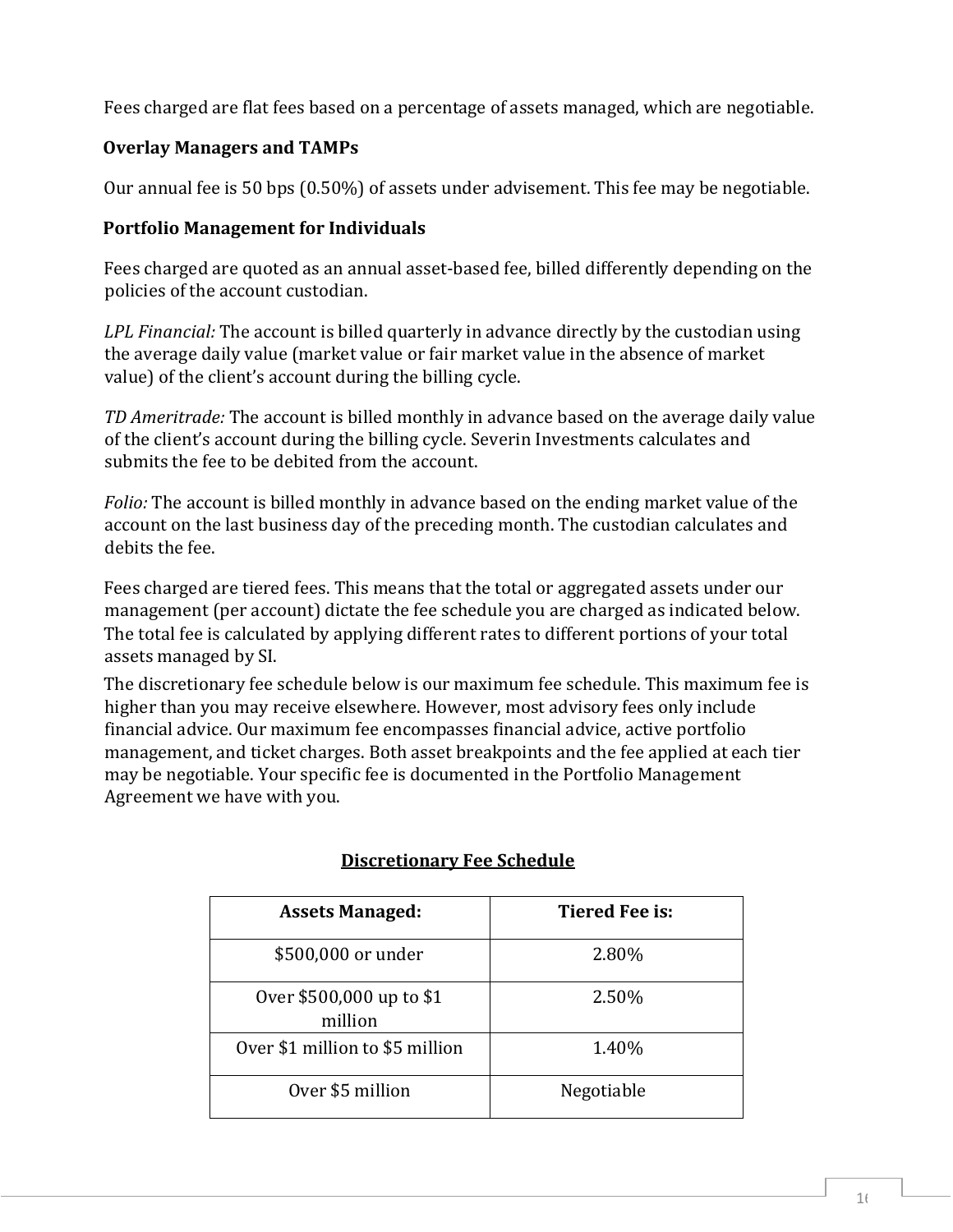Severin Investments charges a maximum administration fee on non-discretionary accounts of 1.95% of account assets. Non-discretionary accounts are not invested in SI's models and are holding only securities that the client has chosen. We will not provide advice or research regarding the securities within these accounts. However, we will maintain the accounts along with your discretionary accounts and place trades at your direction. This fee may be negotiable. The negotiated fee will be reflected in the client's portfolio management agreement.

Adviser imposes a minimum annual fee of \$1,500 per household unless otherwise negotiated.

Criteria we use in negotiating asset-based fees are based upon and not limited to the following:

- Number of actual accounts
- Size of the relationship
- Inclusion of Financial Planning services
- Relationship growth opportunities
- Investment restrictions
- Other factors

#### **Account minimums:**

Severin Investments does impose a minimum account size of \$50,000 and a minimum household of \$500,000 to open an account.

#### **Grandfathering of Minimum Account Requirements:**

Pre-existing advisory clients are subject to SI's minimum account requirements and advisory fees in effect at the time the client entered the advisory relationship. Therefore, our firm's minimum account requirements will differ among clients.

#### **Fees pro-rated:**

The length of the billing cycle depends on the custodian that is used for the account. Accounts custodied at LPL Financial are billed in advance on a quarterly billing cycle, which may or may not be calendar quarters. Accounts custodied at TD Ameritrade and Folio are billed in advance on a monthly billing cycle.

For account(s) opened during a billing cycle, portfolio management fees are pro-rated contingent on the number of days the account was open during the billing cycle that our services were provided. The date on which the pro-rated fee is charged depends on the custodian of the account.

*LPL Financial:* Pro-rated fees for partial billing cycles are based on average daily balance of the account during the partial billing cycle. The pro-rated fee is added to the next billing cycle's fee, so it appears as one line item on the statement.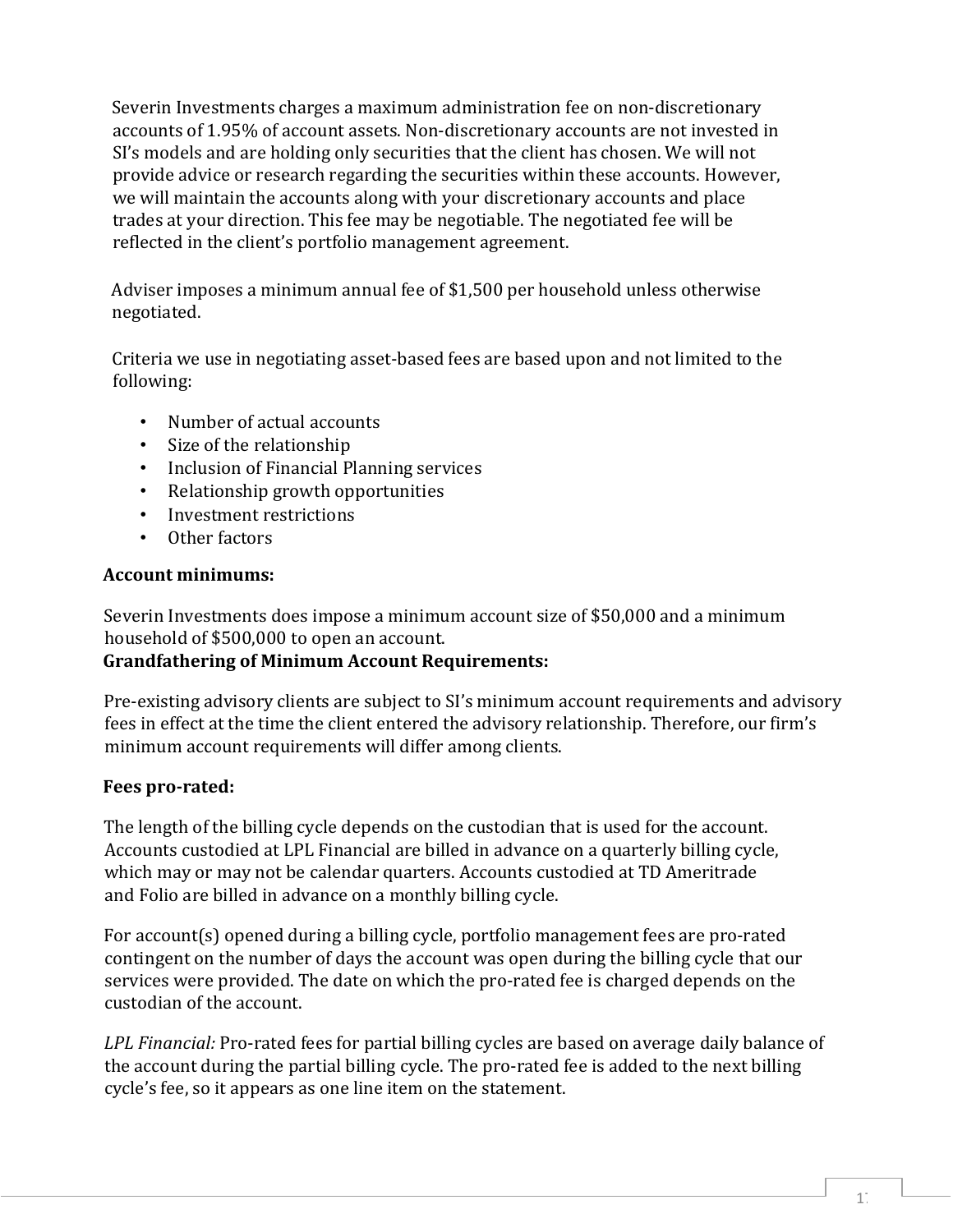*TD Ameritrade:* Pro-rated fees for partial billing cycles are based on average daily balance of the account during the partial billing cycle. The pro-rated fee is charged along with the next billing cycle's fee and is shown as a separate line item on the statement.

*Folio:* Pro-rated fees are charged based on the starting value of the account and are charged immediately. This fee is shown as a separate line item on the statement.

Refunds are also pro-rated based on the number of days the account was open during the billing cycle.

#### **Fee Payment:**

Fees will be debited from the account in accordance with the client authorization in the Portfolio Management Agreement.

In paying fees for portfolio management services, we request you authorize us, in the Portfolio Management Agreement we have with you, the direct debiting of our fees:

Fees are Direct Debit: Our advisory fees, as described above, initially and every fee cycle, thereafter, are debited (deducted) from your custodial account(s). This authorization will be both in the Portfolio Management Agreement we have with you and in the account application you enter into with your custodian.

Your custodian will send you a statement at least quarterly which is mailed directly to you (or made available electronically) which shows:

- All transactions in your account
	- o Positions
	- o Income
	- o Debits and credits into or out of the account, including the amount of the advisory fee paid to SI for the period

Note: Direct debit of your advisory fees *are not applicable* to 401k consulting services, buy/sell signal consulting or financial planning services.

Even though the debit request is calculated on the daily account values as calculated by a third party (Black Diamond or the custodian), we encourage you to confirm the fee calculation and its accuracy as processed by your custodian.

# **Wrap Fee Program**

Clients participating in wrap fee programs may be charged various program fees in addition to the advisory fee charged by our firm. Specifically, IRA accounts under \$250,000 custodied at LPL Financial are also subject to an additional \$40 custodian fee per year. In a wrap fee arrangement, clients pay a single fee for advisory, brokerage and custodial services. Client's portfolio transactions may be executed without commission charge or ticket charge in a wrap fee arrangement. In evaluating such an arrangement, the client should also consider that, depending upon the level of the wrap fee charged by the broker-dealer, the amount of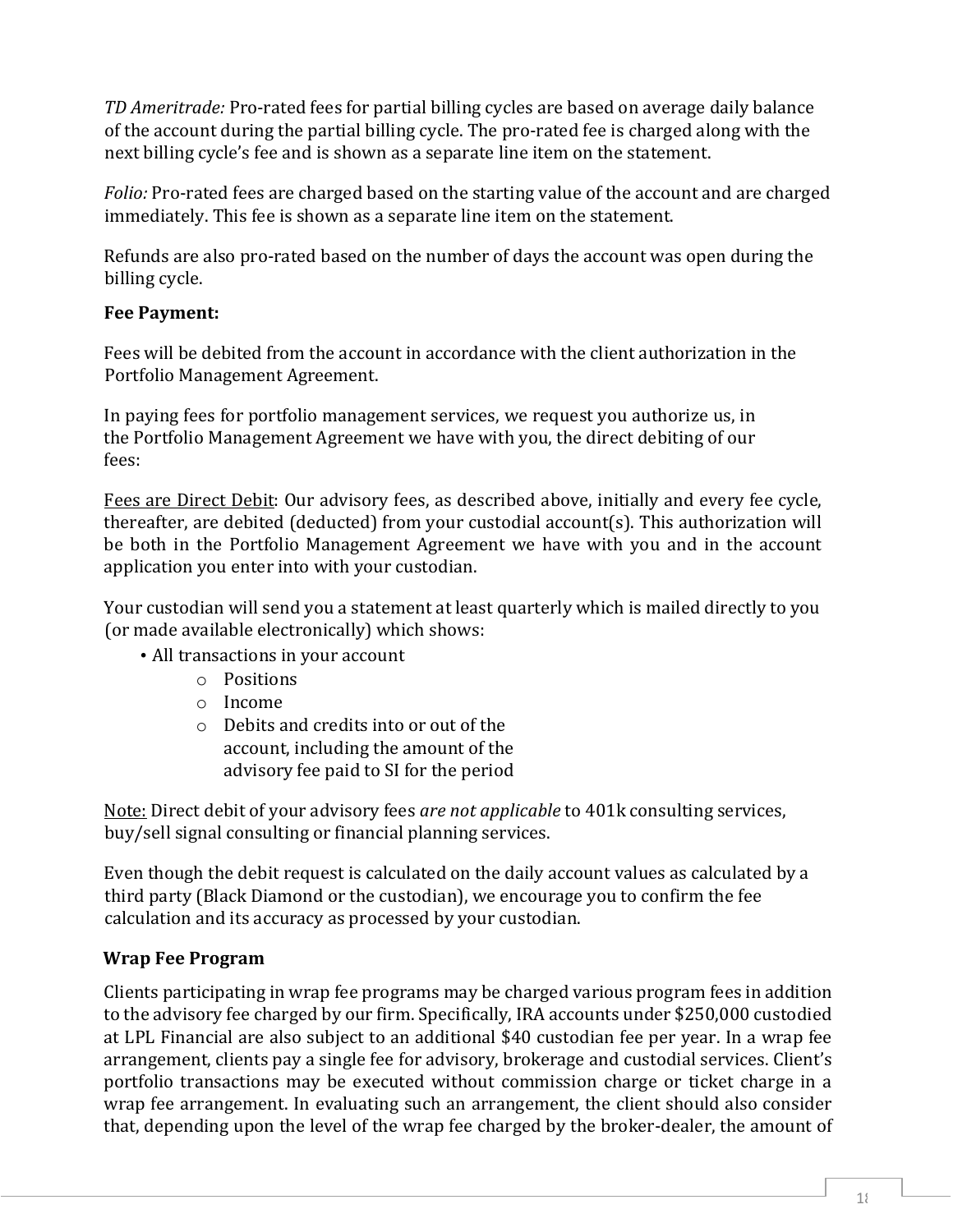portfolio activity in the client's account, and other factors, the wrap fee may or may not exceed the aggregate cost of such services if they were to be provided separately. We will review with clients any other separate program fees that may be charged to clients.

# **Termination**

The advisory agreement for SI's portfolio management services may be terminated by either party upon delivery of written notice to the other. Upon termination, SI will cease providing investment advice and all transactions placed prior to termination will be allowed to settle. Pre-paid and unearned fees will be refunded by check or credit back to the account within 60 days of termination.

# **2. Institutional Retirement Plan Fees**

The fees for services to defined contribution plans are determined by placing bids and are negotiable.

# **3. Consulting, Monitoring, & Advice Services for 401k Retirement Assets**

SI charges an hourly fee billed at the completion of the service for 401k monitoring and consulting services. There is no minimum 401k account size we impose; however, we will tell you if we believe the value is too small for us to "actively" monitor and provide allocation recommendations.

Fees for this service are \$300 per hour spent creating the asset allocation for the client charged in 15-minute increments. The minimum charge for this service is \$150. Under certain circumstances, this fee may be negotiable. The exact fee is documented in the 401k Consulting, Monitoring and Advice agreement we have with you.

# **Fee Payment:**

We will invoice each 401k Client for the fee due and payable based on the amount of time required to prepare the recommendations.

Fees invoiced are due and payable within 30 days of the date of the invoice and are paid by personal check payable to Severin Investments, LLC.

# **Termination:**

A 401k consulting agreement may be terminated by either SI or a Client by written notice delivered to the other. Upon the effective date of termination, we will cease providing services to you; fees for services due and payable will be invoiced.

# **4. Buy and Sell Signal Consulting**

Our annual fee is based upon a percentage of assets under advisement and generally range from 0.25% to 0.50%.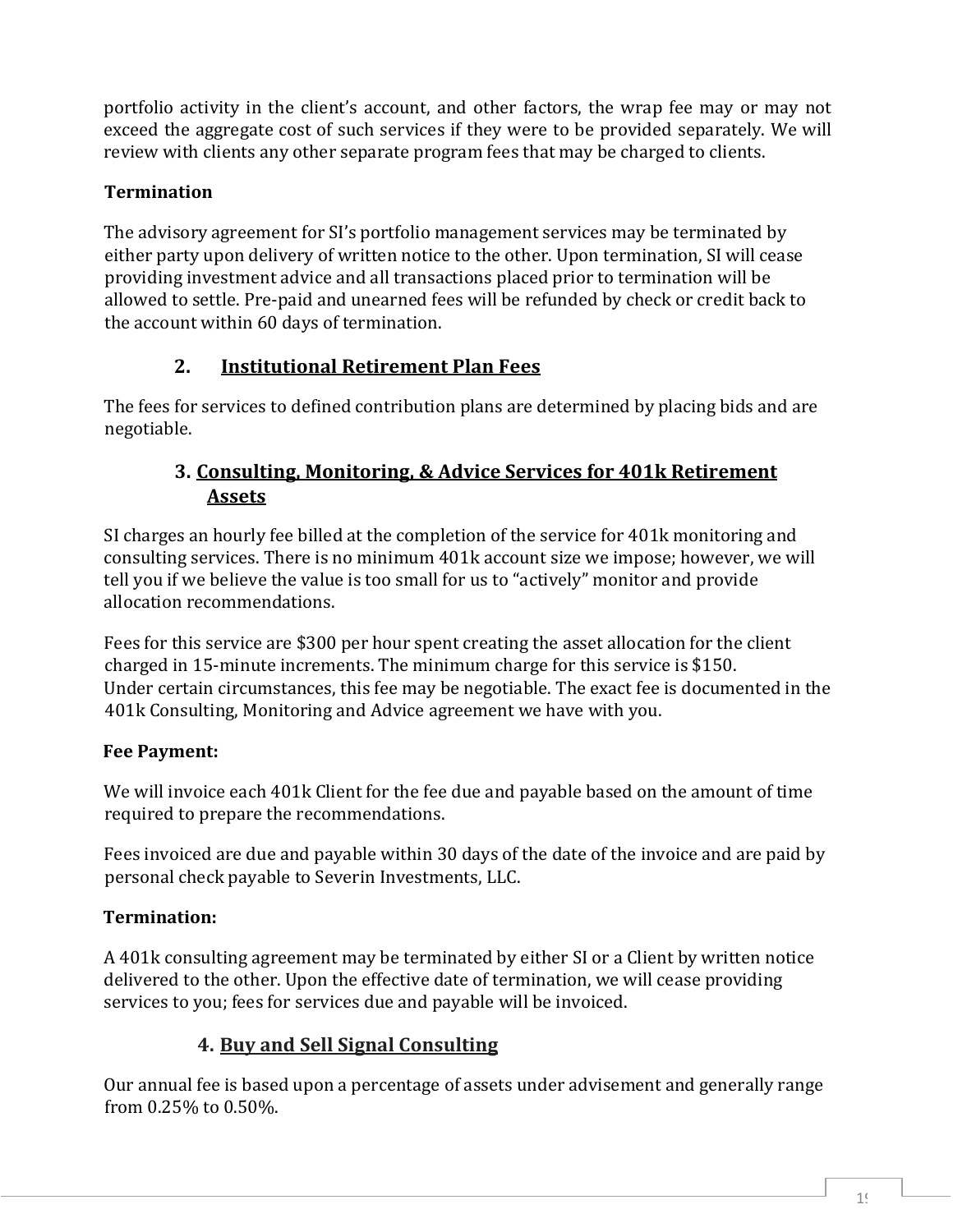Billing terms vary and are based on a written agreement with the Client.

A minimum of \$1,000,000 of assets under advisement is required for this service.

# **5. Financial Planning Services**

If you engage SI *to provide a comprehensive financial plan or financial planning services only*, we will charge a fixed base rate plus an hourly fee for the time billed for our investment professional.

#### Comprehensive Financial Plan

A full comprehensive financial plan has a base fee of \$500 plus an hourly rate of \$300 per hour to build the plan. This rate is billed in 15-minute increments. Your advisor will meet with you to determine your needs and provide you with an estimate for the plan. While your final bill may be less than the estimate, it may not exceed the estimate by greater than \$300, or one hour of work. If your needs and circumstances change in a way that would cause the plan to take more time to create, the advisor will issue you a new estimate before proceeding. The \$500 base fee is due before the advisor begins to build the plan. The remaining hourly rate is due prior to or at the time of plan presentation. There are no additional fees for your advisor to present your plan or go over it with you if you have managed accounts with Severin Investments. If you do not have portfolio management accounts with us, the hourly rate will apply to the advisor's presentation of your plan, and this will be reflected in your estimate. The comprehensive financial plan is yours to take home in a binder. Updates to your plan will only require the hourly consulting rate of \$300 charged in 30-minute increments. The advisor will also endeavor to use information from previous plans built with us to cut down on time used to build subsequent plans. Limited Financial Planning / Consulting

Our clients' IPS is essentially an investment plan. It is comprised of information that we feel is necessary to properly invest our clients' assets, and it is included in our wrap fee program at no additional charge. However, some clients may need limited financial planning or consulting services that are outside the day-to-day activities of managing our portfolios. These services may include but are not limited to calculating cost basis on stocks, research on stocks that fall outside the scope of our portfolios, looking up and recalculation of insurance and annuity products, filling out class action lawsuit forms on stocks, etc. These services are available at \$300 per hour, which may be negotiable.

#### Additional Information Regarding Financial Planning Services

Any and all insurance products sold in connection to limited or comprehensive financial plans pay a commission to Severin Investments, LLC and to the advisor. Severin Investments has one advisor, John Matthew Meyer, who is also a registered representative of a broker/dealer (LPL). This can potentially create a conflict of interest for Mr. Meyer in that he has the ability to issue variable life insurance products in addition to fixed products. He may have incentive to issue a variable product with greater commission over a fixed product with less commission.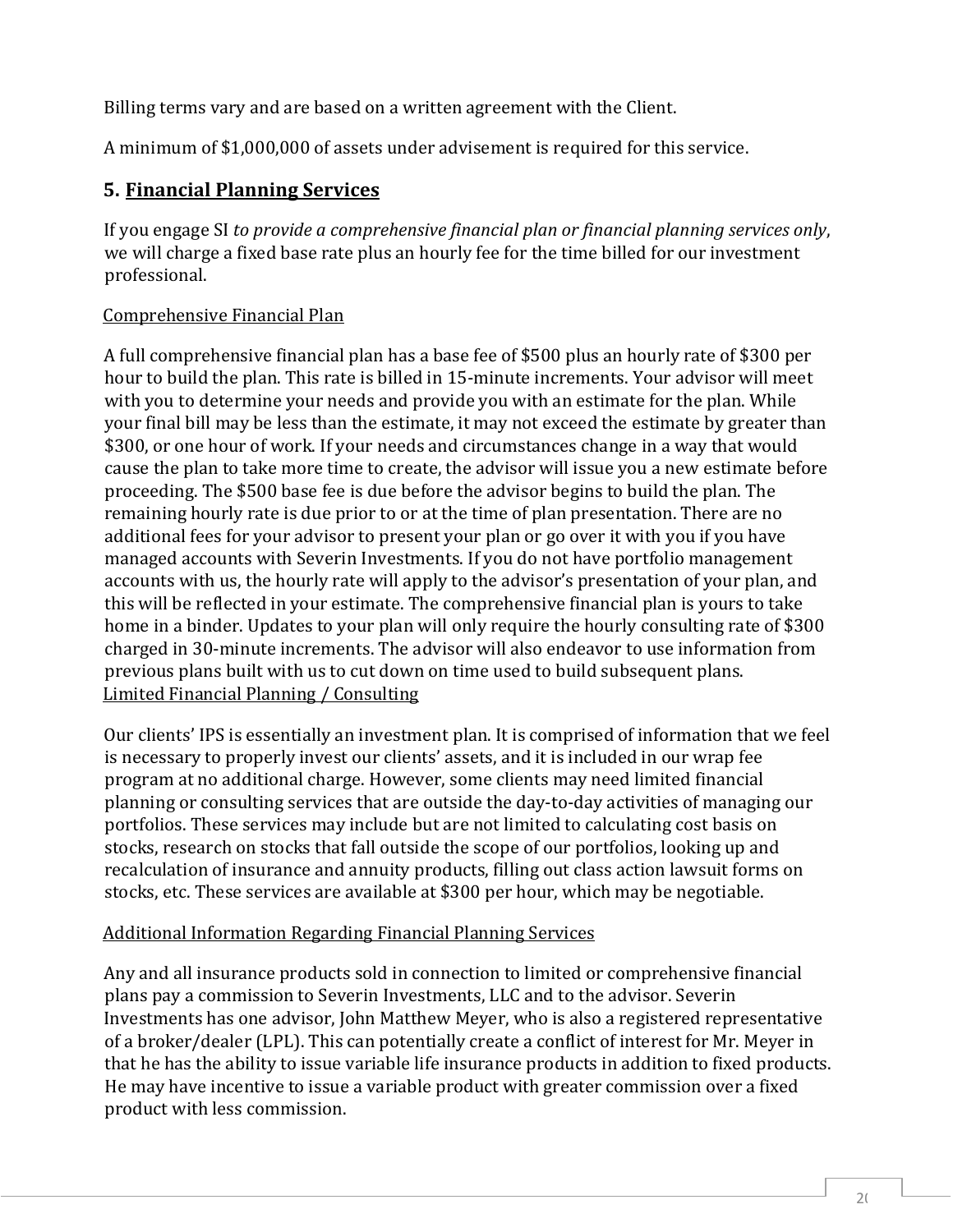All commissions are not negotiable. All flat and hourly fees are negotiable unless otherwise stated. All legal and attorney fees as may be required to build a trust, will, etc. are a separate fee from Severin Investments, LLC fees.

All clients that have invested with Severin Investments, LLC portfolios will have account access online with access to a written report of the financial plan.

It is our goal to provide Comprehensive Plans as soon as possible. Sometimes, obtaining all necessary information can take several weeks or even months for complex plans. We strive to present written Plans within 120 days of entering into the Planning Agreement with you.

If a planning agreement is terminated prior to the comprehensive or limited service completion, we will bill for our services based upon the hourly rate (\$300 per hour) for the services provided. In the case of a comprehensive planning agreement being terminated before the final plan is presented, we will determine the final fee based on the number of hours spent on the comprehensive plan.

Fees are due and payable within 30 days of the final invoice. We will also refund any pre- paid fees that were not earned by SI, should either of us terminate the planning agreement prior to the conclusion of the service.

### **Termination**

Planning agreements may be terminated at any time by written notice delivered to the other party.

# **Additional Compensation**

Management personnel and other related persons of our firm are licensed as insurance agents. In their separate capacities, these individuals can implement investment recommendations for advisory clients for separate and typical compensation (i.e., commissions or other sales-related forms of compensation). This presents a conflict of interest to the extent that these individuals recommend that a client invest in an insurance product which results in a commission being paid to the individuals. Clients are not under any obligation to engage these individuals when considering implementation of advisory recommendations. The implementation of any or all recommendations is solely at the discretion of the client.

# **General Information on Advisory Services and Fees**

# **Electronic Communications / Authorization**

In the written agreement with you, SI will request your authorization to allow SI to communicate with you through electronic means, such as email or secure portals. We will require your primary email addresses for all signers of our advisory agreements.

# **Services Offered to Family or Friends**

Our services are available to family members or friends of our employees at fee schedules that are lower than disclosed above.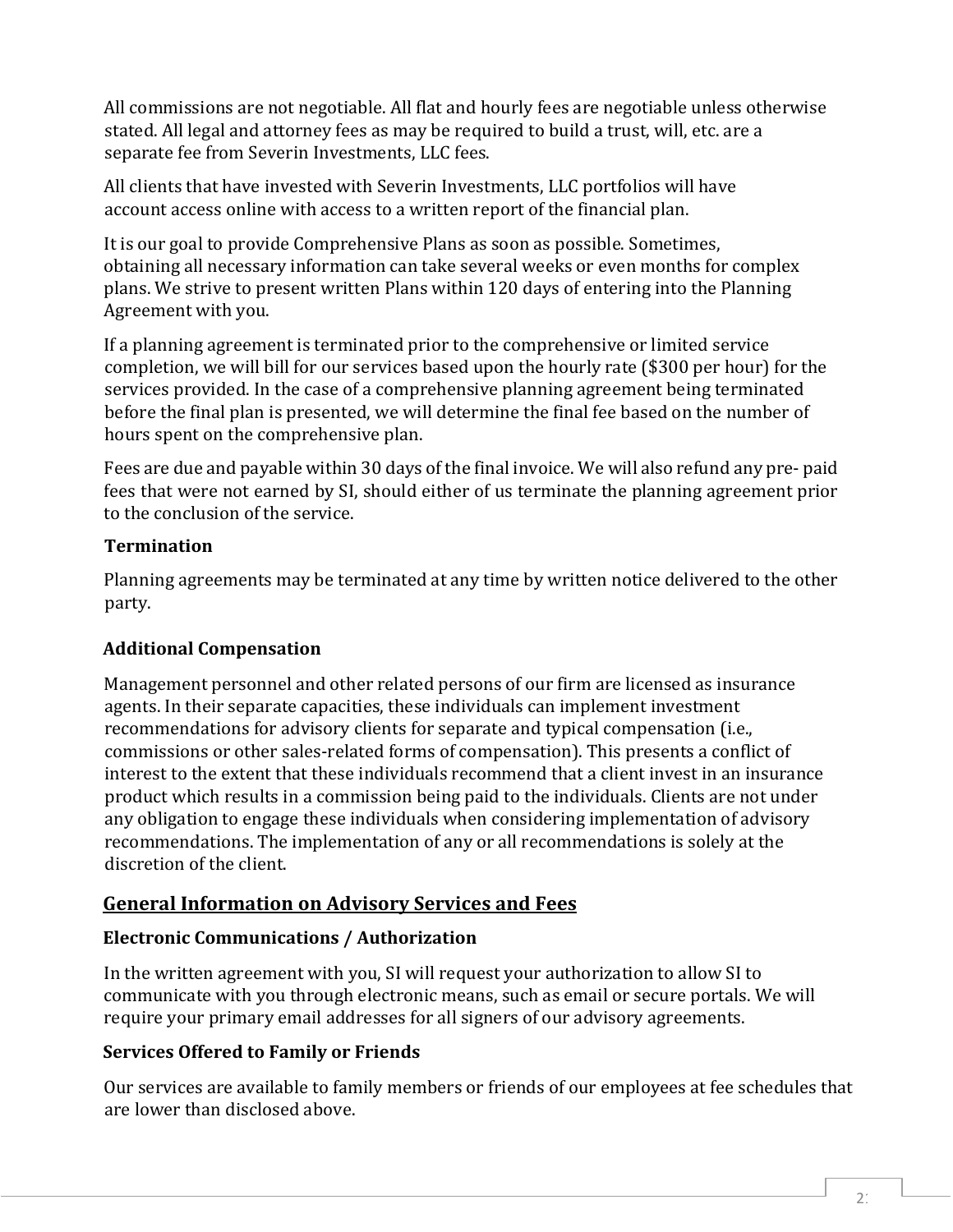### **Additional Expenses**

The investment management services provided by SI include ETFs, mutual funds, individual stocks, bonds, and cash equivalents. Consequently, it is important that you understand that:

- The investment of your account assets in exchange traded funds, mutual funds, and other securities will incur additional expenses and fees as the shareholder / investor in these securities. These additional expenses include:
	- o Advisory / management fees charged by the ETF or mutual fund (as described in each ETF and mutual fund prospectus) to shareholders
	- o Administrative and operational expenses
	- o Trading commissions, as applicable, paid by shareholders of ETFs and mutual funds
	- $\circ$  Exchange and government fees  $\circ$  12b-1 fees (mutual funds)  $\circ$  0ther

Therefore, in evaluating our investment management services, please take into consideration not only SI's advisory fee, but also the fees and expenses of the underlying securities that we purchase on your behalf. You may contact us at any time to discuss these additional expenses or costs, as they may apply to you.

Additional fees or expenses you will incur. These fees and expenses are not included in the advisory fees (described above) that you pay to SI. We also do not pay all of these fees related to your security transactions; we pay only those fees charged by your broker/custodian which are commissions or ticket charges. We do not participate, directly or indirectly in any of these fees that you pay to others:

- $\circ$  Deferred sales charges (on mutual funds or annuities)  $\circ$
- o Odd-Lot differentials o
- o Transfer Taxes
- o Wire transfer and electronic fund processing fees
- o Commissions or mark-ups / mark-downs on security transactions (no principal transactions occur in accounts managed by SI)
- o Among others that may be incurred

#### **Services available from other sources**

You should also be aware that similar advisory services may be available from other sources at fee levels higher or lower than those charged by SI. In addition, you do not need to hire SI to invest in the securities utilized in the portfolio management or 401k consulting services we provide. However, you will not receive the benefit of our expertise if you do not engage us to manage or monitor your assets.

# **Valuations**

SI does not, itself, value the securities in your accounts actively managed by us. Your custodian values all securities held in your accounts under our management.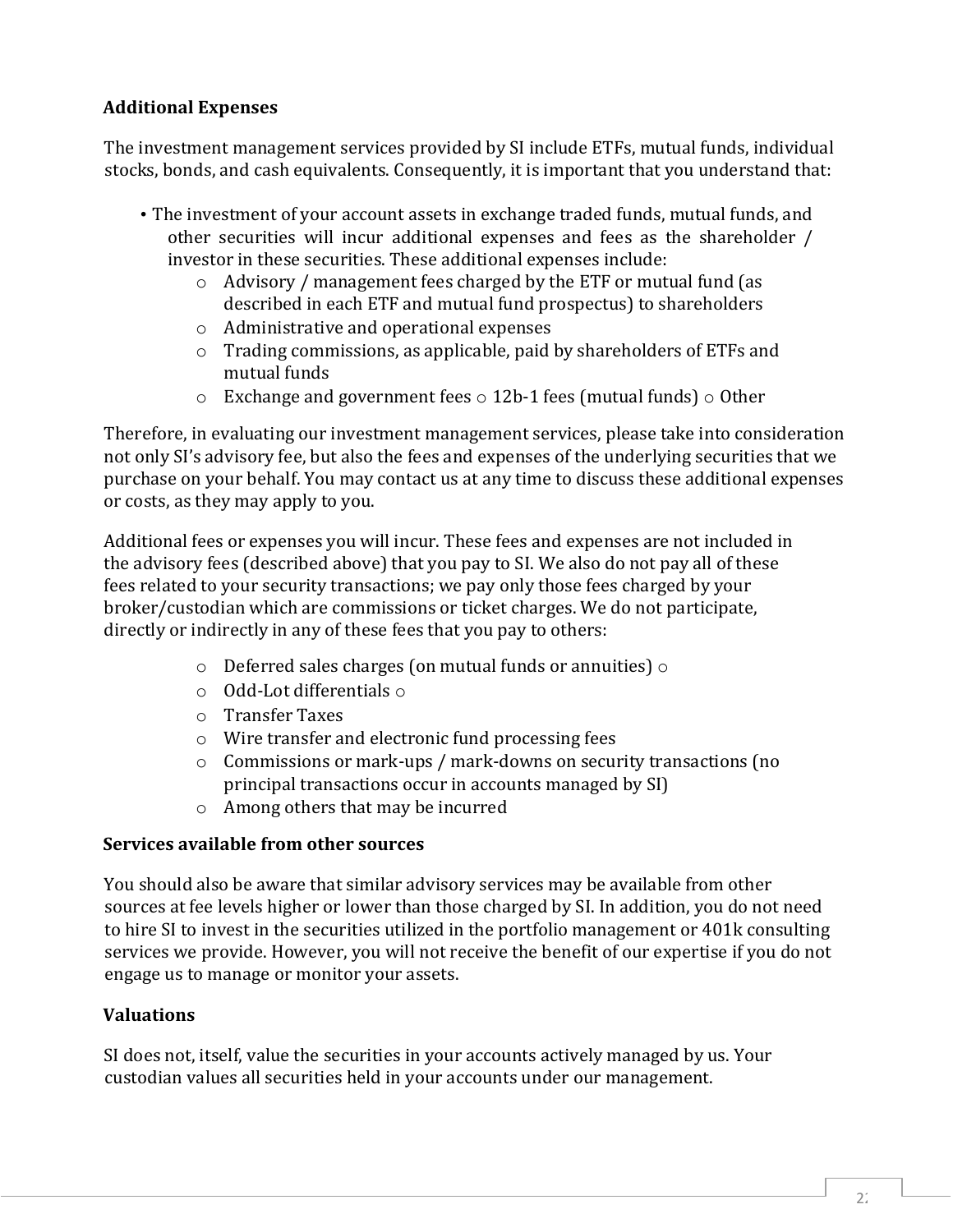Depending on the custodian firm where your assets are held, portfolio management advisory fees are calculated by either your custodian or Black Diamond, a third-party firm, based upon your custodian's valuation of your account assets at inception and quarterly or monthly thereafter, including through the date of termination of an advisory agreement.

Your custodian is your official record-keeper of capital gains, losses and tax reporting for annual tax returns and related information.

#### **Delivery of Disclosure Brochures**

We provide all prospective clients this ADV Part 2A / B Form CRS and Part 2A Appendix 1: Wrap Fee Program Brochure, if required, prior to the execution of an agreement for services. If we provide our disclosure brochures at the time you entered into an agreement with us, you have the right to terminate the agreement without penalty within 5 business days of the date you execute the agreement with us.

#### **ITEM 6– PERFORMANCE-BASED FEES AND SIDE-BY-SIDE MANAGEMENT**

We do not charge advisory fees based on a share of capital gains upon or capital appreciation of the funds (or any portion of the client funds) or securities (performancebased fees).

#### **ITEM 7 – TYPES OF CLIENTS**

We provide our discretionary investment management services to the following types of Clients:

- Individuals and high net worth individuals
- Trusts, estates, charitable organizations<br>• Trustees/Sponsors of Defined Contributi
- Trustees/Sponsors of Defined Contribution Plans<br>• Other entities
- Other entities

As previously disclosed in Item 5, our firm has established certain minimum account requirements, based on the nature of the service(s) being provided. For a more-detailed understanding of those requirements, please review the disclosures in each applicable service.

# **ITEM 8 – METHODS OF ANALYSIS, INVESTMENT STRATEGIES AND RISK OF LOSS**

#### **Method of Analysis and Sources of Information:**

Investment advice is provided by a team of three (3) individuals who comprise SI's "Investment Strategy Committee."

The Committee analyzes securities we may use for Client's accounts based upon two methodologies: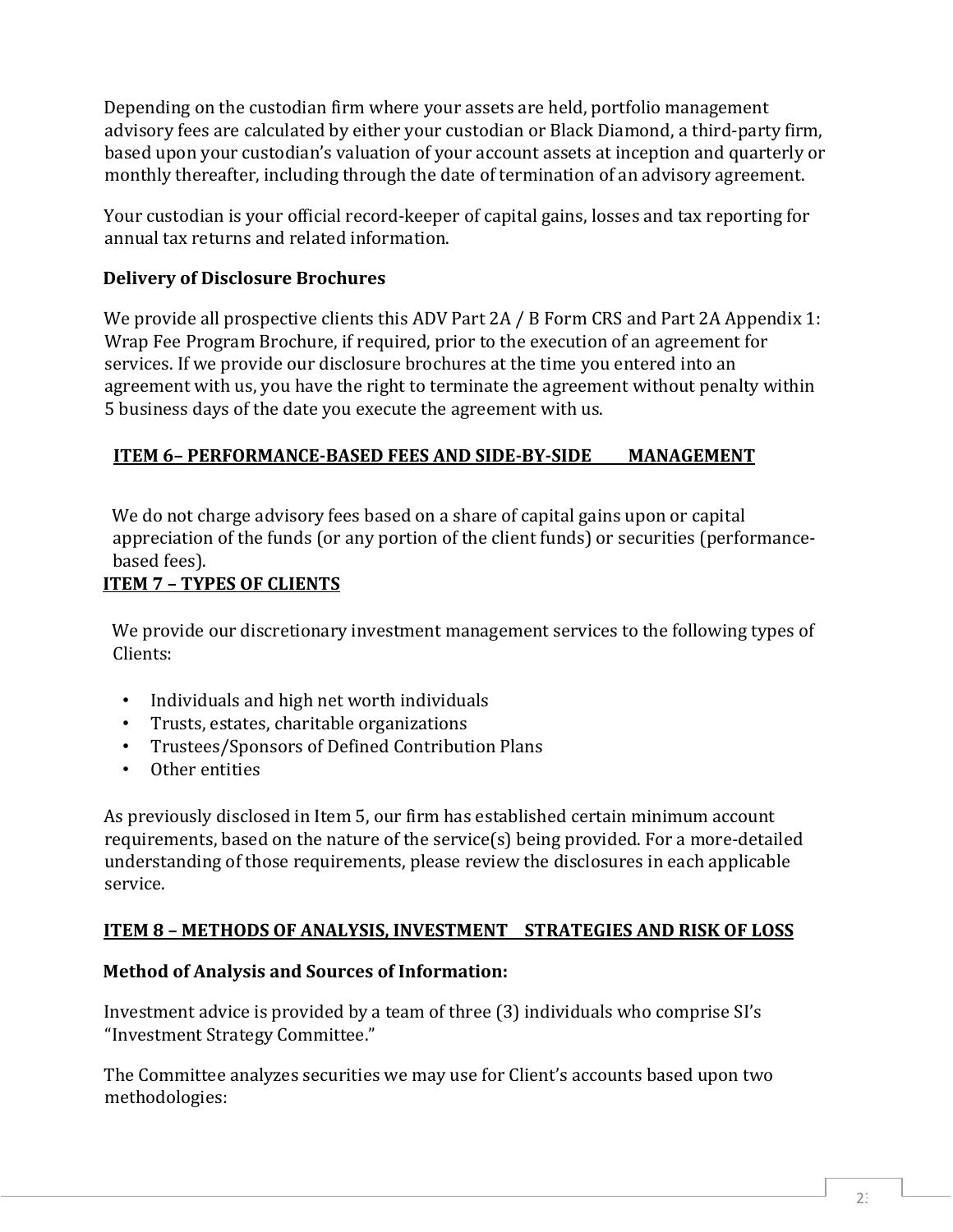- Fundamental Analysis. Defined as a method of evaluating a security that considers future, intrinsic value by reviewing related economic, financial and other factors. We consider as many data points as we can that might affect the security's value.
- Technical Analysis. Defined as an analysis discipline used for forecasting the direction of stock / market prices through the study of past market data, primarily price and volume. Many believe technical analysis is a key component of active portfolio management; we believe that the utilization of both fundamental and technical analysis provides SI with our best understanding of our conclusions and assumptions.

In concert with our analysis methodology, we utilize several tools to conduct our internal (and proprietary) research / analysis. These tools include, but are not limited to:

- Standard and Poors<br>• Market data
- Market data
- Liquidity debt ratios
- 52-week average forecasts<br>• Internal research: and
- Internal research; and
- Charting software to best align portfolio decisions with risk / reward objectives

We also may determine to overweight or underweight a certain market sector or market capitalization of a security based on our assessment of the various datapoints.

As described under Item 4, we utilize our model portfolios as a guide to build efficient portfolios for each Client, based upon your IPS and the resulting correlation between your needs and each model.

As long-term investors (we typically hold positions for 24 months, although market conditions can impact our decision making), we define our entrance and exit strategies for individual security positions. Of course, we utilize asset allocation and protect portfolios by limiting the exposure of any one equity security, typically (but not always) to 2% of the portfolio value at purchase. In addition to asset allocation, we also use beta and standard deviation that coincide with our risk / reward assumptions<sup>1</sup>.

Asset allocation also attempts to mitigate portfolio exposure (risk) by covering all equity sectors, and in some cases, asset classes. When using cash or the fixed income asset class, we may include:

- Short, intermediate or long-term US Treasury securities
- Credit bonds

<span id="page-23-0"></span><sup>1</sup>Beta is a number which describes the correlated volatility of an asset (security) in relation to the volatility of a benchmark that the asset is being compared to. Benchmarks include the Dow Jones 30 Industrials and the S &P 500, among others. Standard deviation is a mathematical formula / measurement of the variation (or dispersion) that exists from the average (or mean or expected value) of an asset. Low standard deviation means that the data points tend to be close to the mean (average); high standard deviation means that the data points are more spread out over a larger range of values, thus, more dispersion of results / returns.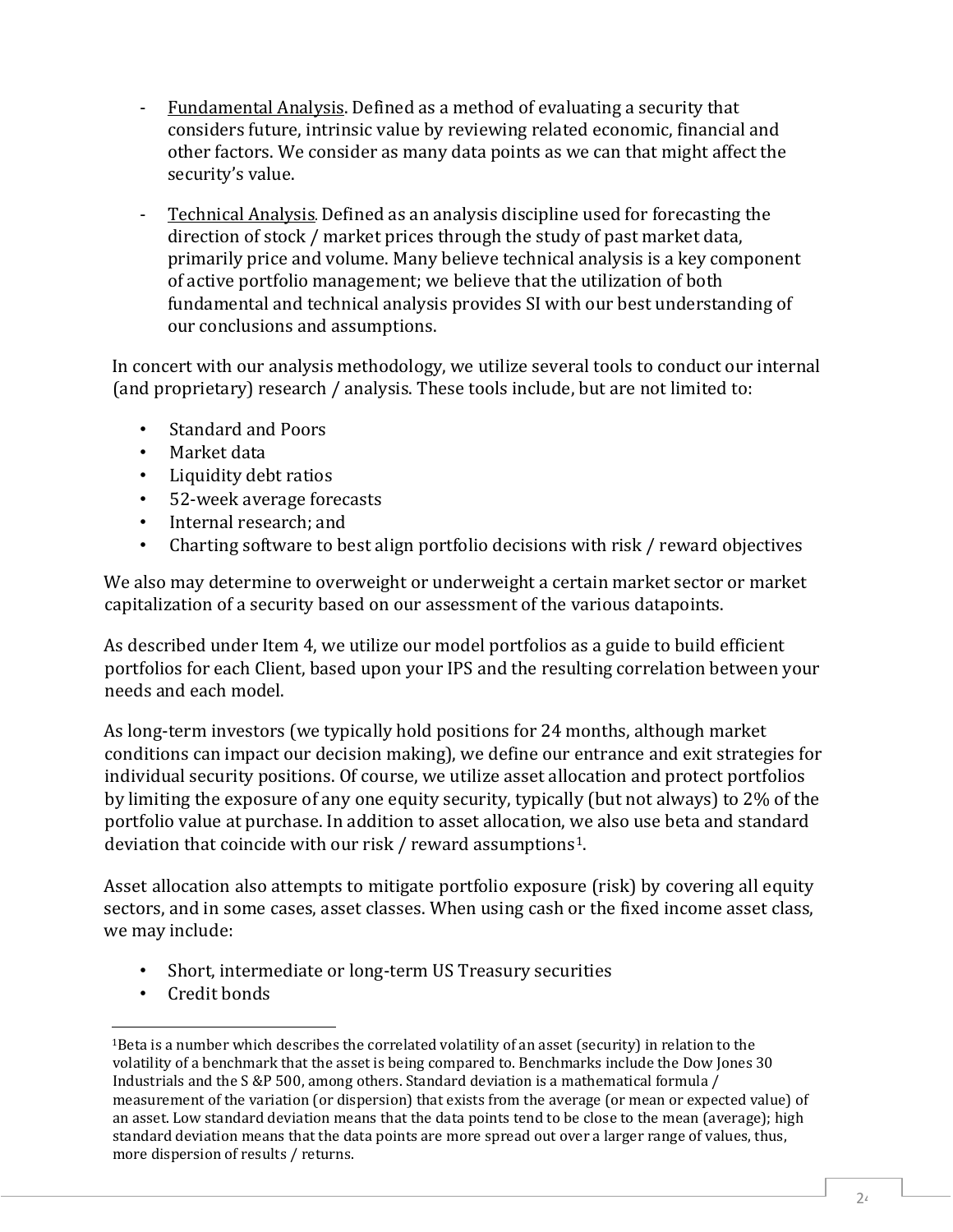- Agencies
- Corporate
- Municipal bonds; and,
- Preferred equity

Through the use of the platform made available to us by your Custodial Firm, we have access to over 8,000 no-load or load-waived mutual funds from more than 450 fund families. We can also purchase, sell or hold:

- Individual stocks<br>• Bonds
- Bonds
- ETFs
- UITs
- Alternative assets (we access these typically through ETFs)
- Options<br>• Other
- Other

#### **Retirement Plans:**

In formulating our investment advice and managing assets within a defined contribution plan, we review and assess the performance of the investment options within a plan to ensure a broad range of investment opportunities are available to participants. We also review and assess the performance of the investment options to ensure they reflect the broad spectrum appropriate to the age and risk tolerance of plan participants. We evaluate the cost of each investment with respect to alternative investments of a similar nature. We evaluate Model Portfolios and Target Date Funds with respect to their suitability for the age band specified by the investment.

#### **Risk of Loss:**

Investments in securities always carry the potential for the risk of loss. Your decision to invest in securities carries the potential for a loss of your invested assets (your principal amount) or any appreciation of your holdings that have not been realized (those securities that were not sold to lock in the appreciation, i.e., profit). Losses in an investment portfolio are a potential event you should be prepared to bear.

The following items are security specific risks applicable to securities or strategies we use in managing your portfolios:

• Alternative strategy mutual funds or ETFs. Certain ETFs and mutual funds we may use in our models and accounts invest primarily in alternative investments and/or strategies. Investing in these alternative investments / strategies may not be suitable for all our Clients. These include special risks, such as those associated with commodities, real estate, and leverage, selling securities short, use of derivatives, potential adverse market forces, regulatory changes and potential illliquidity. There are special risks associated with ETFs that invest principally in real estate securities, such as sensitivity to changes in real estate values and/or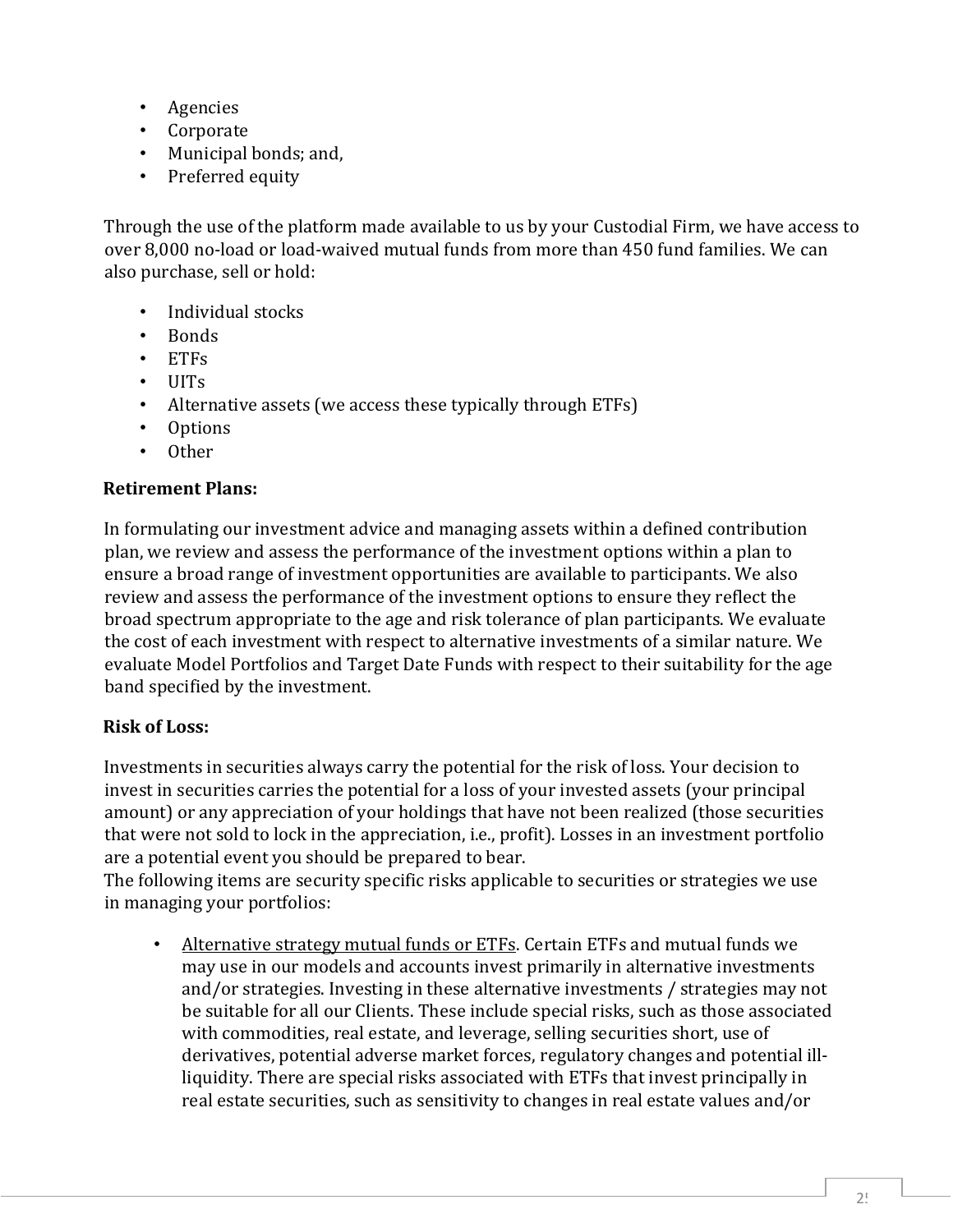changes in interest rates and price volatility due to the ETF's concentration in the real estate market.

- ETFs. These securities are investments companies that are legally classified as "open end mutual funds" or "unit investment trusts" (UIT). They differ from open end (traditional) mutual funds through, primarily, the fact that ETFs are listed and traded on an exchange. Shares of ETFs can be purchased and sold throughout the trading day like share of other publicly traded securities (equities). ETFs may trade at a discount or a premium to their net asset value. The difference between the bid (what someone is paying for the ETF) and ask (what it costs to buy the ETF) is called the spread. The spread varies over time with the bid and ask, based upon several factors including trading volume and market liquidity. Spreads tend to be lower if the ETF has a lot of trading volume and liquidity; higher if there is little trading volume or liquidity.
	- $\circ$  Note that ETFs that invest in commodities are not registered as investment companies.
- Exchange Traded Notes (ETNs). Although not typically used by SI, they may be when appropriate and suitable, specifically government agencies (US Government) notes. ETN is a senior, unsecured debt obligation designed to track the total return of an underlying index or benchmark. They can be linked to a variety of assets, commodity futures, currency, or equities. ETNs are listed on an exchange, however, they are not a mutual fund and do not have a net asset value. The ETN trades at the prevailing market price with a bid and ask. ETNs have several risks: repayment of principal, interest (if any) and the payment of any returns at maturity or upon redemption are all based upon the issuer's ability to pay. If the issuer's credit rating is downgraded, that may adversely impact the

ETN's price. In addition, the correlation between the ETN and any index or variations from the index can also cause the ETN to have additional risks.

• Leveraged and Inverse ETFs and ETNs. Leveraged securities such as ETFs and ETNs sometimes labeled as "ultra" or "2x" for example, are designed to provide a multiple of the underlying index's return, typically daily.

o Inverse products are designed to replicate the opposite of the return, meaning "short" the index, typically daily. These products, due to leverage and inverse replication are riskier than their traditional counterparts. Although these securities are designed to provide returns that correspond to the underlying index, they may not replicate the performance of the index because of fund costs and other factors. This difference is called "tracking error". Resetting of returns within the security will add to the tracking error and will add to the security's cost. The result is the inability of the security to achieve its objective.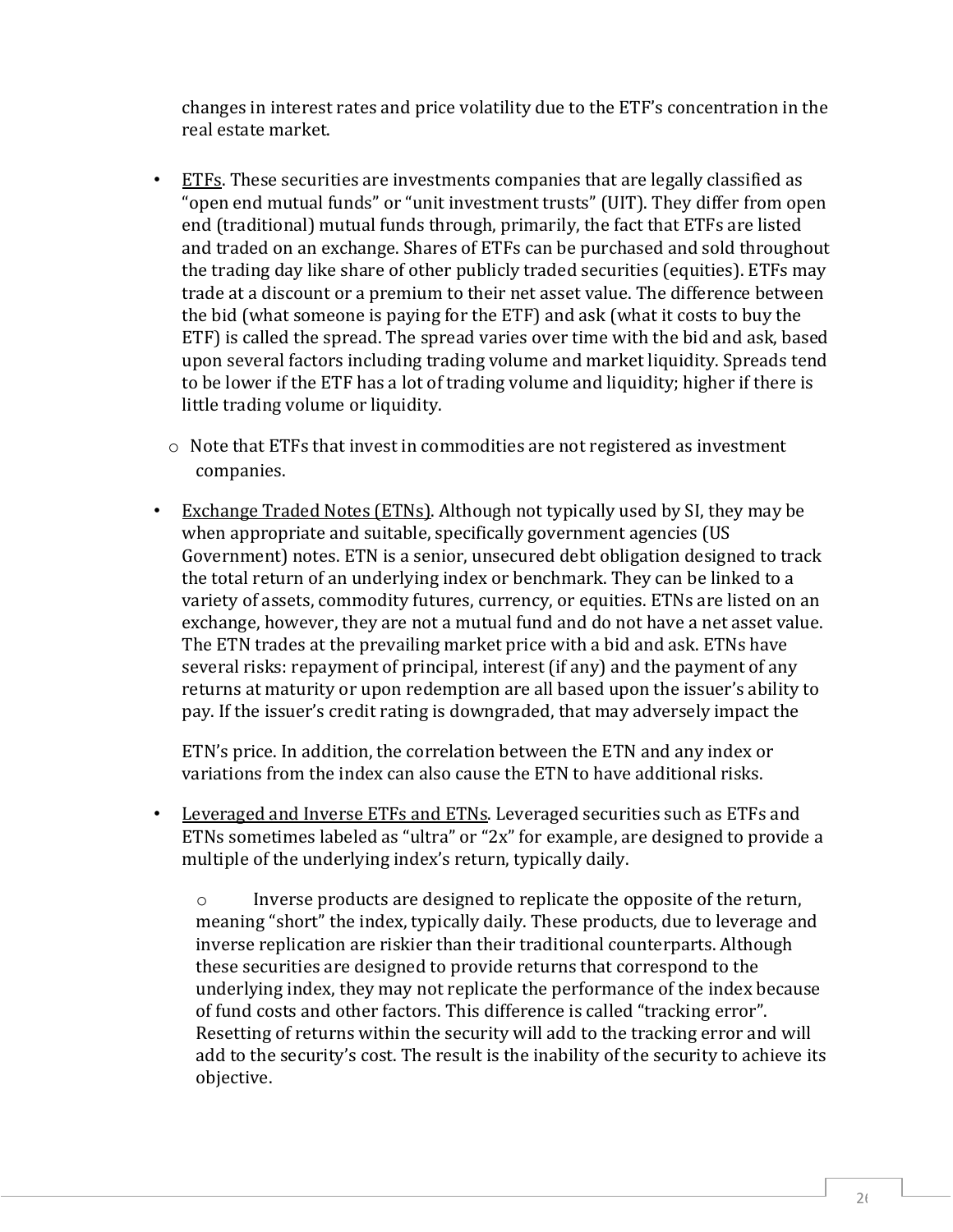o Compounding returns can also produce a divergence from the underlying index over time, especially for leveraged securities. In volatile markets with large positive and negative swings, return distortions are magnified over time.

o As a result, these securities should be actively monitored, as frequently as daily and are generally not appropriate for medium to long-term holding strategies. To accomplish the objectives, these securities use many strategies, including swaps, futures contracts or other derivatives. These securities may not be diversified, may be based on commodities or currencies and may have higher fees / costs or expense rations those more traditional ETFs and UITs. They may not be tax efficient either.

• Options: Limited to Covered Calls / Spreads. SI may use options, a covered call against securities a Client owns to generate additional income. To protect downside risk, we may also purchase put options to balance the option writing. Purchasing put options for securities held in the account is a form of hedging to downside risk. Clients should be aware that options increase overall portfolio risks, including tax implications in taxable accounts. In rapidly rising markets the call options sold on your holdings may cause the security to be called away, then your account no longer holds the security. You receive the strike price of the call you sold. The risk of buying puts is limited to the cost of the premium SI paid on your behalf if the put is not exercised or sold.

SI does not use or permit the following in Portfolio Management Client Accounts:

- Structured Products
- Hedge Fund or Managed Futures
- Variable Annuities
- **Margin Accounts**
- Check writing or debit cards

We do not represent to any Client, either directly or indirectly, any level of performance or any representation that our professional services will not result in a loss to your invested assets. As an investment adviser, we attempt to manage risk exposures and to prevent losses; however, losses cannot be prevented in all cases.

#### **ITEM 9 – DISCIPLINARY INFORMATION**

We (Severin Investments, its owner and employees) have no history of legal or disciplinary events to disclose to you as Clients or prospective clients of SI.

#### **ITEM 10 – OTHER FINANCIAL INDUSTRY ACTIVITIES AND AFFILIATIONS**

Management personnel of our firm and our employees, in their individual capacities, are licensed insurance agents. As such, these individuals can receive separate, yet customary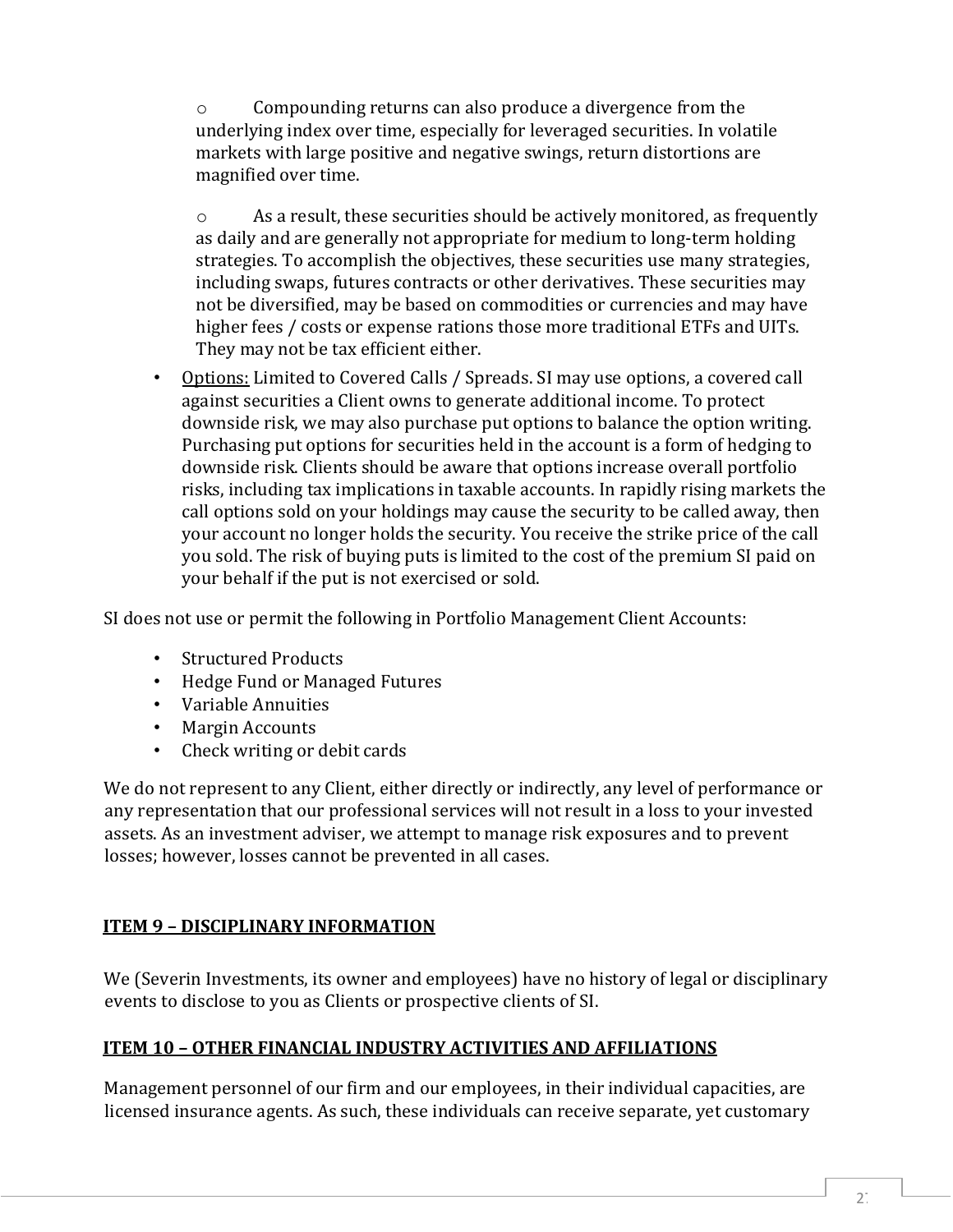commission compensation resulting from implementing insurance product transactions on behalf of advisory clients. Clients, however, are not under any obligation to engage these individuals when considering implementation of advisory recommendations. The implementation of any or all recommendations is solely at the discretion of the client.

Clients should be aware that the receipt of additional compensation by SI and its management persons or employees creates a conflict of interest that may impair the objectivity of our firm and these individuals when making advisory recommendations. Clients are not under any obligation to engage SI's management personnel and employees when considering implementation of advisory recommendations. The implementation of any or all recommendations is solely at the discretion of the client. SI endeavors always to put the interest of its clients first as part of our fiduciary duty as a registered investment adviser; we take the following steps to address this conflict:

- We disclose to clients the existence of all material conflicts of interest, including the potential for our firm and our employees to earn compensation from advisory clients in addition to our firm's advisory fees;
- We disclose to clients that they are not obligated to purchase recommended investment products from our employees or affiliated companies;
- We collect, maintain and document accurate, complete and relevant client background information, including the client's financial goals, objectives and risk tolerance;
- We conduct regular reviews of each client account to verify that all recommendations made to a client are suitable to the client's needs and circumstances;
- We require that our employees seek prior approval of any outside employment activity so that we may ensure that any conflicts of interests in such activities are properly addressed;
- We periodically monitor these outside employment activities to verify that any conflicts of interest continue to be properly addressed by our firm; and
- We educate our employees regarding the responsibilities of a fiduciary, including the need for having a reasonable and independent basis for the investment advice provided to clients.

#### **ITEM 11 – CODE OF ETHICS, PARTICIPATION OR INTEREST IN CLIENT TRANSACTIONS, AND PERSONAL TRADING**

SI has adopted a Code of Ethics which covers many areas related to our advisory practice, fiduciary obligations to clients, and potential / actual conflicts of interest, among other areas. These include the following:

Personal Securities Trading: We obtain and maintain records of all employees, and their beneficial ownership account personal trade records (in reportable securities as defined in the Code). These are provided initially upon hire and quarterly thereafter.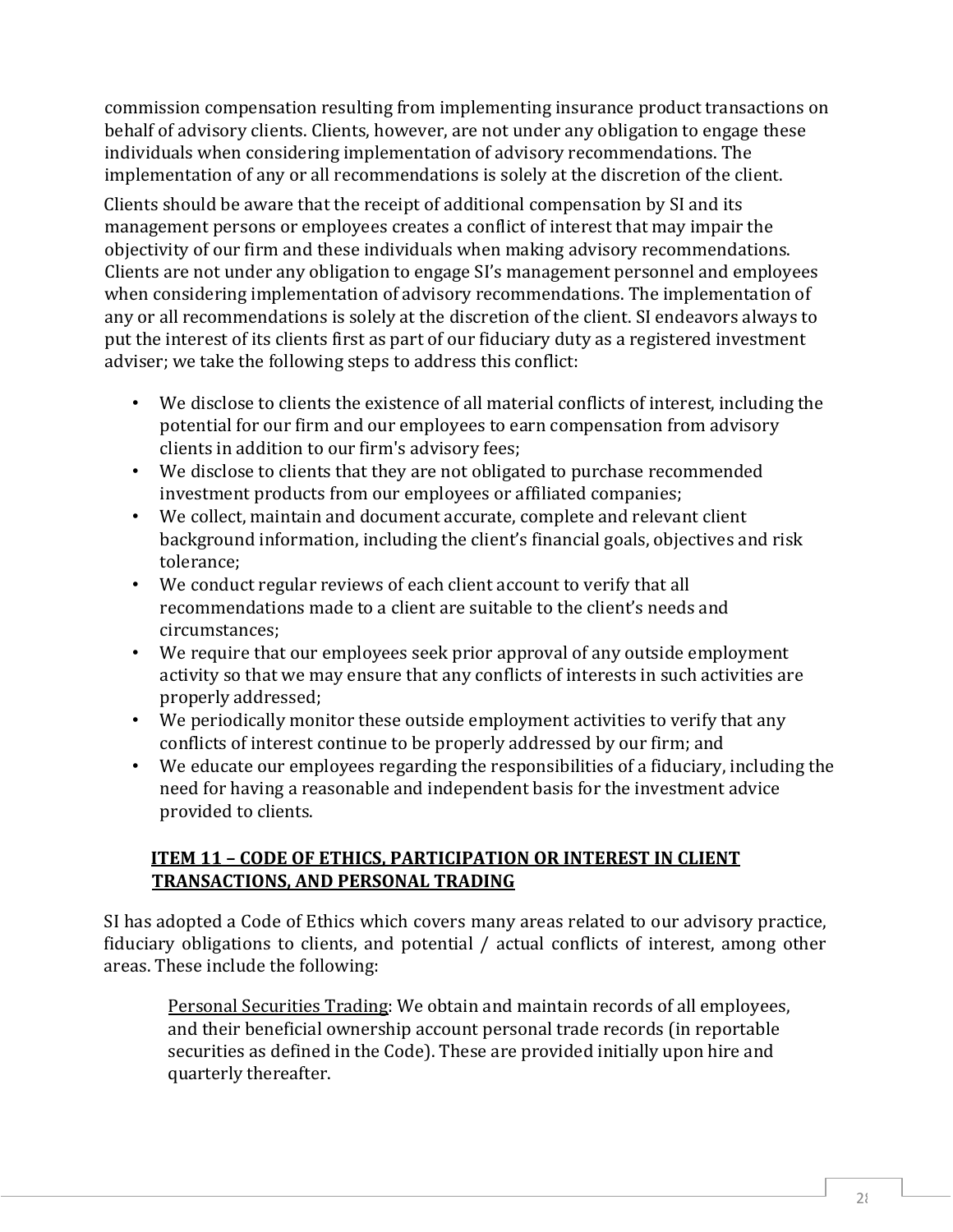Insider Trading Prohibitions: We have in place written procedures as required by Section 204A under the Investment Advisers Act of 1940, prohibitions on the use of material, non-public information (also known as insider trading).

General Prohibited Practices: Activities which are prohibited practices. Since SI is a fiduciary to its clients (we must put your interests before our own), we have adopted a Code of Conduct or Code of Ethics that governs our advisory practice.

# *The Code of Ethics (Code) requires the following:*

- 1. Disclosure (upon hire and annually thereafter):
	- a. The members of each employee's household
	- b. All brokerage accounts or accounts where reportable securities may be purchased, sold or held
	- c. All private placement securities
	- d. All non-custodied securities
	- e. All outside business activity
- 2. Placement of securities on our restricted list which prevents employees from communicating or disseminating any information when SI is in possession of material non-public information on any security. This restriction is not lifted until the information is available generally to the investing public. Although we do not believe or contemplate the possession of material, non-public information, this situation can always occur.
- 3. We receive and monitor the personal securities transaction reports of our employees, their immediate family members (living in the employee's household), and beneficial ownership accounts (as that term is defined in the Code) to ensure clients' interests are placed first. These records are obtained on a quarterly basis through access to the employee's accounts through LPL, TD Ameritrade or Folio or, if the assets are held at other custodians, through duplicate confirmations and statements delivered directly to SI and Jeffrey Severin.
- 4. Prohibits the purchase of an Initial Public Offering on a security by employees or their immediate family members.
- 5. Requires-clearance of any private placement security by an employee or immediate family member.
- 6. We maintain required books and records of the Code; employee / beneficial ownership account trading activity.

In addition, we take our role as a fiduciary seriously. We have a high regard for ethical business, full and fair business disclosure, and compliance, generally. We prohibit any activity that puts our interests in front of those of our advisory clients. SI and its related persons maintain a policy to not recommend to clients or buy or sell securities for client accounts for which SI or its related persons has a material financial interest. At times, SI's employees may buy or sell the same securities or select different securities for their personal accounts as those recommended to clients. To avoid a potential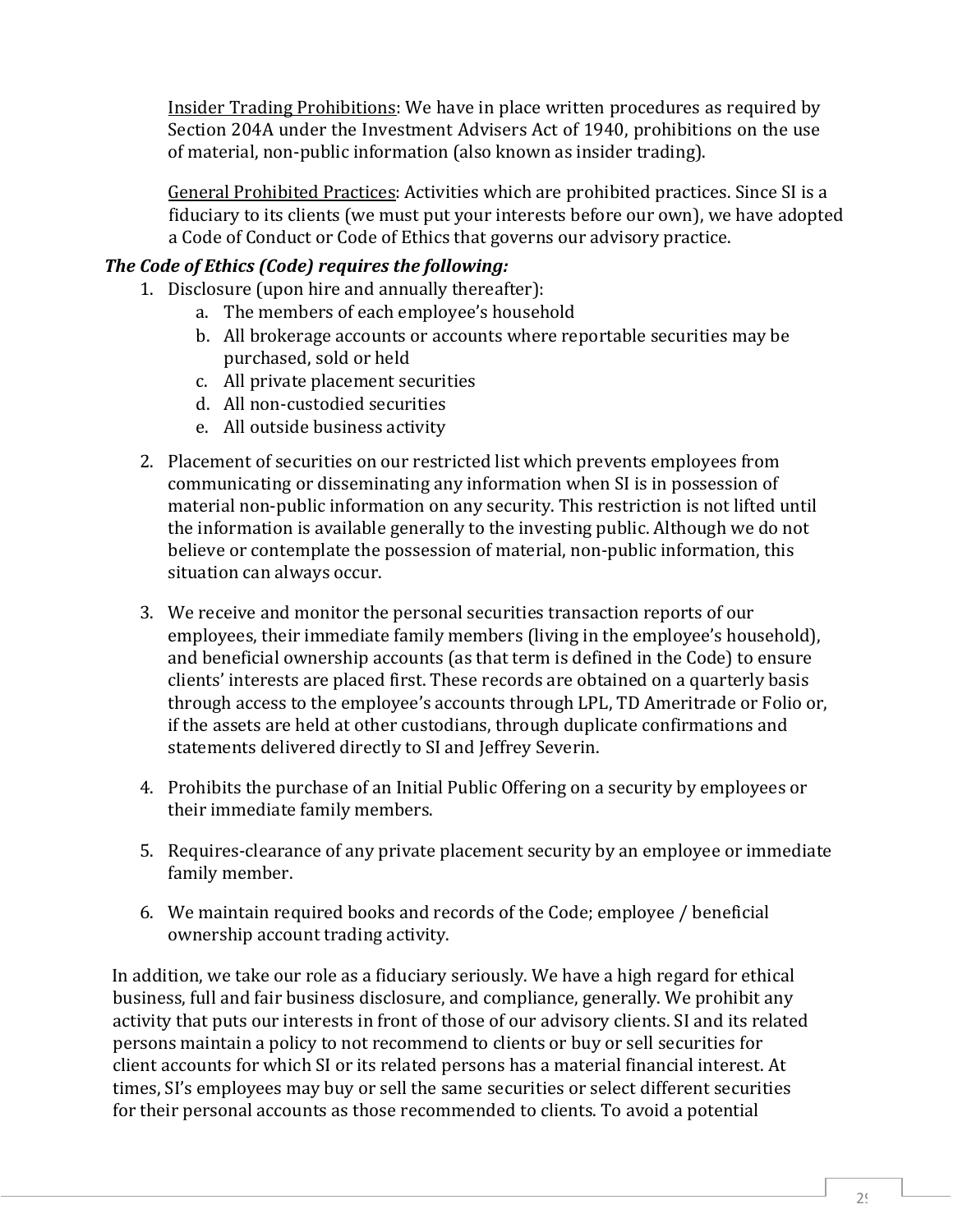conflict of interest, SI maintains a strict policy that employees of SI must work to avoid all activities, investment decisions and relationships that are contrary to the best interests of clients. SI complies fully with The Insider Trading and Securities Fraud Enforcement Act of 1988 and requires employees to document and receive approval from our Chief Compliance Officer for all personal securities transactions. Our Code of Ethics states that the officers, directors, and employees of SI (related persons) have a fiduciary duty to place the interests of the clients ahead of their own interests and that they must avoid activities, interests and relationships that may interfere with making decisions in the best interests of clients.

If you would like a copy of our Code of Ethics, please contact Jeffrey Severin, CCO, at (314) 983 - 2707.

#### **ITEM 12 – BROKERAGE PRACTICES**

As our firm does not have the discretionary authority to determine the broker-dealer to be used or the commission rates to be paid, clients must direct SI as to the broker-dealer to be used. SI may recommend that clients in need of brokerage services establish brokerage accounts with one of the following custodians. Factors that SI considers in recommending a broker include the broker's respective financial strength, reputation, execution, pricing, research and service. TD Ameritrade, Folio and LPL enable SI to obtain many mutual funds without transaction charges and many securities at nominal transaction charges.

#### **TD Ameritrade**

SI may recommend that clients establish brokerage accounts to participate in the institutional advisor program (the "Program") offered by TD Ameritrade Institutional, a division of TD Ameritrade, Inc. ("TD Ameritrade"), member FINRA/SIPC, an independent and unaffiliated SEC-registered broker-dealer. TD Ameritrade offers to independent investment advisors services which include custody of securities, trade execution, clearance and settlement of transactions. SI receives some benefits from TD Ameritrade through its participation in the Program. Although we may recommend that clients establish account(s) at TD Ameritrade, it is the client's decision to custody assets with TD Ameritrade.

#### **LPL Financial LLC**

SI may recommend that clients establish brokerage accounts with LPL Financial LLC ("LPL"). We have evaluated LPL and believe that they will provide our clients with a blend of execution services, commission costs and professionalism that will assist our firm to meet our fiduciary obligations to clients. In directing the use of LPL, it should be understood that we will not have authority to negotiate commissions or to necessarily obtain volume discounts, and best execution may not be achieved. Clients should note, while we have a reasonable belief that LPL is able to obtain best execution and competitive prices, our firm will not be independently seeking best execution price capability through other brokers. Not all advisers require clients to direct use of a particular broker-dealer.

#### **Folio Investments, Inc.**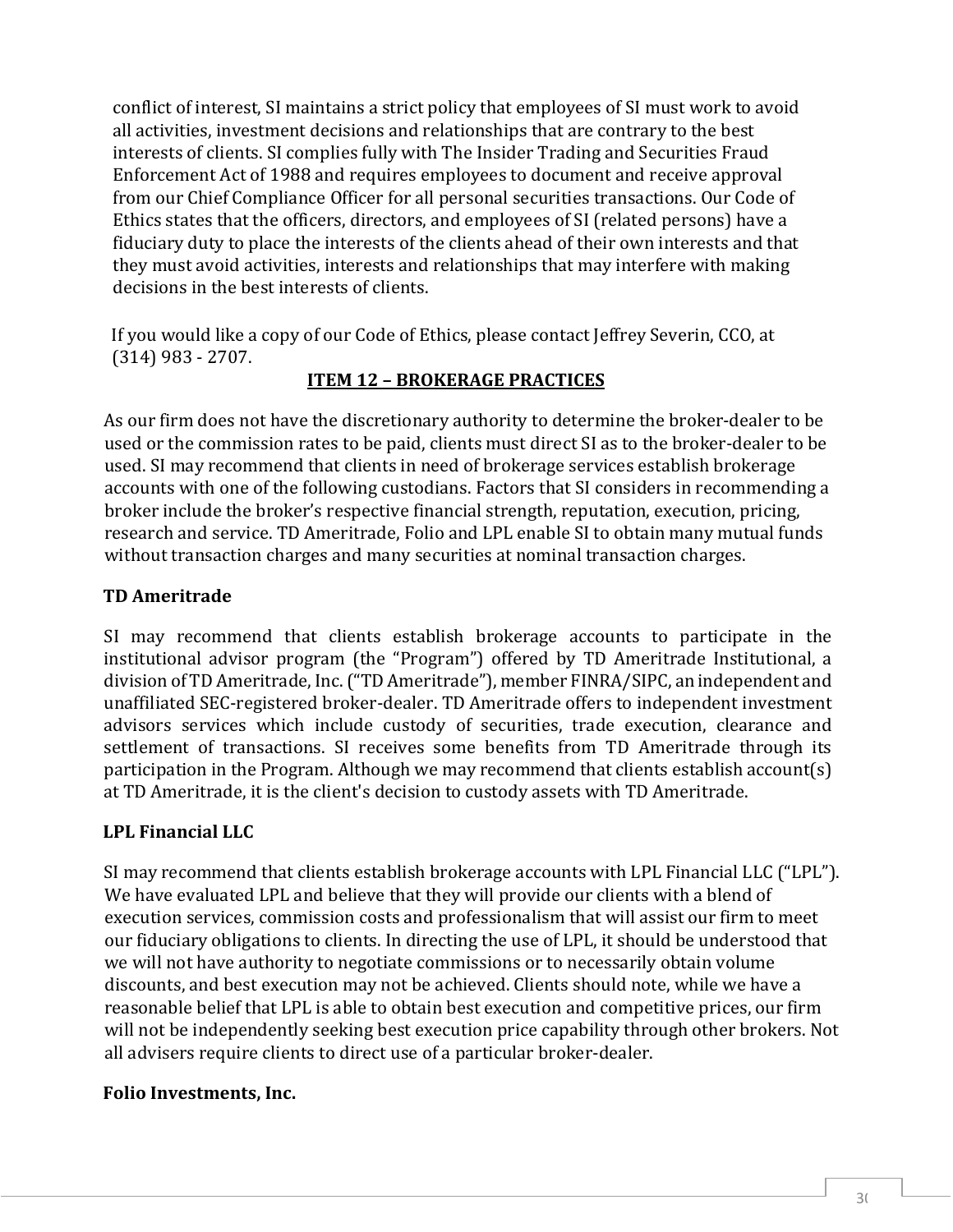SI may recommend that our portfolio management clients use the custodial and brokerage services of Folio Investments, Inc. ("Folio"), which is an SEC-registered online brokerdealer, and FINRA and SIPC member firm. In recommending Folio, we have taken into account Folio's ability to provide professional services, our experience with Folio, their reputation, their quality of execution services, and the cost of such services. Among other factors, as part of the standard packages of services available to all advisers and their clients who use Folio as a custodian, Folio offers a unique "window trading" methodology for executing orders (described in detail on www.folioclient.com); a model manager exchange; advisory fee billing services; online access to the Folio platform to enter orders, view account information and use tax management functionality; and performance reports. Our firm conducts periodic assessments of custodians involving a review of the range and quality of services, reasonableness of fees, among other items, in comparison to industry peers.

While we may recommend that you use Folio, it is your decision whether to do so. You open your account directly with Folio by entering into an account agreement. We do not open a Folio account for you, although we will assist you in doing so.

#### Potential Conflict of Interest

One of our investment advisor representatives, John Matthew Meyer, is also a registered representative of LPL Financial. Because he is dually registered as a broker, this may create some conflicts of interest. For example, a conflict may arise when deciding whether to open an advisory account or a brokerage account for a client. He may be inclined to open the type of account that he feels will yield a better payout rather than the most appropriate type of account for the client.

SI is independently owned and operated and is not affiliated with TD Ameritrade, Folio or LPL.

#### **Directed Brokerage:**

When you determine to utilize TD Ameritrade, Folio or LPL ("broker"), we then require you to "direct" us to place all transactions for your account at broker. As a result, we do not evaluate other brokers, dealers or custodians for your account transactions. In addition, since SI pays all the ticket charges on your transactions, there is no incentive for SI to utilize any other broker or dealer.

This "directed brokerage" requirement is due, in part, to the types of securities we purchase, sell and hold for client accounts; and the fact that we pay all transaction costs as applicable (see Items 4 and 5).

In recommending and requiring you to evaluate, select and direct brokerage to TD Ameritrade, Folio, or LPL, we have evaluated the services provided to us and our Clients. In that evaluation, we have determined that these brokers provide an excellent blend of services, commission costs, (including no-cost for custodial services), along with other benefits that are beneficial to you and to us. Our review and assessment of these brokers (and other broker / custodians) included, but were not limited: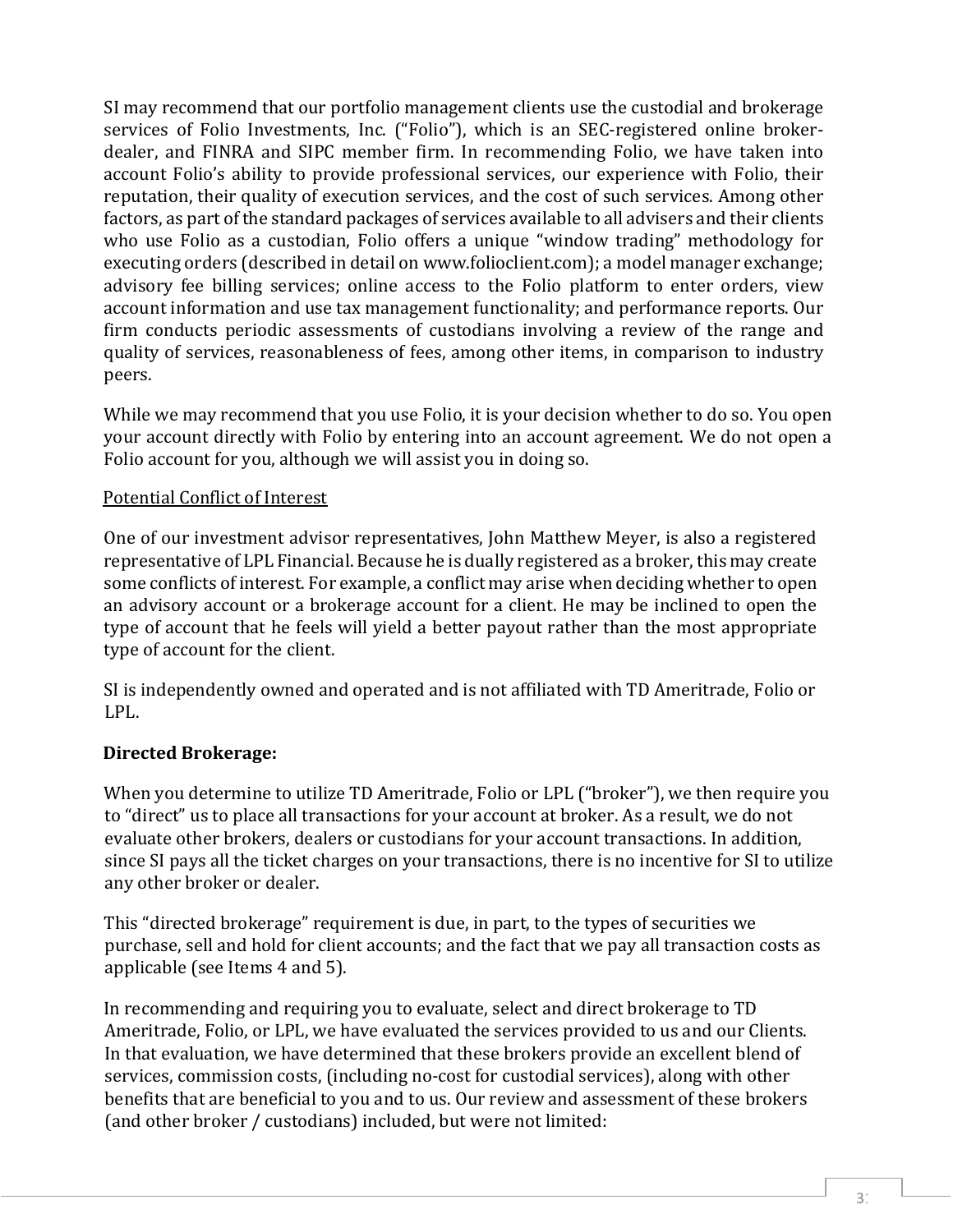- Advisory service programs<br>• Commission charges, execu
- Commission charges, execution, clearance and settlement of transactions<br>• Ability to block trade
- Ability to block trade
- Reputation and financial strength
- Free custody services for Clients
- No-transaction fee funds (mutual funds and ETFs)
- Access to institutional shares of no-load or load-waved mutual funds<br>• Dunlicate confirmations and renorts
- Duplicate confirmations and reports
- Dedicated trading desks / electronic trading
- Operational support (typically back office related services),<br>• Other
- Other

In your selection of a broker (and your direction for us to use a particular broker for account transactions), please be aware of the following:

In requiring the use of a particular broker-dealer as your directed broker, we are unable to seek out other brokers or dealers for your account transactions, or to negotiate commissions or transaction costs. As a result, you may pay higher prices (but not commissions or ticket charges as SI pays those, as applicable) through directed brokerage; when compared to investment advisers who have the brokerage discretionary authority to select the broker and negotiate commissions on a transaction-by-transaction basis. As a result, best execution for your transactions may not be achieved. Please note that best execution is not a defined term. It is comprised of a number of factors which equate the best overall execution for a particular transaction (price, commission, timing, etc.) based on the then current facts and circumstances.

Our portfolio management clients are unable to engage in directed brokerage with Folio Investments, Inc. We do not direct which executing broker should be selected by Folio for client account trades. Folio is unique in that it offers trading in fractional shares. To do this, Folio may act in a principal capacity.

#### Ticket Charges & Trading Activity – Mitigated Conflict of Interest:

As described under Item 5, SI pays the ticket charges / commissions charged by TD Ameritrade, Folio and LPL for security transactions, if applicable. In typical situations, where the client of an investment adviser pays the commissions on a transaction-bytransaction basis, there is a conflict of interest to excessively trade a client's account, thus generating additional commission revenue for the broker or custodian. In contrast, under many wrap-fee programs, the conflict of interest is exactly the opposite. The investment adviser may not place security transactions because the costs associated with trading are borne by the sponsor of the wrap fee program. This leads to lower trading volume / turnover. Severin Investments has removed this conflict of interest by negotiating a percentage fee of assets under management with our custodians in lieu of ticket charges. This keeps trading costs constant no matter how often we trade and removes the disincentive to make trades. Thus, ticket charges are not a factor when deciding what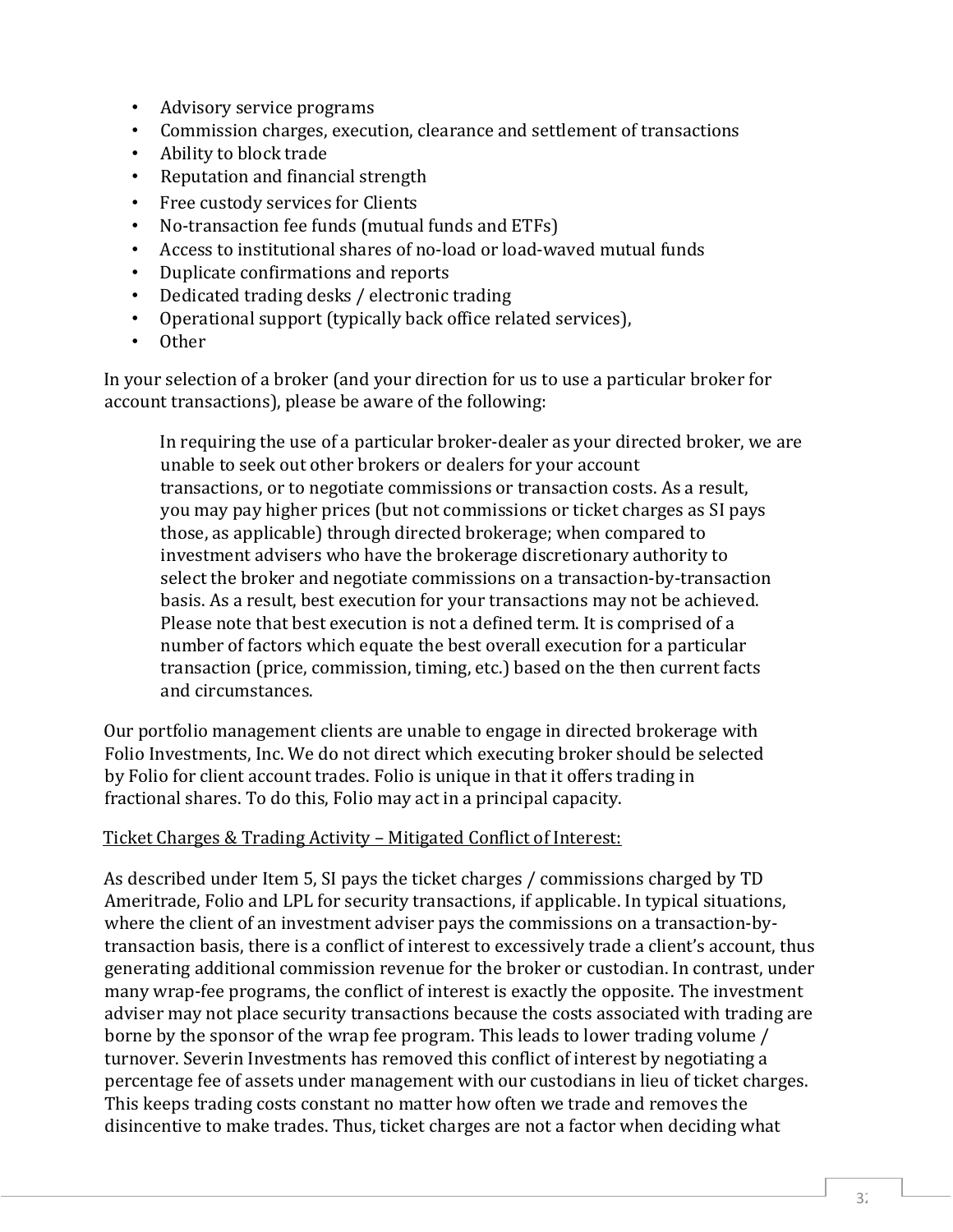securities to select and how frequently to place transactions in your accounts under our management.

#### Other Fees / Expenses:

The confirmations of your security transactions are received directly from your broker and may include miscellaneous fees which are not paid by SI. These fees may include:

- Exchange fees (charged by the New York Stock Exchange)
- SEC fees
- Wire transfer or similar fees
- Express mail fees
- Among others

Confirmations of Transactions: You will receive, directly from your broker, a confirmation of each transaction we place on your behalf as your registered investment adviser. These confirmations are provided directly to you via US Postal Service or electronically as you may elect with your broker. We are also provided a copy of all confirmations for information and reconciliation purposes.

Custodial Reports: In addition, you will typically receive a monthly custodial report directly from your broker on your account(s). This report will reflect all current positions, all transactions, including debits and credits made to your account(s) during the time period. These are sent directly to you by your broker with copies provided to us through electronic means.

# **Trading Activity – Ticket Charges**

If your account is not within our wrap fee program, a ticket charge is generated whenever we place a transaction for your account at TD Ameritrade, Folio, or LPL. Rather than generating ticket charges, Folio charges the client an asset-based fee to cover unlimited trading. Severin Investments does not cover ticket charges generated outside of our wrap fee program, and this cost is debited from the clients' account by the custodian.

#### **For Clients subject to ERISA**:

In selecting and directing us to place all transactions for your account(s) at a particular broker, you have independently evaluated the broker and, as the plan fiduciary, have determined that the selection and directed brokerage to the broker is in the best interests of the Plan and the Plan's participants.

You have also evaluated and will continue to evaluate the brokerage and execution services provided by your broker to ensure they are reasonable considering the services provided to the Plan and its Participants.

# **Trade Errors:**

At times, an error may occur in a Client account that results in a loss or a profit. If SI caused the error, we would correct the error and make your account whole in the case of a loss in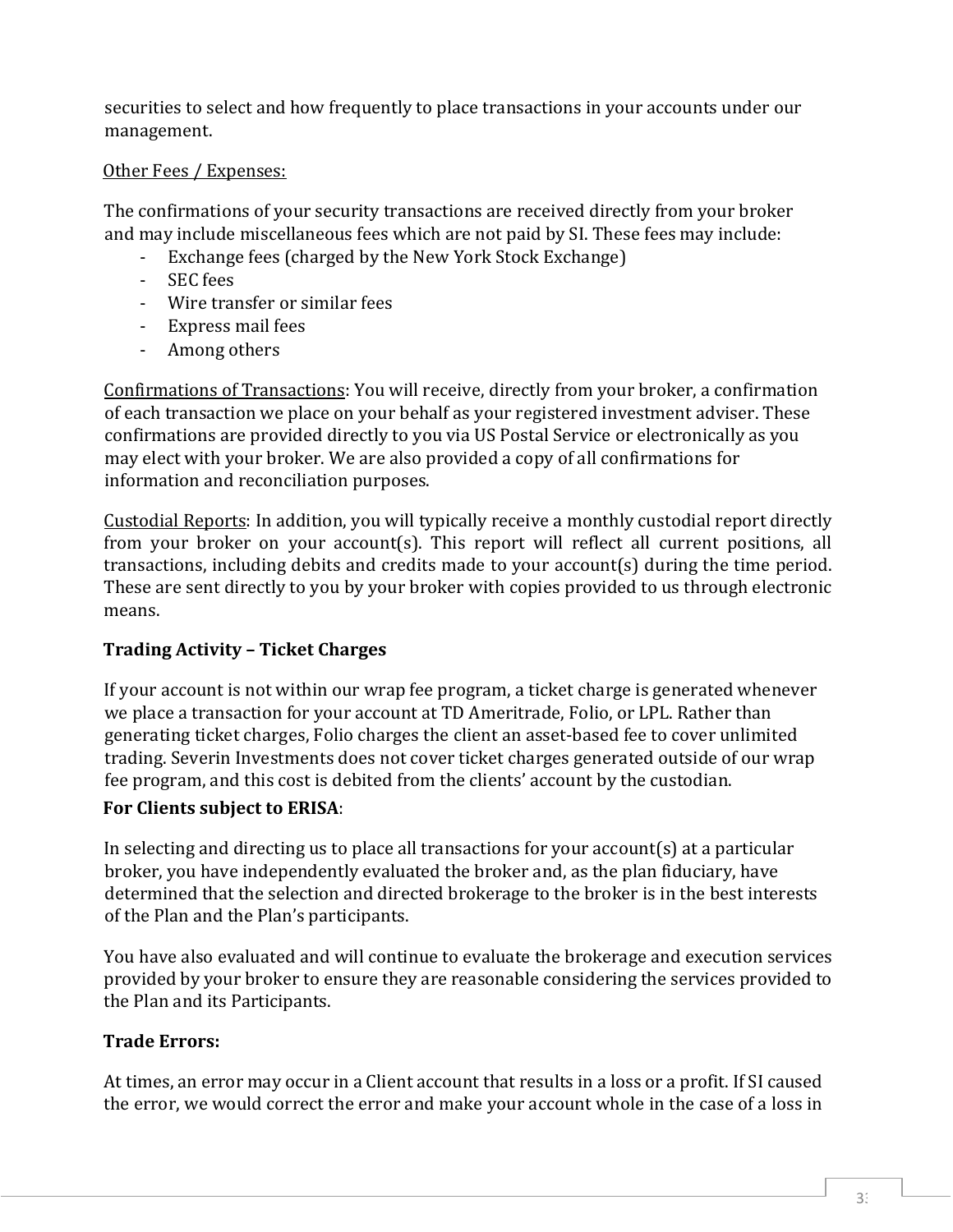your account(s). If your broker / custodian caused the error, the error will be corrected, and your account will be made whole if the error resulted in a loss.

In addition, if the error results in a gain in your account, the error will be corrected; your broker will retain the error and place the amount in the broker's error account. SI does not participate, directly or indirectly in activity related to your broker's error account.

We maintain records of all errors, including the original trade ticket, trade date, error correction date (cancel / rebill transactions), identification of who caused the error and the results of the error (profit or loss).

If the error is caused by another party (other than SI), the party(ies) that caused the error has the responsibility to make the impacted Client(s) whole. If there is shared responsibility for the error, including SI, each party involved will pay their pro-rated portion of the error (in the case of a loss).

### **Prohibited Brokerage Practices:**

SI does not utilize or participate in the following prohibited brokerage practices:<br>  $\boxed{2}$  Soft dollar services

- Soft dollar services
- $\overline{2}$ Cross transactions or agency cross transactions
- $\boxed{2}$ Principal transactions
- $\overline{2}$ Directed brokerage to pay for Client referrals: SI does not have brokerage discretionary authority; therefore, we do not have the ability to pick brokers or negotiate commissions for any Client. As a result, we require Clients to direct us, in writing, to use a specific custodian / broker or dealer for your transactions.

#### **Soft Dollars**

SI currently does not maintain any arrangements with broker-dealers or third parties for "soft dollar benefits" in connection with client securities transactions.

SI may receive benefits for maintaining a certain dollar threshold of client assets at a given custodian. Unlike soft dollar benefits, these benefits do not depend on the amount of brokerage transactions directed to the custodian. SI may receive some or all the benefits listed below:<br>• access

- access to client account data (such as trade confirmations and account statements)
- facilitate trade execution and allocate aggregated trade orders for multiple client accounts
- provide pricing and other market data
- facilitate payments of SI's fees
- assist with back-office functions, record keeping and client reporting
- research related products and tools
- technology, compliance, legal, and business consulting
- educational conferences and events
- publications and conferences on practice management and business succession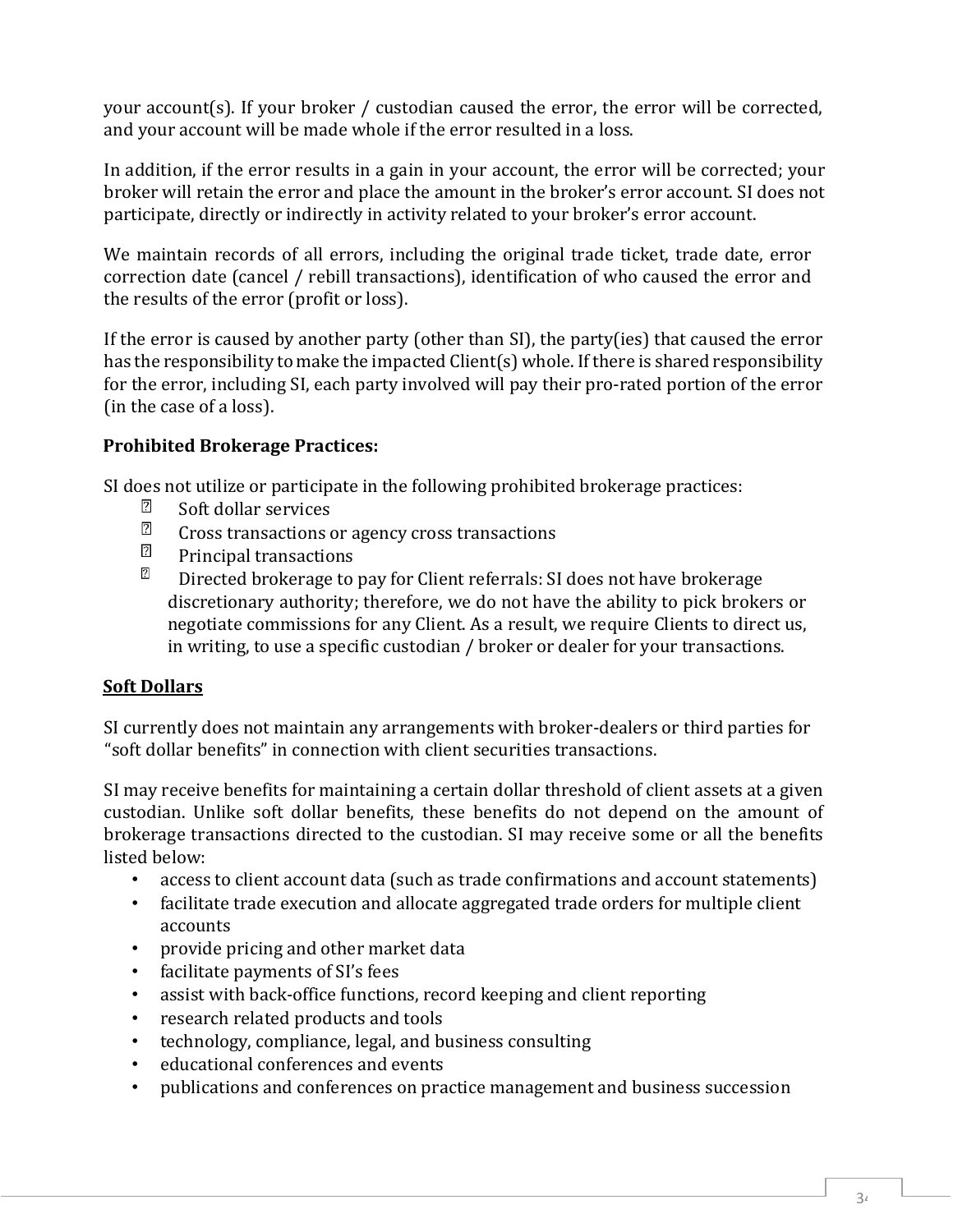• access to employee benefits providers, human capital consultants, and insurance providers

Some of these products and services benefit SI and do not directly benefit client accounts. This is a potential conflict of interest. SI manages this potential conflict of interest by periodically comparing the fees charged and services offered by its custodians with those offered by other custodians.

# **Block Trading**

We will block trades where possible and when advantageous to clients. This blocking of trades permits the trading of aggregate blocks of securities composed of assets from multiple client accounts, so long as transaction costs are shared equally and on a pro-rated basis between all accounts included in any such block.

Block trading may allow us to execute equity trades in a timelier, more equitable manner, at an average share price. We will typically aggregate trades among clients whose accounts can be traded at a given broker, and generally will rotate or vary the order of brokers through which it places trades for clients on any particular day. Our block trading policy and procedures are as follows:

- 1) Transactions for any client account may not be aggregated for execution if the practice is prohibited by or inconsistent with the client's advisory agreement with SI's order allocation policy.
- 2) The trading desk in concert with the portfolio manager must determine that the purchase or sale of the particular security involved is appropriate for the client and consistent with the client's investment objectives and with any investment

guidelines or restrictions applicable to the client's account.

- 3) The portfolio manager must reasonably believe that the order aggregation will benefit and will enable SI to seek best execution for each client participating in the aggregated order. This requires a good faith judgment at the time the order is placed for the execution. It does not mean that the determination made in advance of the transaction must always prove to have been correct in the light of a "20-20 hindsight" perspective. Best execution includes the duty to seek the best quality of execution, as well as the best net price.
- 4) Prior to entry of an aggregated order, a written order ticket must be completed which identifies each client account participating in the order and the proposed allocation of the order, upon completion, to those clients.
- 5) If the order cannot be executed in full at the same price or time, the securities actually purchased or sold by the close of each business day must be allocated pro rata among the participating client accounts in accordance with the initial order ticket or other written statement of allocation. However, adjustments to this pro rata allocation may be made to participating client accounts in accordance with the initial order ticket or other written statement of allocation. Furthermore, adjustments to this pro rata allocation may be made to avoid having odd amounts of shares held in any client account, or to avoid excessive ticket charges in smaller accounts.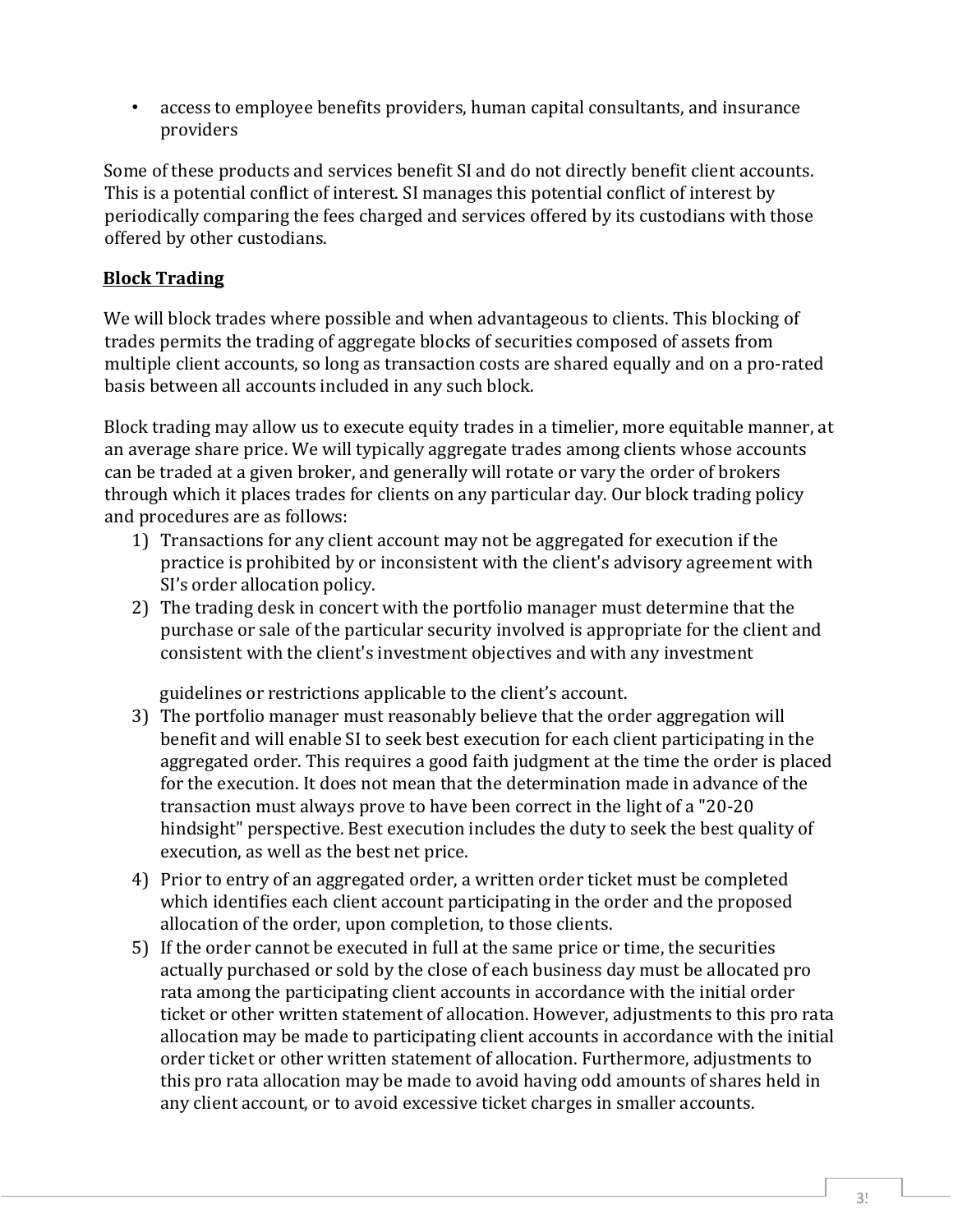- 6) Generally, each client that participates in the aggregated order must do so at the average price for all separate transactions made to fill the order and must share in the commissions on a pro rata basis in proportion to the client's participation. Under the client's agreement with the custodian/broker, transaction costs may be based on the number of shares traded for each client.
- 7) If the order will be allocated in a manner other than that stated in the initial statement of allocation, a written explanation of the change must be provided to and approved by the Chief Compliance Officer no later than the morning following the execution of the aggregate trade.
- 8) SI's client account records separately reflect, for each account in which the aggregated transaction occurred, the securities which are held by, and bought and sold for, that account.
- 9) Funds and securities for aggregated orders are clearly identified on SI's records and to the broker-dealers or other intermediaries handling the transactions, by the appropriate account numbers for each participating client.
- 10)No client or account will be favored over another.

Our firm does not aggregate purchases and sales for various client accounts at Folio. However, orders are aggregated by Folio as part of its patented "Window Trade" process. Instead of being executed immediately, Folio Window orders are processed one or more times per day and executed generally around 10:00 a.m. ET and 1:00 p.m. ET. In the Window Trade process, Folio aggregates orders designated for trading in the Window based on the ticker symbol of each security and whether it is a buy or sell order. An aggregated order may include any combination of orders from your accounts, other customer accounts, and Folio's firm account. Folio generally routes aggregated orders to a market maker for execution or to a mutual fund company for fulfillment. Folio may also execute Window orders entirely by using its own inventory of securities. All Folio customers receive the same execution price for any given Window trade.

#### **Trade Rotation**

SI places trades in managed accounts using the TD Ameritrade, LPL and Folio custodians. Trades in TD Ameritrade and LPL accounts are made on a biweekly rotation, which means that one week TD Ameritrade accounts are traded first, and the next week LPL accounts are traded first. Folio accounts are executed last due to the trading window rules that must be adhered to. Folio has two trading windows: one is at 10:00 a.m. ET and one is at 1:00 p.m. ET.

Trades executed at one custodian may receive a better or worse price than trades executed at other custodians due to fluctuating market prices.

Trading signals will be communicated to TAMP and Buy and Sell Signal Consulting clients after SI has placed all trades for investment management clients. Buy and Sell Signal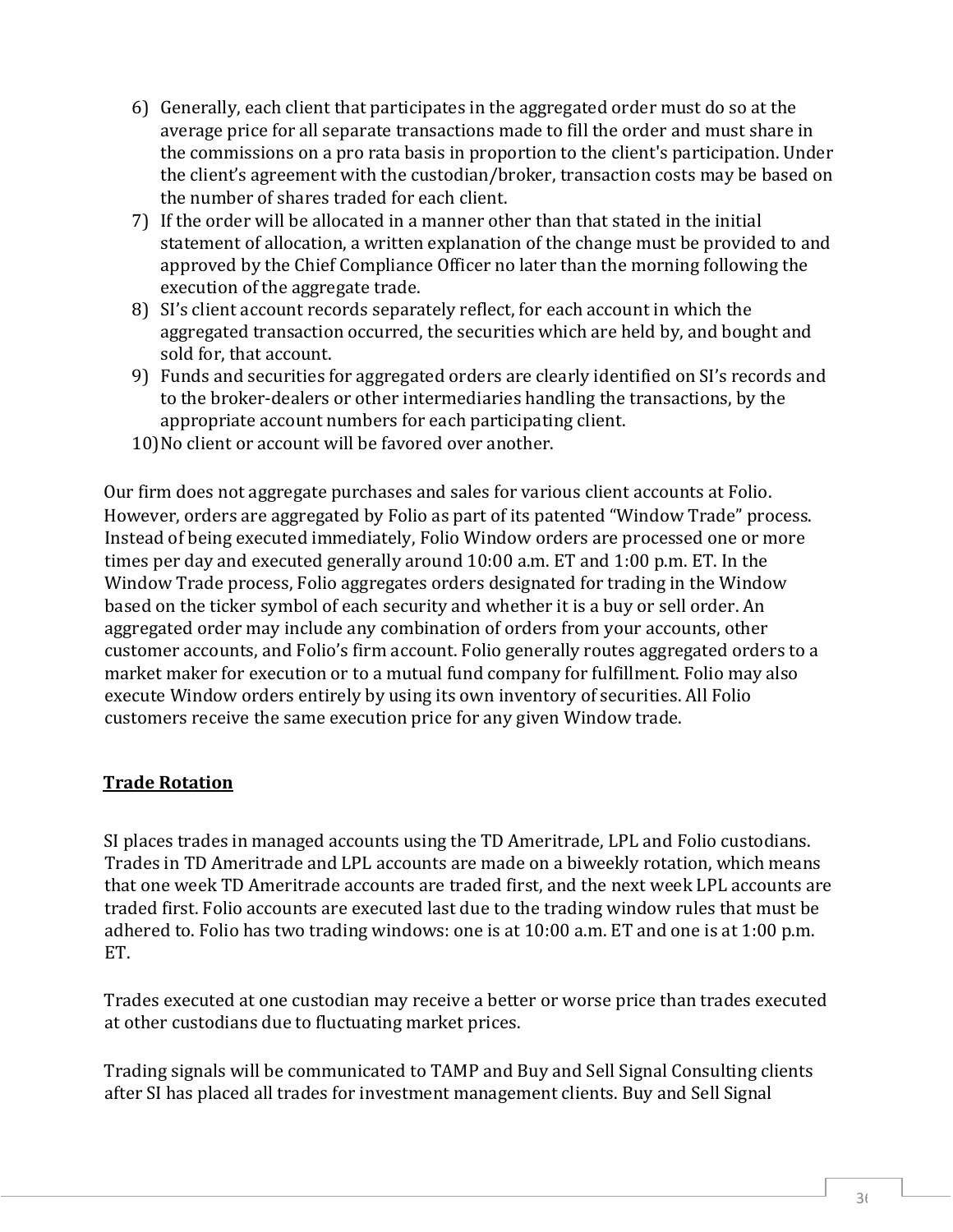Consulting clients may receive better or worse pricing than those of investment management clients.

## **ITEM 13 – REVIEW OF ACCOUNTS**

#### **Reviews:**

Account / portfolio reviews are conducted periodically to confirm that performance is consistent with our expectations, our model portfolios and Client's IPS. The frequency and scope of the reviews depends on several factors, including but not limited to:

- Contributions or withdrawals of cash from an account
- Change in the investment restrictions or investment objectives
- Client requests, such as tax-loss harvesting
- Questions regarding performance or structure
- Dramatic market or world events

Due to the customized nature of our services, reviews are conducted informally on a continual basis by monitoring our securities held, the models and transactions, among other factors.

We review all accounts at least on a yearly basis. A more frequent review may be conducted when you alert us to a change in your personal or family obligations. As a result, we do request that you contact us should any changes occur in your personal financial situation which may impact the investment management services we provide to you.

#### **Retirement Plans:**

Reviews: Assets in defined contribution plans managed by Severin Investments are monitored by Jeffrey Severin.

Reports: Trustees/Sponsors of defined contribution plans receive an annual summary report on the performance of plan assets.

Financial Plans (comprehensive / limited) and 401k Consulting: reviews as described are not applicable. However, we are available to review plans or 401k consulting as requested by each Client.

#### **Reviewers:**

Our investment professionals, led by Jeffrey Severin, review all Client accounts. There are no limits on the number of reviews conducted or assigned to the investment professionals.

#### **Reports:**

SI will issue quarterly reports to our Clients. The reports are issued to our private clients and are placed on our online portal. They will be mailed only to clients that elect to receive the quarterly report by mail. They include performance of your account on a time weighted basis and are intended to inform you as how your investments have performed for the time period.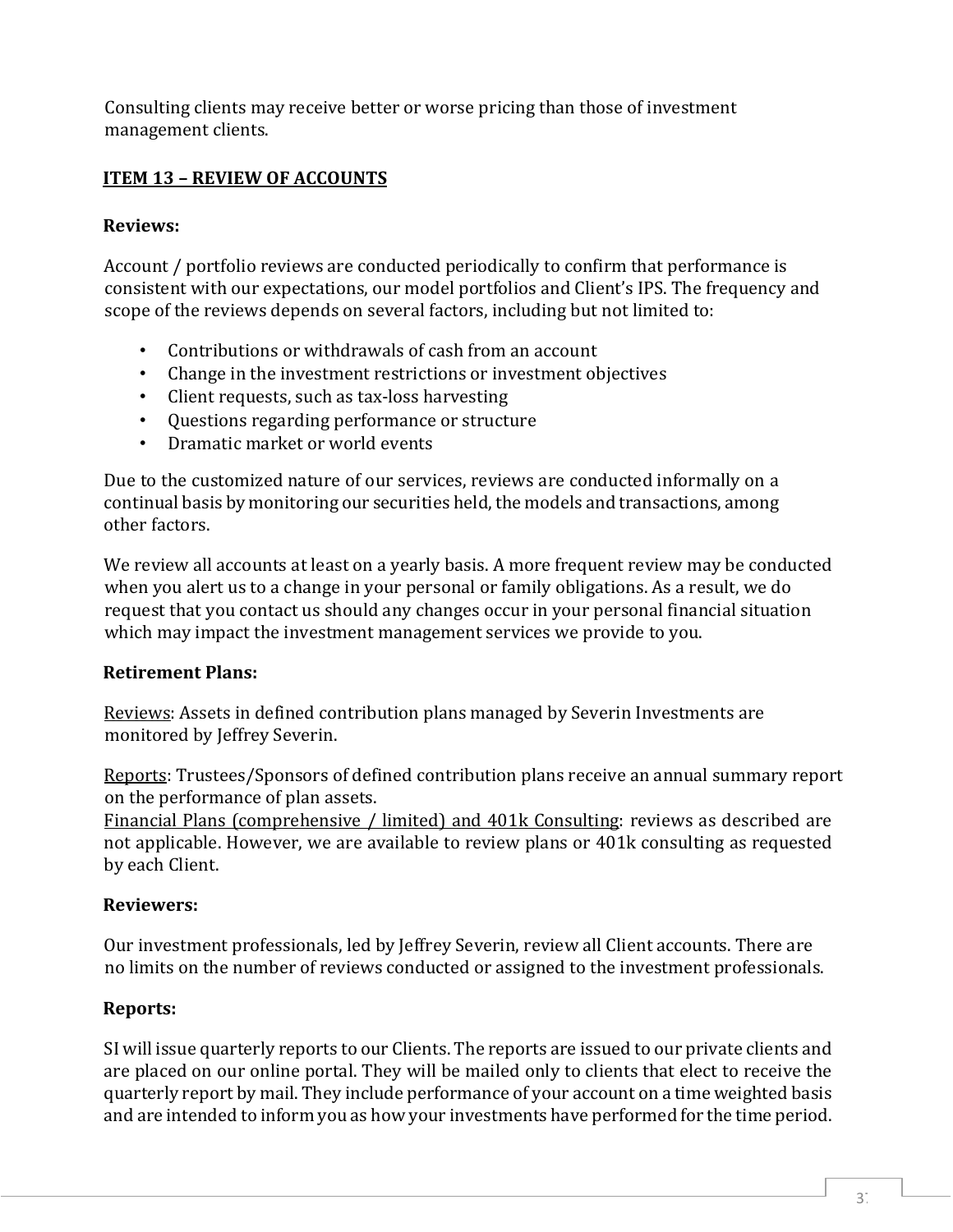For an additional fee, SI may also generate these reports for accounts we sub-advise at the request of the advisor. In this case, the reports are sent directly to the advisor, and it is his/her responsibility to disseminate them to his/her clients.

These reports are in addition to your monthly (or quarterly) custodial reports issued directly to you by the custodian.

Clients have access to their portfolio(s) via their custodian and also through Severin Investments' client portal. In addition, you may elect with your custodian to receive information via electronic means only or through paper confirmations or statements.

Reports are not applicable to financial planning (comprehensive or limited) unless requested or contracted for separately. Reports are not applicable to the 401k consulting services as the assets are held by the plan's custodian or administrator.

Buy and Sell Signal Consulting Clients will receive our recommendations on a weekly basis. A "tear sheet" will be emailed to clients at the end of each week with information on the securities we purchased, including SI's purchase price and our rationale for the buy or sell recommendations.

#### **Notice for all Clients:**

SI encourages each Client to review the custodian's statement for the amount of the fee charged each billing cycle and compare confirmations of transactions with your custodial reports. If you have any questions on the information provided by your custodian, please contact SI.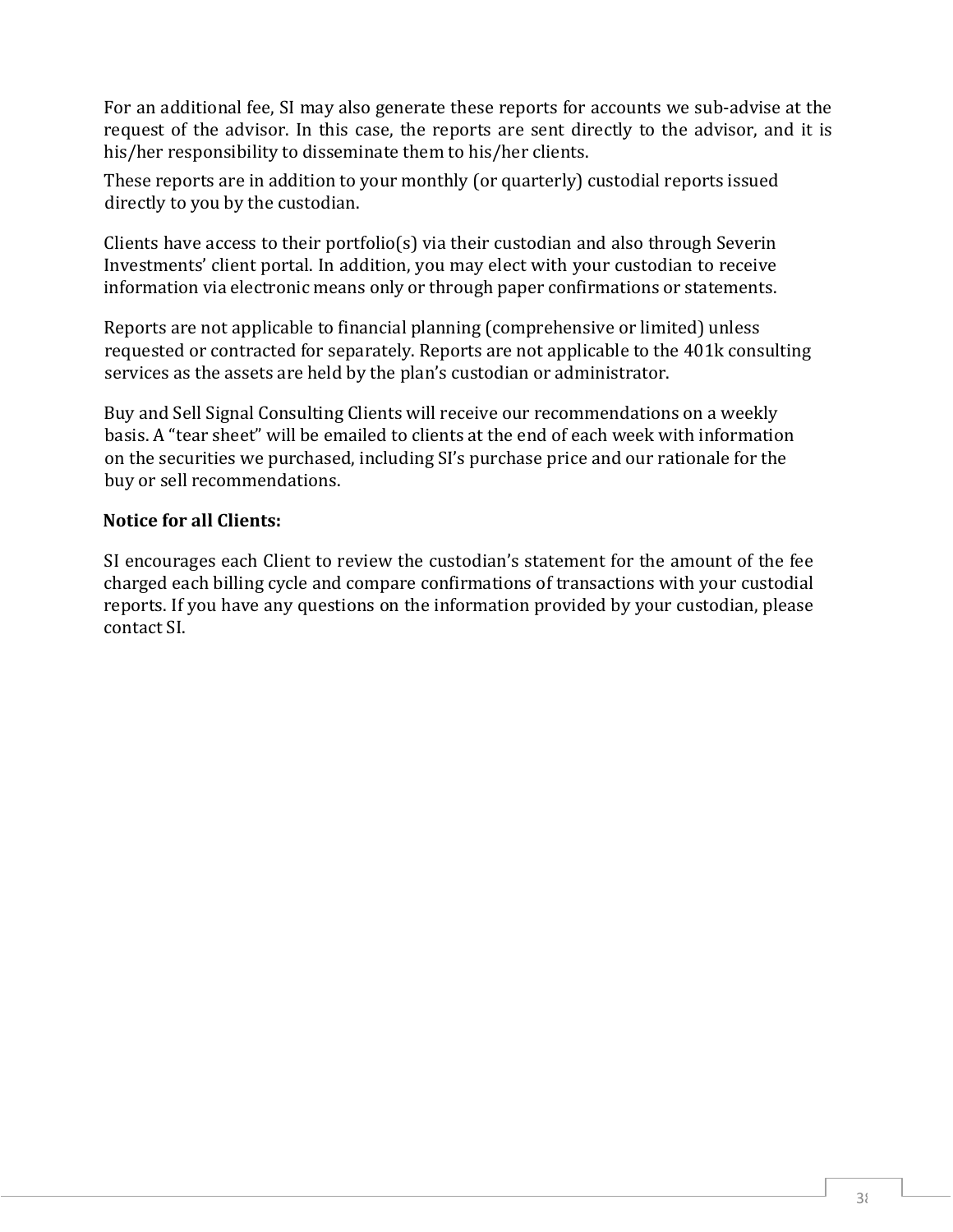#### **ITEM 14 – CLIENT REFERRALS AND OTHER COMPENSATION**

#### **Client Referrals:**

SI currently has no client referral agreements.

#### **Solicitors:**

Our firm may pay referral fees to independent persons or firms ("Solicitors") for introducing clients to us. Whenever we pay a referral fee, we require the Solicitor to provide the prospective client with a copy of this document (our *Firm Brochure*) and a separate disclosure statement that includes the following information:

- the Solicitor's name and relationship with our firm;
- the fact that the Solicitor is being paid a referral fee;
- the amount of the fee; and
- whether the fee paid to us by the client will be increased above our normal fees to compensate the Solicitor.

SI's referral agreement complies with Federal Regulations. As set out in 17 CFR Section 275.206(4)-3, and in each state where state law requires, each client is given a copy of the referral agreement prior to or at the time of entering into any advisory contract.

*As a matter of firm practice, the advisory fees paid to us by clients referred by solicitors are not increased as a result of any referral.* 

#### **Additional Compensation:**

#### **Custodians**

As disclosed under Item 12, above, SI participates in TD Ameritrade's institutional customer program and SI may recommend TD Ameritrade to Clients for custody and brokerage services. There is no direct link between SI's participation in the program and the investment advice it gives to its Clients, although SI receives economic benefits through its participation in the program that are typically not available to TD Ameritrade retail investors.

As disclosed under Item 12, SI may also recommend LPL or Folio as broker/custodian. Please see Item 12 for more details about SI's relationship with TD Ameritrade, Folio, and LPL.

#### Gifts/Non-Cash Compensation

Severin and its associated persons may receive additional non-cash compensation from product sponsors. However, such compensation may not be tied to the sales of any products. Compensation may include such items as gifts valued at less than \$100 annually. It may also include an occasional dinner or ticket to a sporting event, or reimbursement in connection with educational meetings or marketing or advertising initiatives. Product sponsors may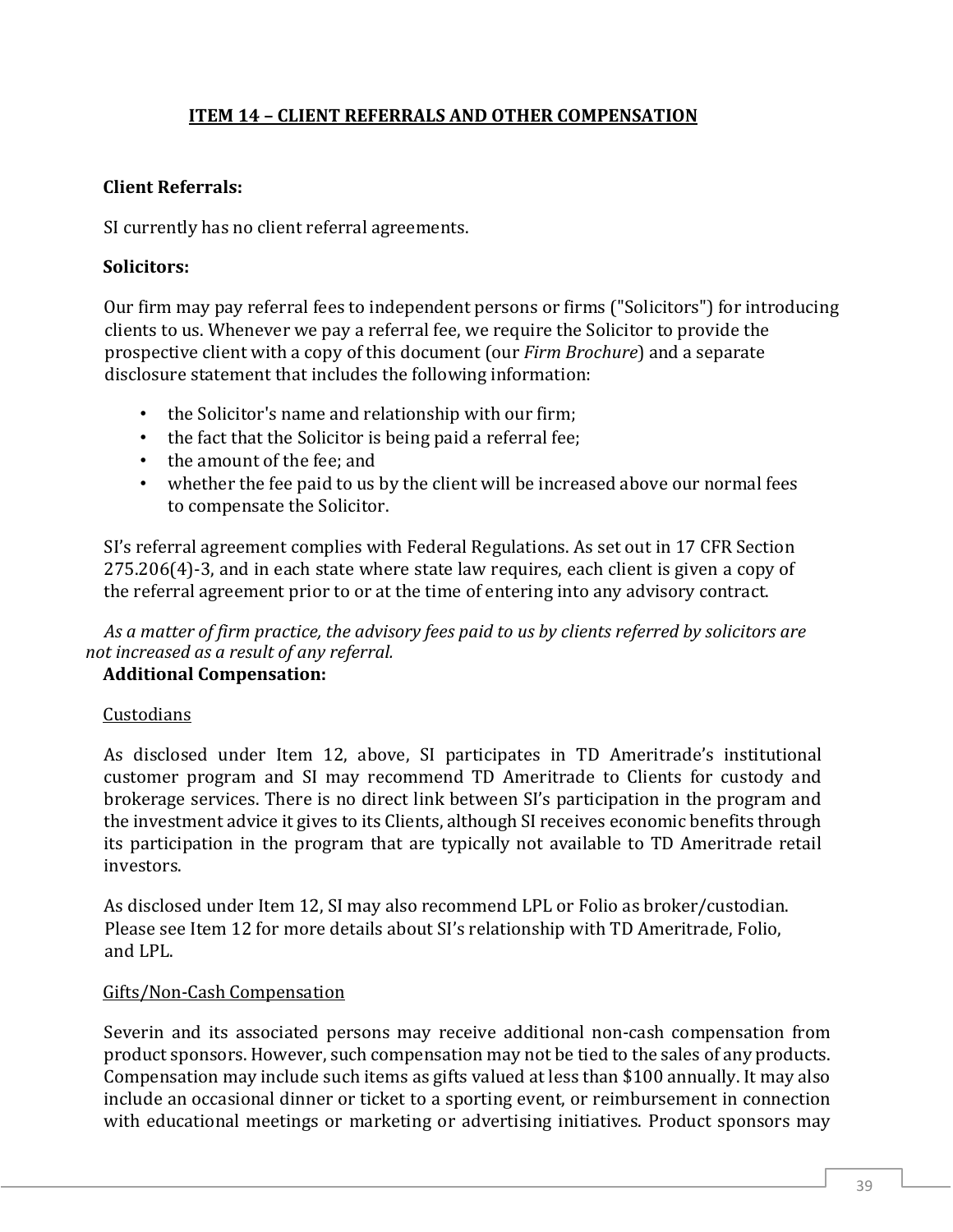also pay for education or training events that may be attended by Severin's employees and associated persons.

### **ITEM 15 – CUSTODY**

SI is not required to disclose in ADV Part 1A that we have "custody" of clients' funds or securities, since this is our only form of custody. The investment advisory fees will be deducted from our clients' custodial account(s) and paid directly to SI by the qualified custodian(s). Clients will authorize the qualified custodian(s) of their account(s) to deduct fees from their account(s) and pay such fees directly to SI.

As part of the billing process, the qualified custodian is advised of the amount of the fee to be deducted from the clients' account(s). On at least a quarterly basis, the custodian is required to send each client a statement showing all transactions within the account during the reporting period.

It is important for clients to carefully review their custodial statements to verify the accuracy of the calculation, among other things. Clients should contact us directly if they believe that there may be an error in their statement.

#### **ITEM 16 – INVESTMENT DISCRETION**

As indicated under Item 4, SI has investment discretionary authority with respect to portfolio management services for Client accounts. Discretionary authority is provided to us in the written agreement you have with us.

Clients may limit this authority by giving us written instructions. Clients may also change/amend such limitations by once again providing us with written instructions.

#### **ITEM 17 - VOTING CLIENT SECURITIES**

SI does not accept the authority or responsibility to vote proxies on behalf of any portfolio management Client. This is not applicable to 401k Consulting or planning.

You retain the right to vote your portfolio's proxy materials as you receive them directly from your custodian.

In addition, SI does not vote on or accept any authority to vote or process class action settlement claims (or other corporate actions) on your behalf. You retain responsibility for the receipt and voting of class action settlement claims for any and all securities held in your custodial accounts.

#### **ITEM 18 – FINANCIAL INFORMATION**

As an advisory firm that maintains discretionary authority for client accounts, we are also required to disclose any financial condition that is reasonably likely to impair our ability to meet our contractual obligations. SI has no such financial circumstances to report.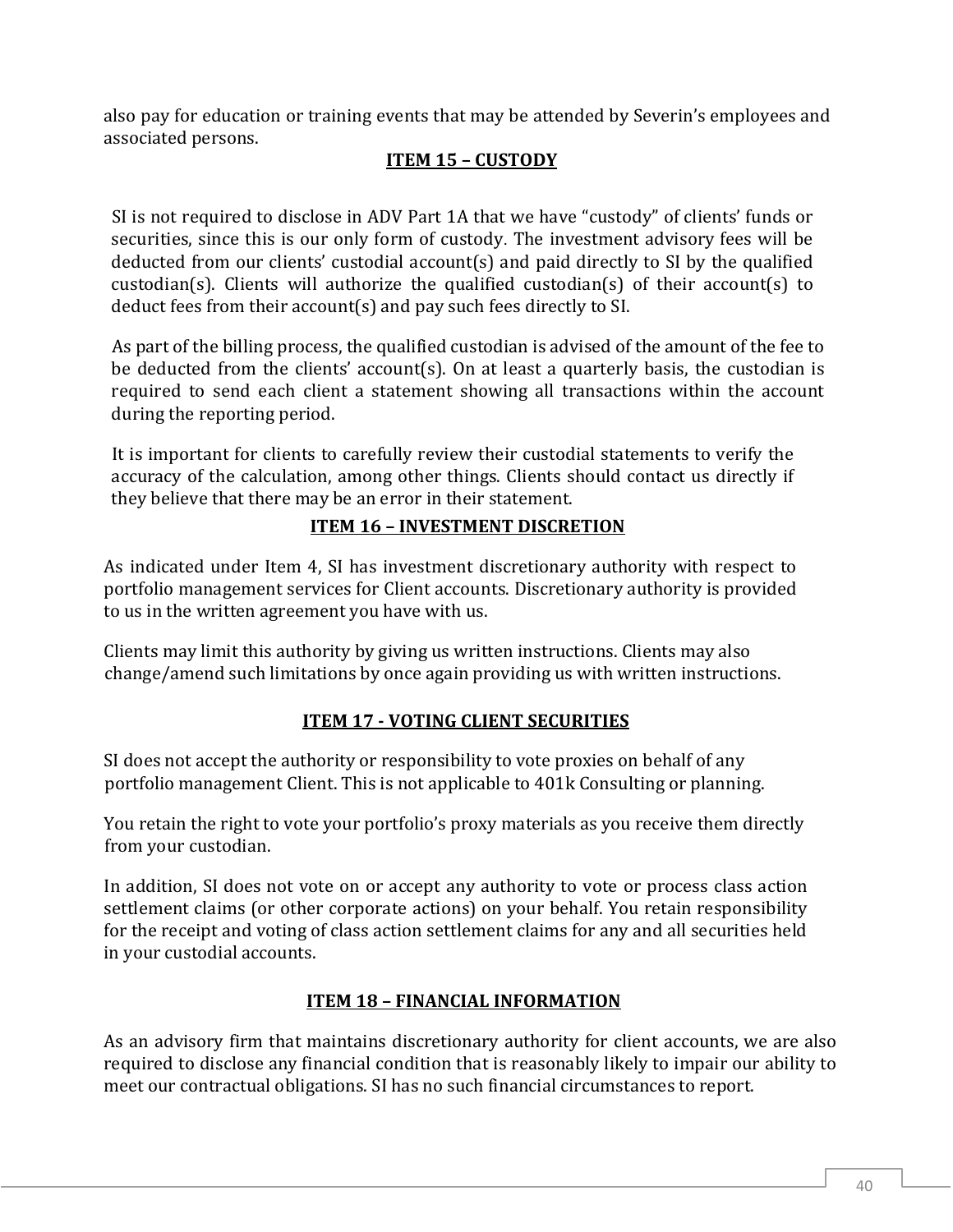Under no circumstances do we require or solicit payment of fees greater than \$1,200 per client more than six months in advance of services rendered. Therefore, we are not required to include a financial statement.

#### **SEVERIN INVESTMENTS, LLC PRIVACY DISCLOSURE**

Severin Investments treats our Client relationships in a confidential manner. We safeguard and protect all non-public personal information that we have on file for you. This may include the following information:

|           | <b>Names</b>                           | <b>Social Security Number</b>      |                           |                                       |  |  |
|-----------|----------------------------------------|------------------------------------|---------------------------|---------------------------------------|--|--|
| $\bullet$ | <b>Birth Dates</b>                     | Income and Tax Status<br>$\bullet$ |                           |                                       |  |  |
|           | Addresses                              | Net worth<br>$\bullet$             |                           |                                       |  |  |
|           | Account numbers                        |                                    | $\bullet$                 | Dependents, and $\cdot$ Phone numbers |  |  |
|           | Other information that                 |                                    |                           |                                       |  |  |
| ٠         | Portfolio Holdings and<br>transactions |                                    | is not publicly available |                                       |  |  |